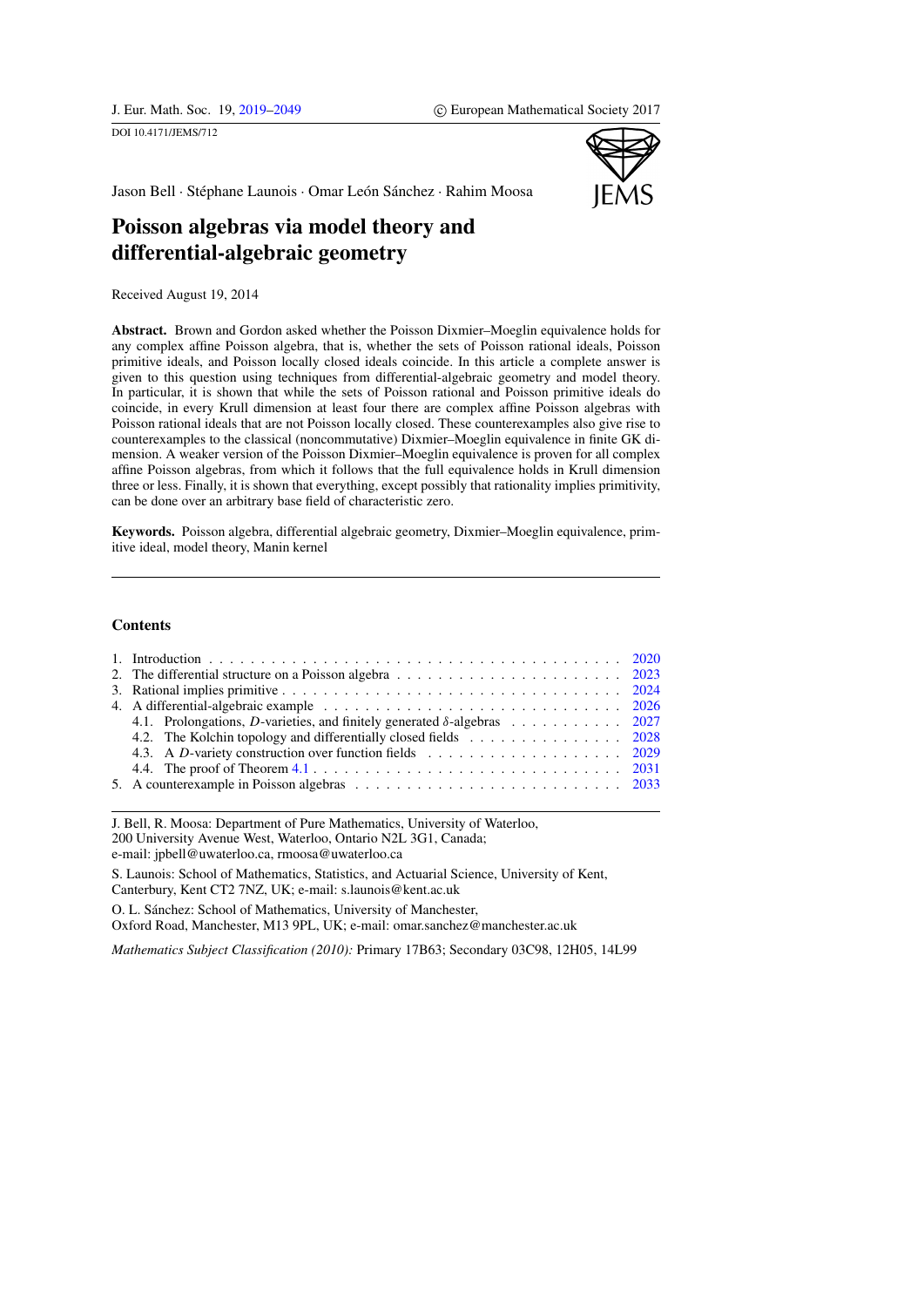| 6. A finiteness theorem on height one differential prime ideals 2034                                                         |  |
|------------------------------------------------------------------------------------------------------------------------------|--|
|                                                                                                                              |  |
| 6.2. The case of principal ideals $\ldots \ldots \ldots \ldots \ldots \ldots \ldots \ldots \ldots \ldots \ldots \ldots$ 2038 |  |
|                                                                                                                              |  |
|                                                                                                                              |  |
|                                                                                                                              |  |
| 9. The classical Dixmier-Moeglin equivalence $\ldots \ldots \ldots \ldots \ldots \ldots \ldots \ldots \ldots$ 2045           |  |
|                                                                                                                              |  |

# <span id="page-1-0"></span>1. Introduction

It is usually difficult to fully classify all the irreducible representations of a given algebra over a field. As a substitute, one often focuses on the annihilators of the simple (left) modules, the so-called *primitive ideals*, which already provide a great deal of information on the representation theory of the algebra. This idea was successfully developed by Dixmier [\[7\]](#page-29-0) and Moeglin [\[37\]](#page-30-1) in the case of enveloping algebras of finite-dimensional Lie algebras. In particular, their seminal work shows that primitive ideals can be characterised both topologically and algebraically among the prime ideals, as follows. Let A be a (possibly noncommutative) noetherian algebra over a field k. If  $P \in Spec(A)$ , then the quotient algebra  $A/P$  is prime noetherian, and so by Goldie's Theorem (see for instance [\[36,](#page-30-2) Theorem 2.3.6]) we can localize  $A/P$  at the set of all regular elements of  $A/P$ . The resulting algebra, denoted by  $Frac(A/P)$ , is simple Artinian. It follows from the Artin– Wedderburn Theorem that  $Frac(A/P)$  is isomorphic to a matrix algebra over a division ring D. As a consequence, the centre of  $Frac(A/P)$  is isomorphic to the centre of the division ring D, and so this is a field extension of the base field k. A prime ideal  $P \in \text{Spec}(A)$ is *rational* provided the centre of the Goldie quotient ring  $Frac(A/P)$  is algebraic over the base field k. On the other hand, P is said to be *locally closed* if  $\{P\}$  is a locally closed point of the prime spectrum  $Spec(A)$  of A endowed with the Zariski topology (which still makes sense in the noncommutative world, see for instance [\[36,](#page-30-2) 4.6.14]). The results of Dixmier and Moeglin show that if A is the enveloping algebra of a finite-dimensional complex Lie algebra, then the notions of primitive, locally closed, and rational coincide. This result was later extended by Irving and Small to arbitrary base fields of characteristic zero [\[25\]](#page-29-1).

The spectacular result of Dixmier and Moeglin has primarily led to research in three directions. First, it has been shown that under mild hypotheses, we have the following implications:

P locally closed  $\Rightarrow$  P primitive  $\Rightarrow$  P rational.

Next, examples of algebras where the converse implications are not true were found. More precisely, Irving [\[24\]](#page-29-2) gave an example of a rational ideal which is not primitive, and Lorenz [\[32\]](#page-30-3) constructed an example of a primitive ideal which is not locally closed. Finally, the *Dixmier–Moeglin equivalence* (that is, the coincidence between the sets of primitive ideals, locally closed ideals and rational ideals) was established for important classes of algebras such as quantised coordinate rings [\[18,](#page-29-3) [19,](#page-29-4) [20,](#page-29-5) [27,](#page-30-4) [28,](#page-30-5) [13\]](#page-29-6), twisted coordinate rings [\[2\]](#page-28-1) and Leavitt path algebras [\[1\]](#page-28-2).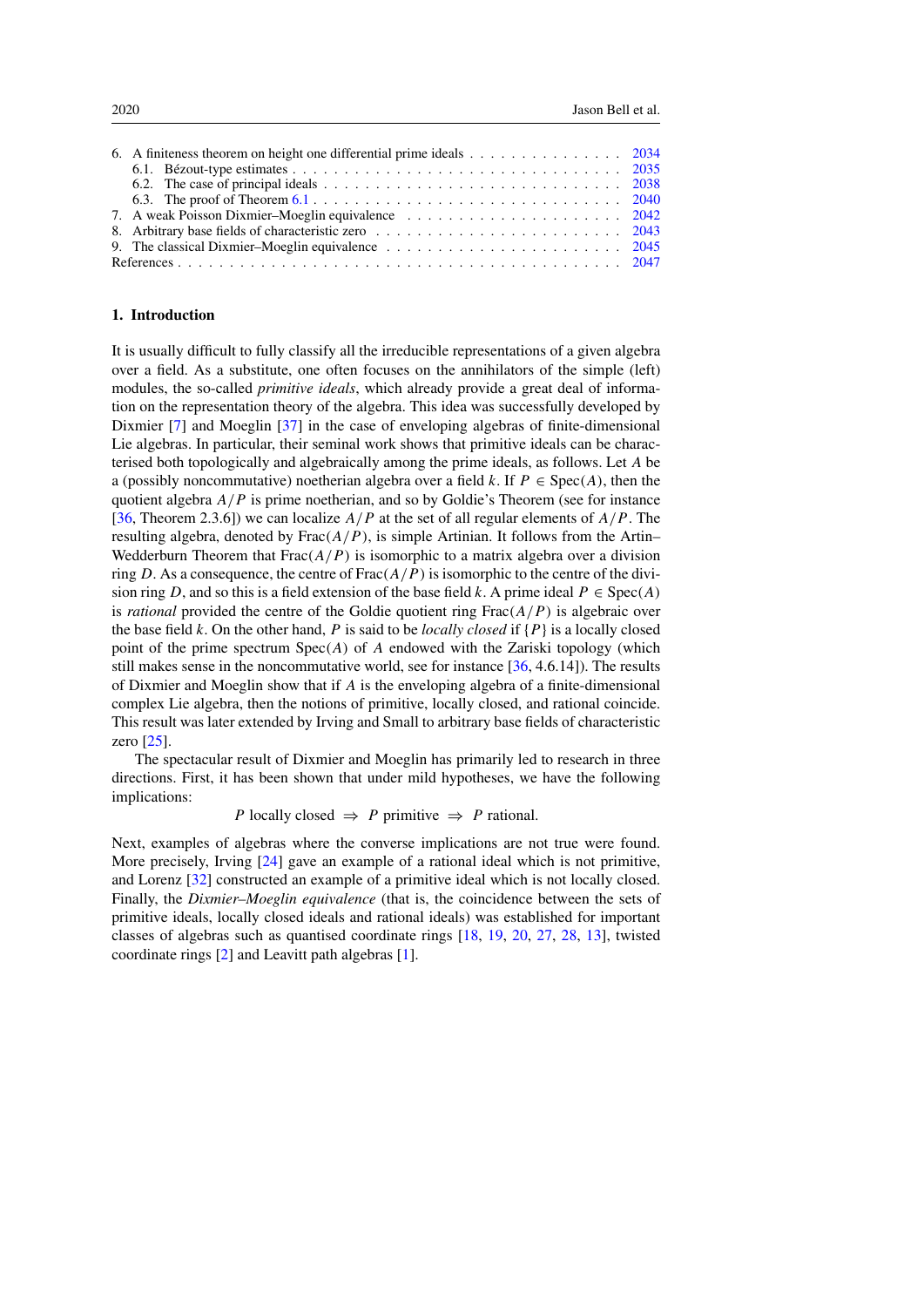In the spirit of deformation quantization, the aim of this article is to study an analogue of the Dixmier–Moeglin equivalence for affine (i.e., finitely generated and integral) complex Poisson algebras. Recall that a complex *Poisson algebra* is a commutative Calgebra A equipped with a Lie bracket  $\{-, -\}$  (i.e.  $\{ , \}$ ) is bilinear, skew symmetric and satisfies Jacobi's identity) such that  $\{-, x\}$  is a derivation for every  $x \in A$ , that is,  $\{yz, x\} = y\{z, x\} + z\{y, x\}$  for all  $x, y, z \in A$ . We point out that the derivations  $\{-, x\}$ are trivial on C. It is natural to consider the Dixmier–Moeglin equivalence in this setting because most of the noncommutative algebras for which the equivalence has been established recently are noncommutative deformations of classical commutative objects. For instance, the quantised coordinate ring  $O<sub>q</sub>(G)$  of a semisimple complex algebraic group G is a noncommutative deformation of the coordinate ring  $O(G)$  of G. Moreover, the noncommutative product in  $O_q(G)$  gives rise to a Poisson bracket on  $O(G)$  via the well known semiclassical limit process (see for instance [\[4,](#page-29-7) Chapter III.5]). As usual in (algebraic) deformation theory, it is natural to ask how the properties from one world translate into the other.

A *Poisson ideal* of a Poisson algebra (A,{−, −}) is any ideal I of A such that {I,A} ⊆ I . A prime ideal which is also a Poisson ideal is called a *Poisson prime* ideal. The set of Poisson prime ideals in A forms the *Poisson prime spectrum*, denoted PSpec A, which is given the relative Zariski topology inherited from SpecA. In particular, a Poisson prime ideal P is *locally closed* if there is a nonzero  $f \in A/P$  such that the localisation  $(A/P)<sub>f</sub>$  has no proper nontrivial Poisson ideals.

For any ideal J of A, there is a largest Poisson ideal contained in J. This Poisson ideal is called the *Poisson core* of *J*. Poisson cores of the maximal ideals of *A* are called *Poisson primitive ideals*. The central role of the Poisson primitive ideals was pinpointed by Brown and Gordon. Indeed, they proved for instance that the defining ideals of the Zariski closures of the symplectic leaves of a complex affine Poisson variety V are precisely the Poisson primitive ideals of the coordinate ring of  $V$  [\[5,](#page-29-8) Lemma 3.5]. The fact that the notion of Poisson primitive ideal is a Poisson analogue of the notion of primitive ideal is supported for instance by the following result due to Dixmier–Conze–Duflo– Rentschler–Mathieu and Borho-Gabriel-Rentschler-Mathieu, and expressed in (Poisson- )ideal-theoretic terms by Goodearl: Let g be a solvable finite-dimensional complex Lie algebra. Then there is a homeomorphism between the Poisson primitive ideals of the symmetric algebra  $S(\mathfrak{g})$  of  $\mathfrak{g}$  (endowed with the Kirillov–Kostant–Souriau bracket) and the primitive ideals of the enveloping algebra  $U(\mathfrak{g})$  of  $\mathfrak{g}$  [\[11,](#page-29-9) Theorem 8.11].

The *Poisson center* of A is the subalgebra

$$
Z_p(A) = \{ z \in A : \{ z, - \} \equiv 0 \}.
$$

For any Poisson prime ideal P of A, there is an induced Poisson bracket on  $A/P$ , which extends uniquely to the quotient field  $Frac(A/P)$ . We say that P is *Poisson rational* if the field  $Z_p$ (Frac( $A/P$ )) is algebraic over the base field k.

By analogy with the Dixmier–Moeglin equivalence for enveloping algebras, we say that A satisfies the *Poisson Dixmier–Moeglin equivalence* provided the following sets of Poisson prime ideals coincide: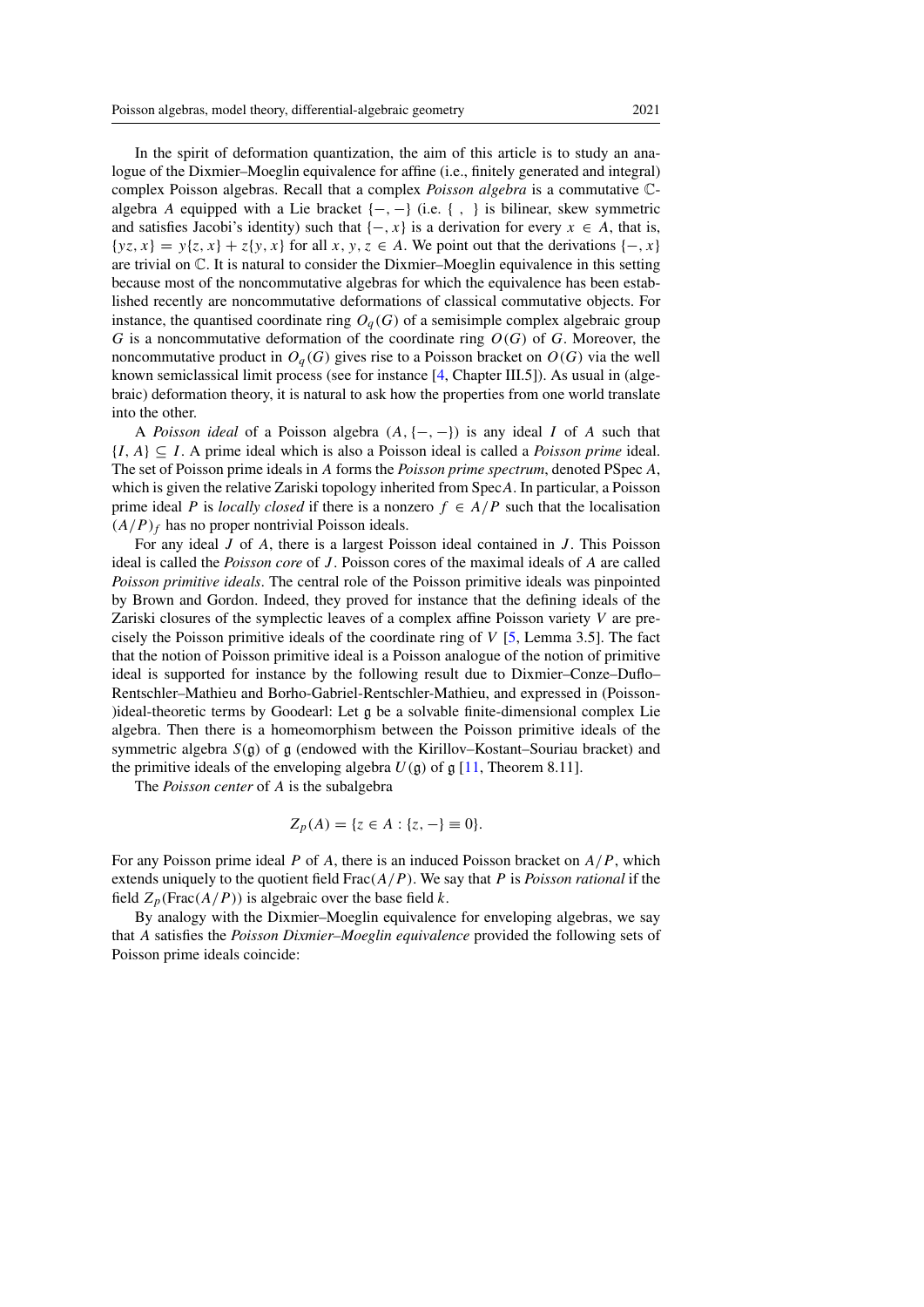- (1) the set of Poisson primitive ideals in A;
- (2) the set of Poisson locally closed ideals;
- (3) the set of Poisson rational ideals of A.

If A is an affine Poisson algebra, then  $(2) \subseteq (1) \subseteq (3)$  [\[40,](#page-30-6) 1.7(i), 1.10], so the main difficulty is whether  $(3) \subset (2)$ .

The Poisson Dixmier–Moeglin equivalence has been established for Poisson algebras with suitable torus actions by Goodearl [\[10\]](#page-29-10), so that many Poisson algebras arising as semiclassical limits of quantum algebras satisfy the Poisson Dixmier–Moeglin equivalence [\[12\]](#page-29-11). On the other hand, Brown and Gordon proved that the Poisson Dixmier– Moeglin equivalence holds for any affine complex Poisson algebra with only finitely many Poisson primitive ideals [\[5,](#page-29-8) Lemma 3.4]. Given these successes (and the then lack of counterexamples), Brown and Gordon asked [\[5,](#page-29-8) Question 3.2] whether the Poisson Dixmier–Moeglin equivalence holds for all affine complex Poisson algebras. In this article, we give a complete answer to this question. We show that  $(3) = (1)$  but  $(3) \neq (2)$ . More precisely, we prove that in a finitely generated integral complex Poisson algebra any Poisson rational ideal is Poisson primitive (Theorem [3.2\)](#page-6-0), but for all  $d > 4$  there exist finitely generated integral complex Poisson algebras of Krull dimension  $d$  in which  $(0)$  is Poisson rational but not Poisson locally closed (Corollary [5.3\)](#page-15-2).

We also prove that the hypothesis  $d \geq 4$  is actually necessary to construct counterexamples; our Theorem [7.3](#page-24-1) says that the Poisson Dixmier–Moeglin equivalence holds in Krull dimension  $\leq$  3. This is deduced from a weak version of the Poisson Dixmier– Moeglin equivalence, where Poisson locally closed ideals are replaced by Poisson prime ideals P such that the set  $C(P) := \{Q \in \text{PSpec } A : Q \supset P, \text{ht}(Q) = \text{ht}(P) + 1\}$  is finite. We prove that for any finitely generated integral complex Poisson algebra, a Poisson prime ideal is Poisson primitive if and only if  $C(P)$  is finite (Theorem [7.1\)](#page-23-1).

Finally, in Section 8 we show that most of our results extend to arbitrary fields of characteristic zero, and in Section 9 we observe that our results also provide new examples of algebras which do not satisfy the Dixmier–Moeglin equivalence.

What is particularly novel about the approach taken in this paper is that the counterexample comes from differential-algebraic geometry and the model theory of differential fields. As is explained in Proposition [5.2](#page-14-1) below, to a commutative  $\mathbb{C}$ -algebra R equipped with a C-linear derivation  $\delta: R \to R$  we can associate a Poisson bracket on R[t] many of whose properties can be read off from  $(R, \delta)$ . In particular, (0) will be a rational but not locally closed Poisson ideal of  $R[t]$  if and only if the kernel of  $\delta$  on Frac $(R)$  is  $\mathbb C$  and the intersection of all the nontrivial prime  $\delta$ -ideals (i.e., prime ideals preserved by  $\delta$ ) is zero. As we show in Section [4,](#page-7-0) the existence of such an  $(R, \delta)$  can be deduced from the model theory of Manin kernels on abelian varieties over function fields, a topic that was at the heart of Hrushovski's model-theoretic proof of the function field Mordell–Lang conjecture [\[22\]](#page-29-12). We have written Section [4](#page-7-0) to be self-contained, translating as much as possible of the underlying model theory into statements of an algebro-geometric nature so that familiarity with model theory is not required.

Differential algebra is also related to the positive results obtained in this paper. We prove in Section [7](#page-23-0) that whenever  $(A, \delta_1, \ldots, \delta_m)$  is a finitely generated integral complex differential ring (with the derivations not necessarily commuting), if the intersection of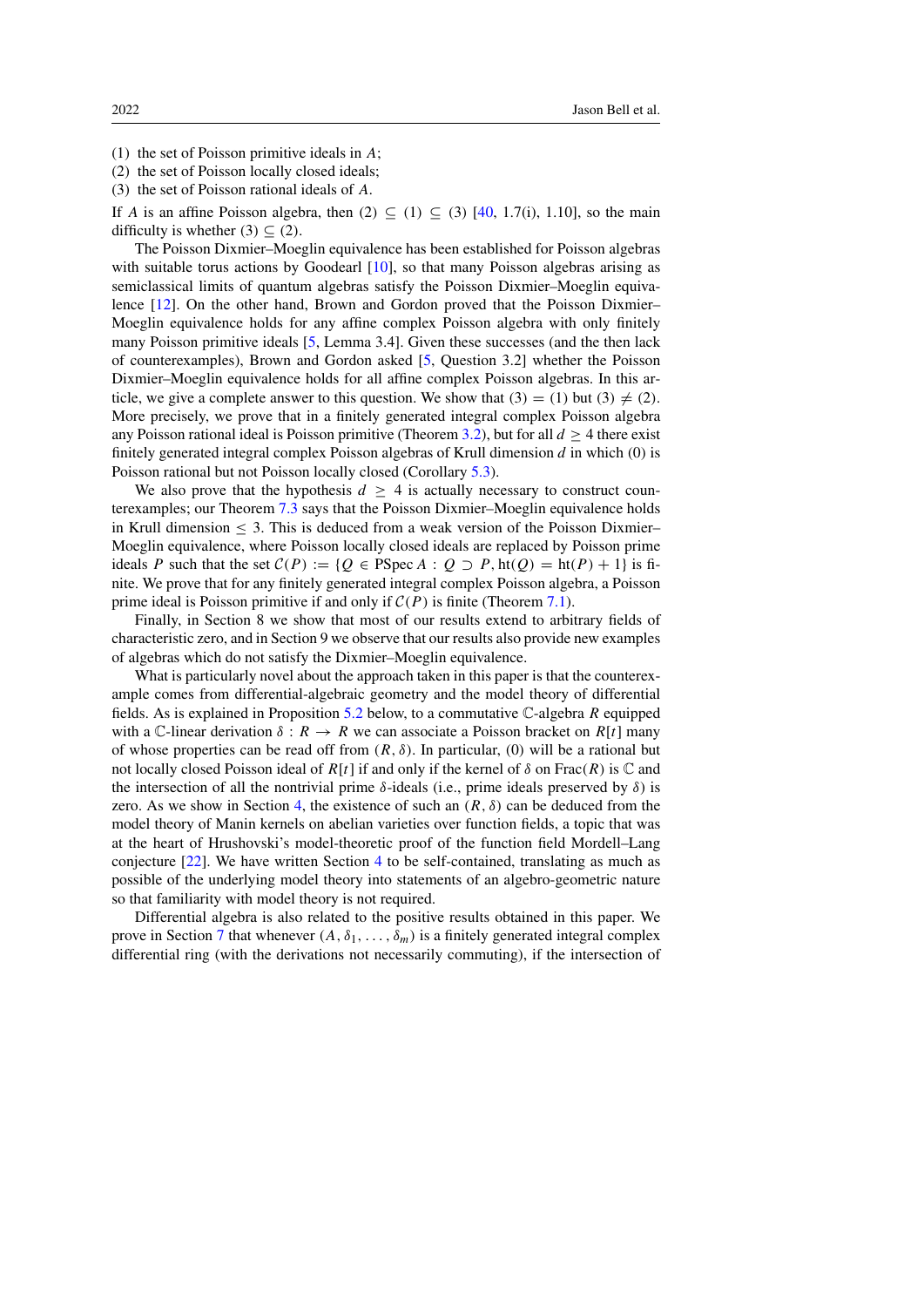the kernels of the derivations extended to the fraction field is  $\mathbb C$  then there are only finitely many height one prime ideals preserved by all the derivations (Theorem [6.1\)](#page-15-1). This theorem, when  $m = 1$ , is a special case of an old unpublished result of Hrushovski generalising a theorem of Jouanolou. Our weak Dixmier–Moeglin equivalence is proved by applying the above theorem to a Poisson algebra A with derivations given by  $\delta_i = \{-, x_i\}$ where  $\{x_1, \ldots, x_m\}$  is a set of generators of A over  $\mathbb{C}$ .

Throughout the remainder of this paper all algebras are assumed to be commutative. Moreover, by an *affine* k-algebra we will mean a finitely generated k-algebra that is an integral domain.

#### <span id="page-4-0"></span>2. The differential structure on a Poisson algebra

In this section we discuss the differential structure induced by a Poisson bracket. Suppose  $(A, \{-, -\})$  is an affine Poisson k-algebra for some field k, and  $\{x_1, \ldots, x_m\}$  is a fixed set of generators. Let  $\delta_1, \ldots, \delta_m$  be the operators on A defined by

$$
\delta_i(a) := \{a, x_i\}
$$

for all  $a \in A$ . Then each  $\delta_i$  is a k-linear derivation on A. Note, however, that these derivations need not commute. Nevertheless, we consider  $(A, \delta_1, \ldots, \delta_m)$  as a differential ring, and can speak about differential ideals (i.e., ideals preserved by each of  $\delta_1, \ldots, \delta_m$ ), the subring of differential constants (i.e., elements  $a \in A$  such that  $\delta_i(a) = 0$  for  $i =$  $1, \ldots, m$ , and so on. There is a strong connection between the Poisson and differential structures on A. For example, one checks easily, using that  $\{a, -\}$  is also a derivation on A, that

#### (i) *an ideal of* A *is a Poisson ideal if and only if it is a differential ideal.*

From this we get, more or less immediately, the following differential characterisations of when a prime Poisson ideal  $P$  of  $A$  is locally closed and primitive:

- (ii) P *is locally closed if and only if the intersection of all the nonzero prime differential ideals in* A/P *is not trivial.*
- (iii) P *is primitive if and only if there is a maximal ideal in* A/P *that does not contain any nontrivial differential ideals.*

To characterise rationality we should extend to  $F = Frac(A)$ , in the canonical way, both the Poisson and differential structures on A. It is then not difficult to see that the Poisson centre of  $(F, \{-, -\})$  is precisely the subfield of differential constants in  $(F, \delta_1, \ldots, \delta_m)$ . In particular,

(iv) *a prime Poisson ideal in* A *is rational if and only if the field of differential constants of* Frac(A/P ) *is algebraic over* k*.*

Remark 2.1. The above characterisations are already rather suggestive to those familiar with the model theory of differentially closed fields; for example, locally closed corresponds to the generic type of a differential variety being isolated, and rationality corresponds to that generic type being weakly orthogonal to the constants. Note however that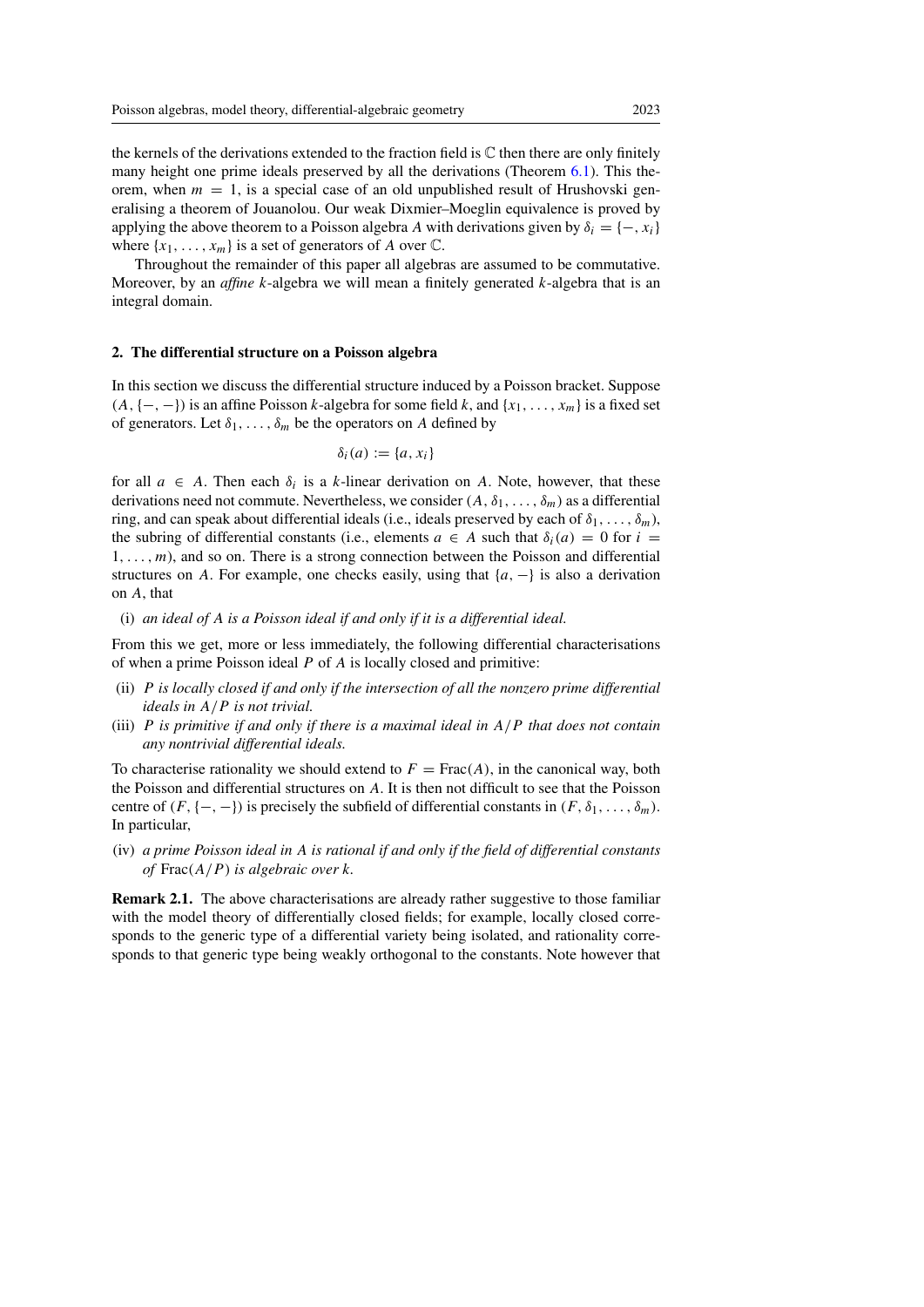the context here is several derivations that may not commute. In order to realise the modeltheoretic intuition, therefore, something must be done. One possibility is to work with the model theory of partial differential fields where the derivations need not commute. Such a theory exists and is tame; for example, it is an instance of the formalism worked out in [\[38\]](#page-30-7). On the other hand, in this case one can use a trick of Cassidy and Kolchin (pointed out to us by Michael Singer) to pass to a commuting context after replacing the derivations by certain F-linear combinations of them. Indeed, if  $p_i$ ,  $\in \mathbb{C}[t_1,\ldots,t_m]$  is such that  $\{x_j, x_i\} = p_{i,j}(x_1, \ldots, x_m)$  for all  $i, j = 1, \ldots, m$ , then an easy computation (using the Jacobi identity) yields  $[\delta_i, \delta_j] = \sum_{k=1}^m$  $\frac{\partial p_{i,j}}{\partial t_k}(x_1,\ldots,x_m)\delta_k$ . Thus, the *F*-linear span of the derivations  $\{\delta_1,\ldots,\delta_m\}$  has the additional structure of a Lie ring. It follows by [\[44,](#page-30-8) Lemma 2.2] that this space of derivations has an F-basis consisting of *commuting* derivations (see also [\[29,](#page-30-9) Chapter 9, §5, Proposition 6]), and one could work instead with those derivations. But in fact we do not pursue either of these directions. Instead, for the positive results of this paper we give algebraic proofs of whatever is needed about rings with possibly noncommuting derivations and avoid any explicit use of model theory whatsoever. For the negative results we associate to an ordinary differential ring a Poisson algebra of one higher Krull dimension (see Proposition [5.2\)](#page-14-1), and then use the model theory of ordinary differentially closed fields to build counterexamples in Poisson algebra.

The following well known prime decomposition theorem for Poisson ideals can be seen as an illustration of how the differential structure on a Poisson algebra can be useful.

<span id="page-5-2"></span>Lemma 2.2. *Let* k *be a field of characteristic zero. If* I *is a Poisson ideal in an affine Poisson* k*-algebra* A*, then the radical of* I *and all the minimal prime ideals over* I *are Poisson.*

*Proof.* Because of (i) it suffices to prove the lemma with "differential" in place of "Poisson". This result can be found in Dixmier  $[8, \text{Lemma } 3.3.3]$  $[8, \text{Lemma } 3.3.3]$ .

## <span id="page-5-0"></span>3. Rational implies primitive

In order to prove that Poisson rational implies Poisson primitive in affine complex Poisson algebras, we will make use of the differential-algebraic fact expressed in the following lemma. This is our primary method for producing new constants in differential rings, and will be used again in Section [6.](#page-15-0)

<span id="page-5-1"></span>Lemma 3.1. *Let* k *be a field and* A *an integral* k*-algebra equipped with* k*-linear deriva* $t$ *tions*  $\delta_1, \ldots, \delta_m$ *. Suppose that there is a finite-dimensional k-vector subspace* V of A and *a set S of ideals satisfying:*

(i)  $\delta_i(I) \subseteq I$  *for all*  $i = 1, ..., m$  *and*  $I \in S$ *,* (ii)  $\bigcap$  *S* = (0)*, and* (iii)  $V \cap I \neq (0)$  *for all*  $I \in S$ *.* 

*Then there exists*  $f \in Frac(A) \setminus k$  *with*  $\delta_i(f) = 0$  *for all*  $i = 1, \ldots, m$ *.*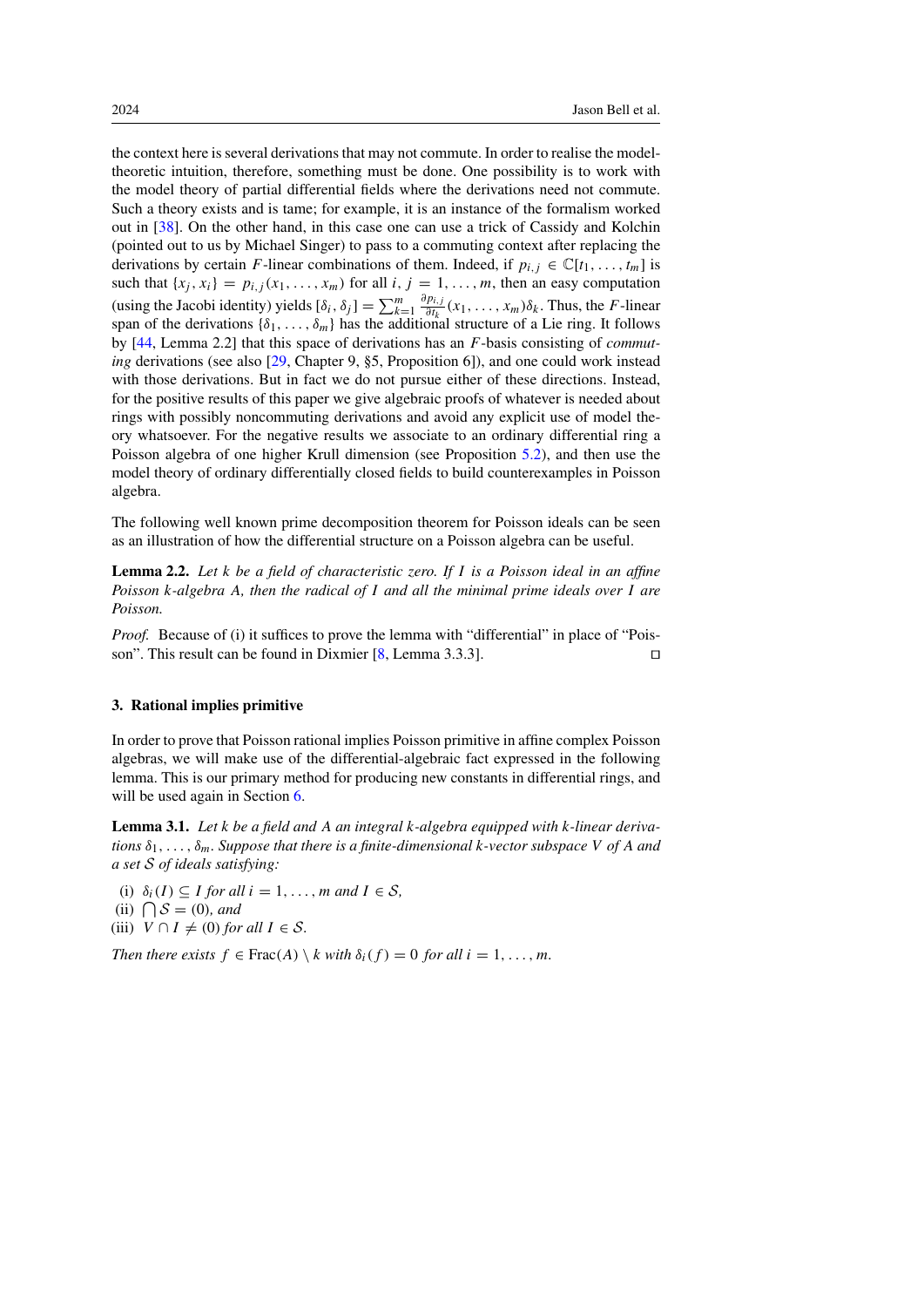*Proof.* We proceed by induction on  $d = \dim V$ . The case of  $\dim V = 1$  is vacuous as then assumptions (ii) and (iii) are inconsistent. Suppose that  $d > 1$  and fix a basis  $\{v_1,\ldots,v_d\}$  of V. Let  $\delta \in \{\delta_1,\ldots,\delta_m\}$  be such that not all of  $\delta(v_1/v_d),\ldots,\delta(v_{d-1}/v_d)$ are zero. If this were not possible, then each  $v_j/v_d$  would witness the truth of the lemma and we would be done. Letting  $u_j := v_d^2 \delta(v_j/v_d)$  for  $j = 1, ..., d - 1$ , we see that not all  $u_1, \ldots, u_{d-1}$  are zero. It follows that

$$
L := \left\{ (c_1, \ldots, c_{d-1}) \in k^{d-1} : \sum_{j=1}^{d-1} c_j u_j = 0 \right\}
$$

is a proper subspace of  $k^{d-1}$ , and hence

$$
W := kv_d + \left\{ \sum_{j=1}^{d-1} c_j v_j : (c_1, \dots, c_{d-1}) \in L \right\}
$$

is a proper subspace of V .

We prove the lemma by applying the induction hypothesis to W with

$$
\mathcal{T} := \{I \in \mathcal{S} : I \cap \text{span}_k(u_1, \ldots, u_{d-1}) = (0)\}.
$$

We only need to verify the assumptions. Assumption (i) holds *a fortiori* of *T* .

Toward assumption (ii), note that if  $\bigcap (\mathcal{S} \setminus \mathcal{T}) = (0)$ , then we are done by the induction hypothesis applied to span<sub>k</sub> $(u_1, \ldots, u_{d-1})$  with  $S \setminus T$ . Hence we may assume that  $\bigcap (S \setminus T) \neq (0)$ , and so  $\bigcap T = (0)$  as A is an integral domain.

It remains to check assumption (iii): we claim that for each  $I \in \mathcal{T}$ ,  $W \cap I \neq (0)$ . Indeed, since  $I \cap V \neq (0)$ , we have in I a nonzero element of the form  $v := \sum_{j=1}^{d} c_j v_j$ . As *I* is preserved by  $\delta$ , we deduce that

$$
\delta(v)v_d - v\delta(v_d) = v_d^2 \delta\left(\frac{v}{v_d}\right) = \sum_{j=1}^{d-1} c_j u_j
$$

is also in *I*. But as  $I \cap \text{span}_k(u_1,\ldots,u_{d-1}) = (0)$  by choice of  $\mathcal T$ , we must have  $\sum_{j=1}^{d-1} c_j u_j = 0$ . Hence  $(c_1, \ldots, c_{d-1}) \in L$  and  $v \in W$  by definition.

We now prove that rational implies primitive. Note that the converse is well known [\[40,](#page-30-6) 1.7(i), 1.10].

<span id="page-6-0"></span>Theorem 3.2. *Let* A *be a complex affine Poisson algebra and* P *a Poisson prime ideal of* A*. If* P *is Poisson rational then it is Poisson primitive.*

*Proof.* By replacing A by  $A/P$  if necessary, we may assume that  $P = (0)$ . Let *S* denote the set of nonzero Poisson prime ideals of A that do not properly contain such an ideal. We claim that  $S$  is countable. To see this, let V be a finite-dimensional subspace of A that contains 1 and contains a set of generators for A. We then let  $V<sup>n</sup>$  denote the span of all products of elements of  $V$  of length at most  $n$ . By assumption, we have

$$
A = \bigcup_{n \ge 0} V^n,
$$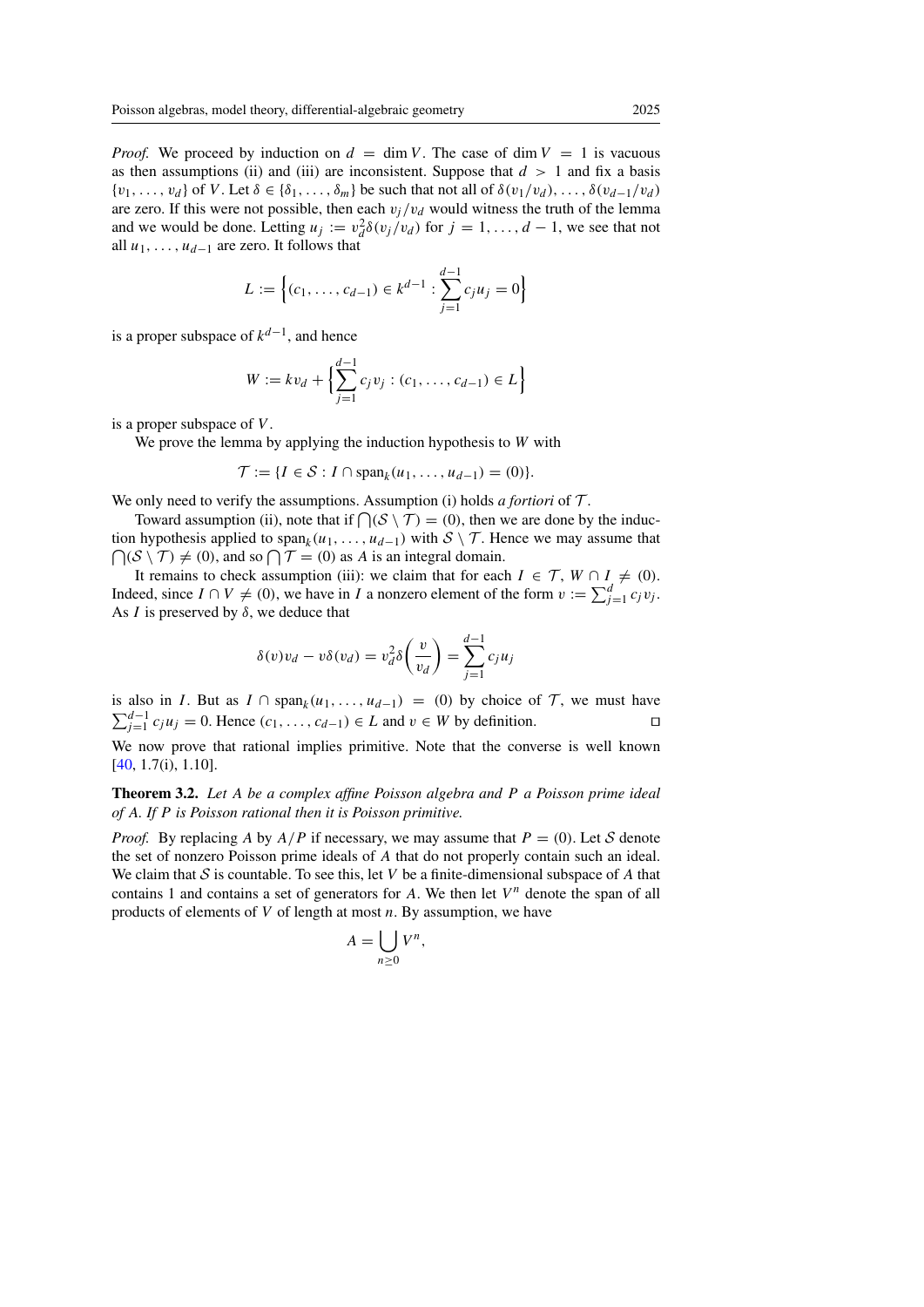and in particular every nonzero ideal of A intersects  $V<sup>n</sup>$  nontrivially for *n* sufficiently large.

We claim first that the sets

$$
\mathcal{S}_n := \{ Q \in \mathcal{S} : Q \cap V^n \neq (0) \}
$$

have nontrivial intersection. Toward a contradiction, suppose  $\bigcap S_n = (0)$ . Fixing generators  $\{x_1, \ldots, x_m\}$  of A over  $\mathbb{C}$ , let  $\delta_i$  be the derivation given by  $\{-, x_i\}$  for  $i = 1, \ldots, m$ . Since the ideals in  $S_n$  are Poisson, they are differential. The assumptions of Lemma [3.1](#page-5-1) are thus satisfied, and we have  $f \in Frac(A) \setminus \mathbb{C}$  with  $\delta_i(f) = 0$  for all  $i = 1, \ldots, m$ . This contradicts the Poisson rationality of (0) in A (see statement (iv) of Section [2\)](#page-4-0). Hence  $L_n := \bigcap_{Q \in \mathcal{S}_n} Q$  is nonzero.

Next we claim that each  $S_n$  is finite. Since A is a finitely generated integral domain and  $L_n$  is a nonzero radical Poisson ideal, Lemma [2.2](#page-5-2) implies that in the prime decomposition  $L_n = P_1 ∩ ⋯ ∩ P_m$  each  $P_i$  is a nonzero prime Poisson ideal. As each ideal in  $S_n$  is prime and contains  $L_n$ , and hence also some  $P_i$ , it follows by choice of *S* that  $S_n \subseteq$  $\{P_1,\ldots,P_m\}.$ 

So  $S = \bigcup_{n \geq 0} S_n$  is countable. We let  $Q_1, Q_2, \ldots$  be an enumeration of the elements of *S*. For each  $\overline{i}$ , there is some nonzero  $f_i \in Q_i$ . We let *T* denote the countable multiplicatively closed set generated by the  $f_i$ . Then  $B := T^{-1}A$  is a countably generated complex algebra. It follows that B satisfies the Nullstellensatz [\[4,](#page-29-7) II.7.16], and since  $\mathbb C$  is algebraically closed, we deduce that  $B/I$  is  $\mathbb C$  for every maximal ideal I of B. If I is a maximal ideal of B and  $J := I \cap A$  then  $A/J$  embeds in  $B/I$ , hence  $A/J \cong \mathbb{C}$  and so J is a maximal ideal of A. By construction, J does not contain any ideal in  $S$ , and so (0) is the largest Poisson ideal contained in J. That is, (0) is Poisson primitive, as desired.  $\Box$ the largest Poisson ideal contained in  $J$ . That is,  $(0)$  is Poisson primitive, as desired.

We note that this proof only requires the uncountability of  $\mathbb{C}$ ; it works over any uncountable base field k. If we follow this proof, we cannot in general ensure that  $B/I$  is isomorphic to  $k$ , but it is an algebraic extension of  $k$  since  $B$  still satisfies the Nullstellensatz. Consequently,  $A/J$  embeds in an algebraic extension of k, and thus it too is an algebraic extension of k and we obtain the desired result.

#### <span id="page-7-0"></span>4. A differential-algebraic example

<span id="page-7-1"></span>Our goal in this section is to prove the following theorem.

Theorem 4.1. *There exists a complex affine algebra* R *equipped with a derivation* δ *such that*

- (i) *the field of constants of* ( $Frac(R)$ ,  $\delta$ ) *is*  $\mathbb{C}$ *, and*
- (ii) *the intersection of all nontrivial prime differential ideals of* R *is zero.*

*In fact, such an example can be found of any Krull dimension*  $\geq$  3.

To the reader sufficiently familiar with the model theory of differentially closed fields, this theorem should not be very surprising: the  $\delta$ -ring R that we will produce will be the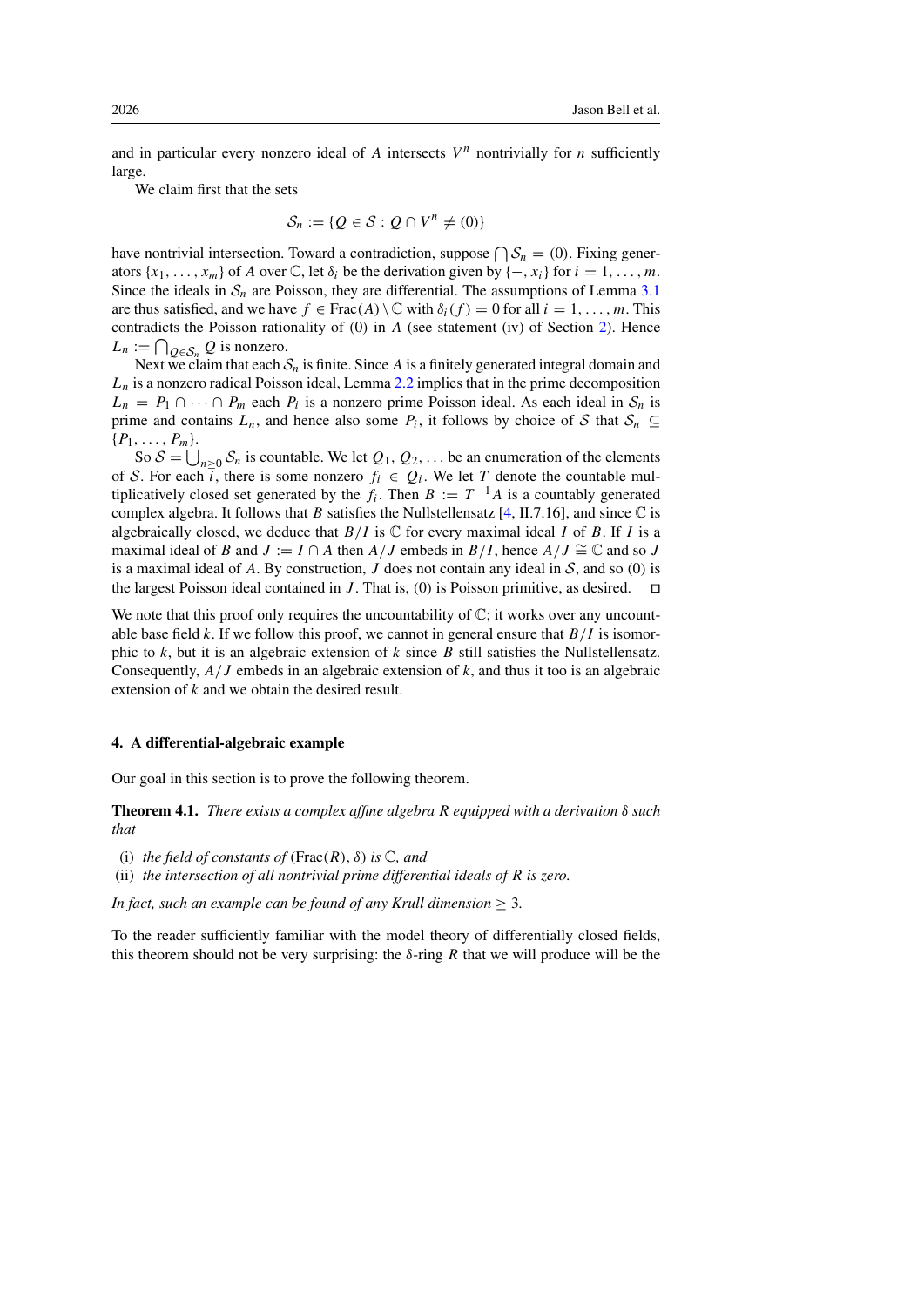co-ordinate ring of a D-variety that is related to the Manin kernel of a simple nonisotrivial abelian variety defined over a function field over C. We will attempt, however, to be as self-contained and concrete in our construction as possible. We will at times be forced to rely on results from model theory for which we will give references from the literature. We begin with some preliminaries on differential-algebraic geometry.

#### <span id="page-8-0"></span>*4.1. Prolongations,* D*-varieties, and finitely generated* δ*-algebras*

Let us fix a differential field  $(k, \delta)$  of characteristic zero. Suppose that  $V \subseteq \mathbb{A}^n$  is an irreducible affine algebraic variety over k. Then by the *prolongation* of V is meant the algebraic variety  $\tau V \subseteq \mathbb{A}^{2n}$  over k whose defining equations are

$$
P(X_1, \ldots, X_n) = 0,
$$
  

$$
P^{\delta}(X_1, \ldots, X_n) + \sum_{i=1}^n \frac{\partial P}{\partial X_i}(X_1, \ldots, X_n) \cdot Y_i = 0,
$$

for each  $P \in I(V) \subset k[X_1,\ldots,X_n]$ . Here  $P^{\delta}$  denotes the polynomial obtained by applying  $\delta$  to all the coefficients of P. The projection onto the first n coordinates gives us a surjective morphism  $\pi : \tau V \to V$ . Note that if  $a \in V(K)$  is any point of V in any differential field extension  $(K, \delta)$  of  $(k, \delta)$ , then  $\nabla(a) := (a, \delta a) \in \tau V(K)$ .

If  $\delta$  is trivial on k then  $\tau V$  is nothing other than TV, the usual tangent bundle of V. In fact, this is the case as long as V is defined over the constant field of  $(k, \delta)$  because in the defining equations for  $\tau V$  given above we could have restricted ourselves to polynomials P coming from  $I(V) \cap F[X_1, \ldots, X_n]$  for any field of definition F over V. In general,  $\tau V$  will be a torsor for the tangent bundle; for each  $a \in V$  the fibre  $\tau_a V$  is an affine translate of the tangent space  $T_aV$ .

Taking prolongations is a functor which acts on morphisms  $f: V \to W$  by acting on their graphs. That is,  $\tau f : \tau V \to \tau W$  is the morphism whose graph is the prolongation of the graph of f, under the canonical identification of  $\tau(V \times W)$  with  $\tau V \times \tau W$ .

We have restricted our attention here to the affine case merely for concreteness. The prolongation construction extends to abstract varieties by patching over an affine cover in a natural and canonical way. Details can be found in [\[33,](#page-30-10) §1.9].

The following formalism was introduced by Buium [\[6\]](#page-29-14) as an algebro-geometric approach to Kolchin's differential algebraic varieties.

**Definition 4.2.** A *D-variety over* k is a pair  $(V, s)$  where V is an irreducible algebraic variety over k and  $s : V \to \tau V$  is a regular section to the prolongation defined over k. A *D*-subvariety of  $(V, s)$  is then a *D*-variety  $(W, t)$  where W is a closed subvariety of V and  $t = s|w$ .

An example of a D-variety is any algebraic variety V over the constant field of  $(k, \delta)$ and equipped with the zero section to its tangent bundle. Such D-varieties, and those isomorphic to them, are called *isotrivial*. (By a morphism of D-varieties  $(V, s)$  and  $(W, t)$ we mean a morphism  $f: V \to W$  such that  $t \circ f = \tau f \circ s$ .) We will eventually construct D-varieties, both over the constants and not, that are far from isotrivial.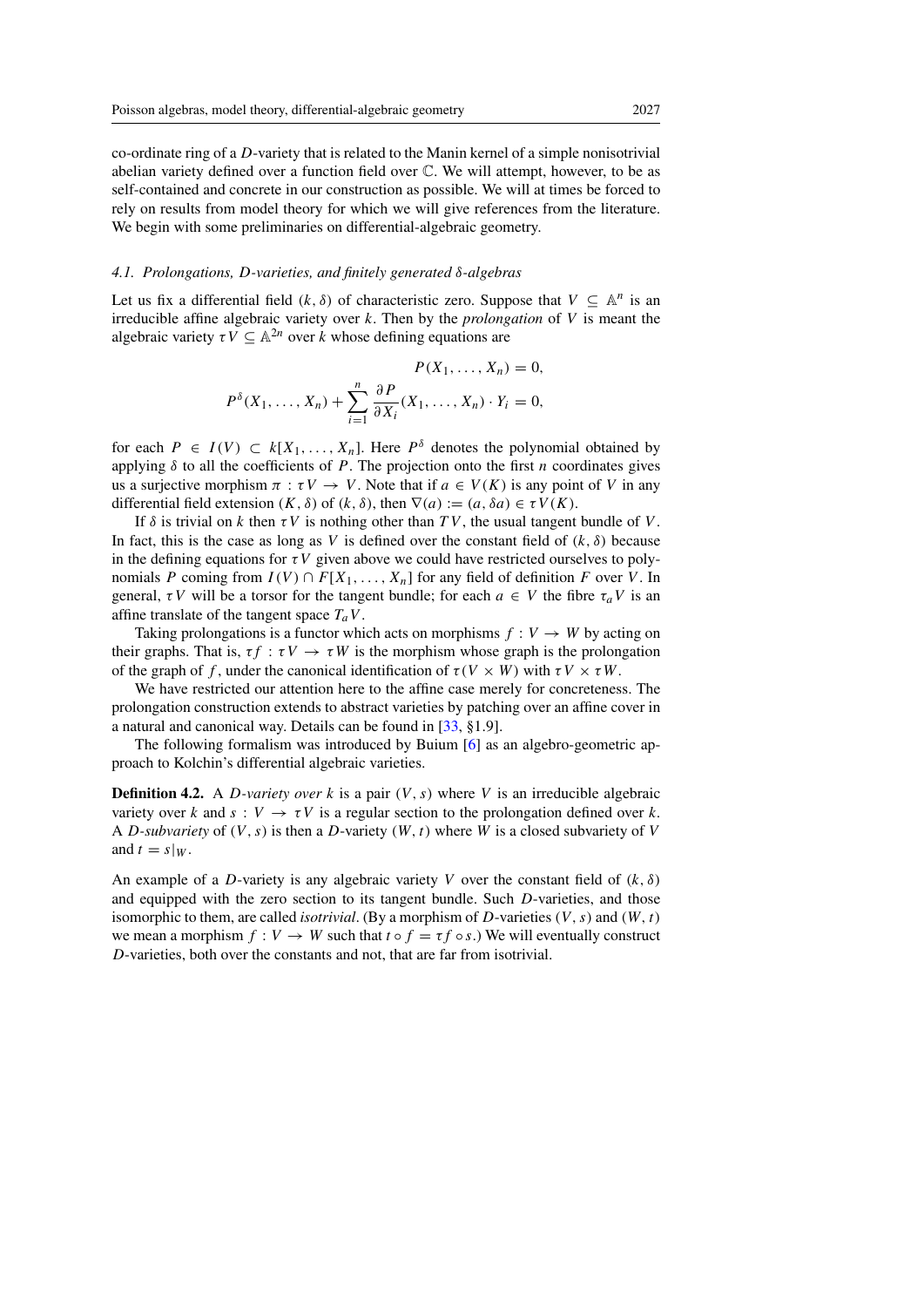Suppose now that  $V \subseteq \mathbb{A}^n$  is an affine variety over k and  $k[V]$  is its co-ordinate ring. Then the possible affine  $D$ -variety structures on  $V$  correspond bijectively to the extensions of  $\delta$  to a derivation on k[V]. Indeed, given  $s: V \to \tau V$ , write  $s(X) =$  $(X, s_1(X), \ldots, s_n(X))$  in variables  $X = (X_1, \ldots, X_n)$ . There is a unique derivation on the polynomial ring  $k[X]$  that extends  $\delta$  and takes  $X_i$  to  $s_i(X)$ . The fact that s maps V to  $\tau V$  will imply that this induces a derivation on  $k[V] = k[X]/I(V)$ . Conversely, suppose we have an extension of  $\delta$  to a derivation on  $k[V]$ , which we will also denote by  $\delta$ . Then we can write  $\delta(X_i + I(V)) = s_i(X) + I(V)$  for some polynomials  $s_1, \ldots, s_n \in k[X]$ . The fact that  $\delta$  is a derivation on  $k[V]$  extending that on k will imply that  $s = (id, s_1, \ldots, s_n)$ is a regular section to  $\pi : \tau V \to V$ . It is not hard to verify that these correspondences are inverses of each other. Moreover, the usual correspondence between subvarieties of V defined over k and prime ideals of  $k[V]$  restricts to a correspondence between the Dsubvarieties of  $(V, s)$  defined over k and the prime differential ideals of  $k[V]$ .

From now on, whenever we have an affine D-variety  $(V, s)$  over k we will denote by  $\delta$  the induced derivation on k[V] described above. In fact, we will also use  $\delta$  for its unique extension to the fraction field  $k(V)$ .

## <span id="page-9-0"></span>*4.2. The Kolchin topology and differentially closed fields*

While the algebro-geometric preliminaries discussed in the previous section are essentially sufficient for explaining the construction of the example whose existence Theorem [4.1](#page-7-1) asserts, the proof that this construction is possible, and that it does the job, will use some model theory of differentially closed fields. We therefore say a few words on this now, referring the reader to [\[34,](#page-30-11) Chapter 2] for a much more detailed introduction to the subject.

Given any differential field of characteristic zero,  $(k, \delta)$ , for each  $n > 0$ , the derivation induces on  $\mathbb{A}^n(k)$  a noetherian topology that is finer than the Zariski topology, called the *Kolchin topology*. Its closed sets are the zero sets of δ*-polynomials*, that is, expressions of the form  $P(X, \delta X, \delta^2 X, \ldots, \delta^{\ell} X)$  where  $\delta^{i} X = (\delta^{i} X_1, \ldots, \delta^{i} X_n)$  and P is an ordinary polynomial over k in  $(\ell + 1)n$  variables.

Actually the Kolchin topology makes sense on  $V(k)$  for any (not necessarily affine) algebraic variety  $V$ , by considering the Kolchin topology on an affine cover. One can then develop δ-algebraic geometry in general, for example the notions of δ*-regular* and δ*rational* maps between Kolchin closed sets, in analogy with classical algebraic geometry.

The Kolchin closed sets we will mostly come across will be of the following form. Suppose that  $(V, s)$  is a D-variety over k. Then set

$$
(V, s)^{\sharp}(k) := \{ a \in V(k) : s(a) = \nabla(a) \}.
$$

Recall that  $\nabla : V(k) \to \tau V(k)$  is the map given by  $a \mapsto (a, \delta a)$ . So to say that  $s(a) =$  $\nabla(a)$  is to say, writing  $s = (id, s_1, \ldots, s_n)$  in an affine chart, that  $\delta a_i = s_i(a)$  for all  $i = 1, \ldots, n$ . As the  $s_i$  are polynomials,  $(V, s)^{\sharp}$  is Kolchin closed; in fact it is defined by order 1 algebraic differential equations. While these Kolchin closed sets play a central role, not every Kolchin closed set we will come across will be of this form.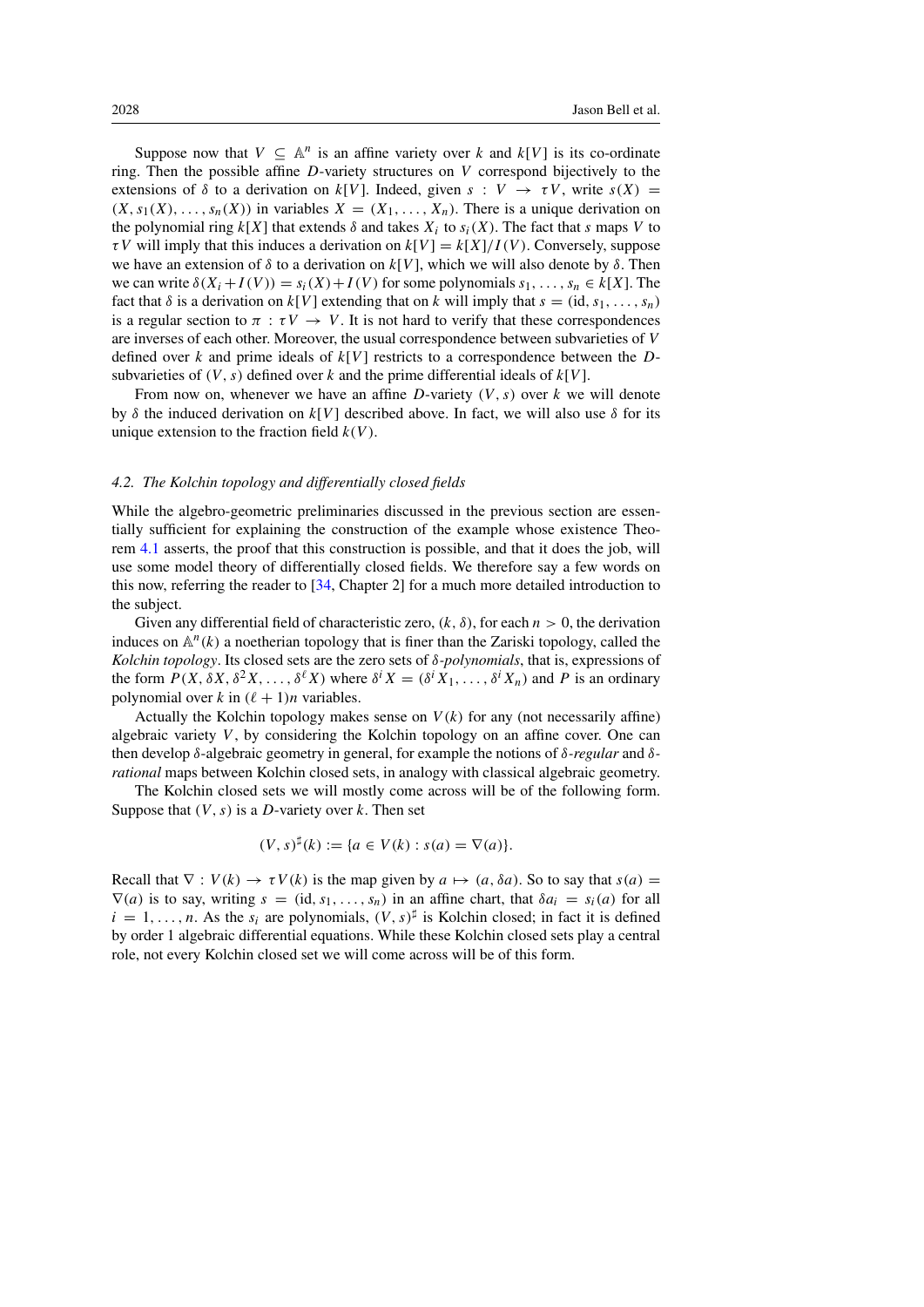Just as the geometry of Zariski closed sets is only made manifest when the ambient field is algebraically closed, the appropriate universal domain for the Kolchin topology is a *differentially closed* field  $(K, \delta)$  extending  $(k, \delta)$ . This means that any finite system of δ-polynomial equations and inequations over K that has a solution in some differential field extension of  $(K, \delta)$ , already has a solution in  $(K, \delta)$ . In particular, K is algebraically closed, as is its field of constants. One use of differential-closedness is the following property, which is an instance of the "geometric axiom" for differentially closed fields (statement (ii) of Section 2 of [\[41\]](#page-30-12)).

<span id="page-10-1"></span>Fact 4.3. *Suppose* (V , s) *is a* D*-variety over* k*. Let* (K, δ) *be a differentially closed field extending*  $(k, \delta)$ *. Then*  $(V, s)^{\sharp}(K)$  *is Zariski dense in*  $V(K)$ *. In particular, an irreducible subvariety*  $W \subseteq V$  *over* k *is a D-subvariety if and only if*  $W \cap (V, s)^{\sharp}(K)$  *is Zariski dense in*  $W(K)$ .

#### <span id="page-10-0"></span>*4.3. A* D*-variety construction over function fields*

We aim to prove Theorem [4.1](#page-7-1) by constructing a D-variety over  $\mathbb C$  whose co-ordinate ring will have the desired differential-algebraic properties. But we begin with a well known construction of a D-structure on the universal vectorial extension of an abelian variety. This is part of the theory of the Manin kernel and was used by both Buium and Hrushovski in their proofs of the function field Mordell–Lang conjecture. There are several expositions of this material available; our presentation is informed by Marker [\[33\]](#page-30-10) and Bertrand–Pillay [\[3\]](#page-28-3).

Fix a differential field  $(k, \delta)$  whose field of constants is  $\mathbb C$  but  $k \neq \mathbb C$ . (The latter is required because we will eventually need an abelian variety over  $k$  that is not isomorphic to any defined over  $\mathbb{C}$ .) In practice k is taken to be a function field over  $\mathbb{C}$ . For example, one can consider  $k = \mathbb{C}(t)$  and  $\delta = d/dt$ .

Let  $A$  be an abelian variety over  $k$ , and let  $A$  be the *universal vectorial extension* of  $A$ . So  $\hat{A}$  is a connected commutative algebraic group over k equipped with a surjective morphism of algebraic groups  $p : A \to A$  whose kernel is isomorphic to an algebraic vector group, and moreover we have the universal property that  $p$  factors uniquely through every such extension of A by a vector group. The existence of this universal object goes back to Rosenlicht [\[43\]](#page-30-13), but see also the more modern and general algebro-geometric treatment in [\[35\]](#page-30-14). The dimension of  $A$  is twice that of  $A$ .

The prolongation  $\tau A$  inherits the structure of a connected commutative algebraic group in such a way that  $\pi : \tau A \to A$  is a morphism of algebraic groups. This is part of the functoriality of prolongations; see [\[33,](#page-30-10) §2] for details on this induced group structure. The kernel of  $\pi$  is the vector group  $\tau_0 A$  which is isomorphic to the Lie algebra  $T_0 A$ . In fact, since  $\tau A$  is a commutative algebraic group, one can show that  $\tau A$  is isomorphic to the direct product  $A \times \tau_0 A$ .

We can now put a *D*-variety structure on *A*. Indeed it will be a *D-group* structure, that is, the regular section  $s : A \to \tau A$  will also be a group homomorphism. We obtain s by the universal property that A enjoys: the composition  $p \circ \pi : \tau A \to A$  is again an extension of A by a vector group and so there is a unique morphism  $s : A \rightarrow \tau A$  of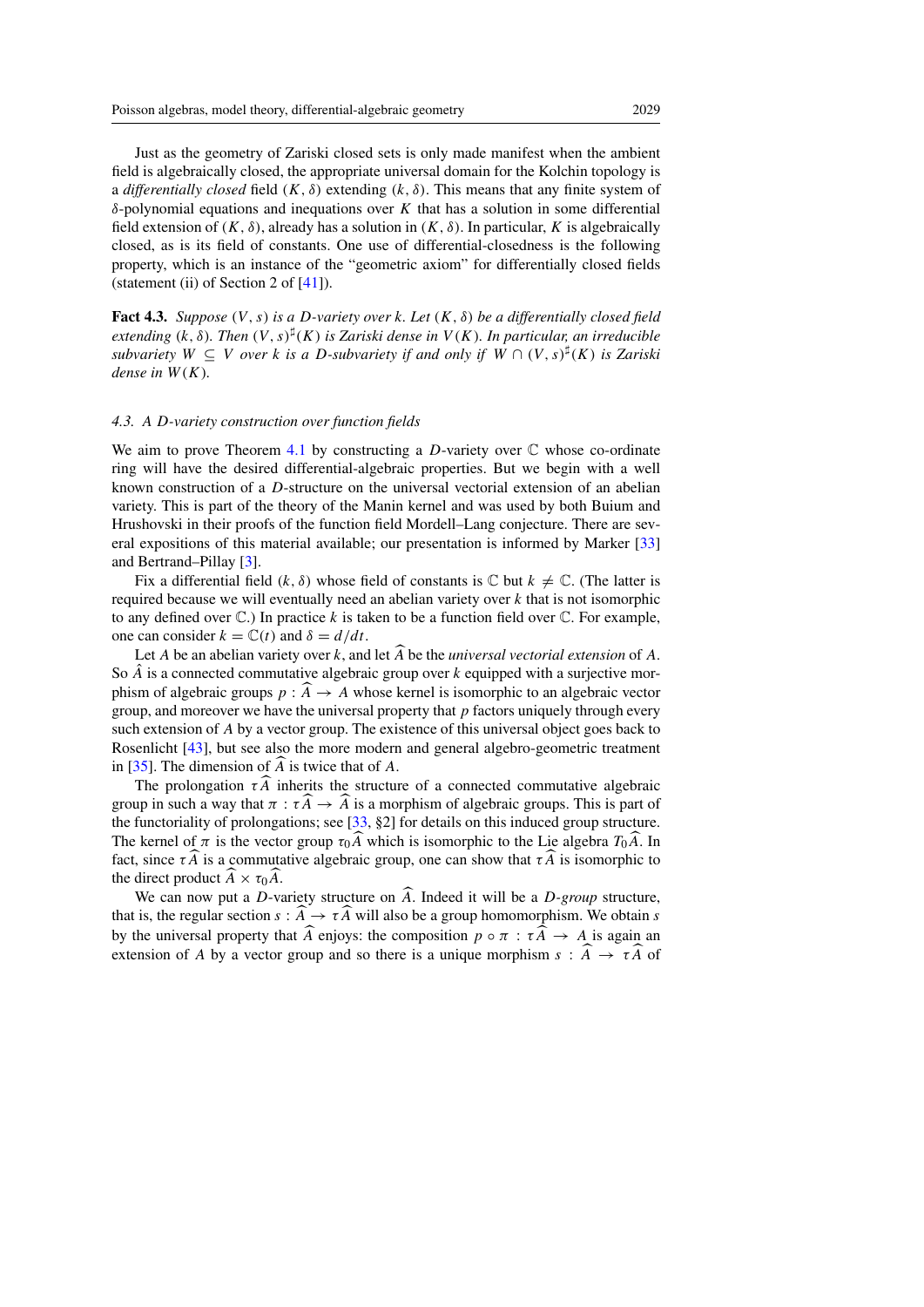algebraic groups over k such that  $p = p \circ \pi \circ s$ . It follows that s is a section to  $\pi$ , and so  $(A, s)$  is a D-group over k.

But  $(A, s)$  is not yet the D-variety we need to prove Theorem [4.1.](#page-7-1) Rather we will need a certain canonical quotient of it.

**Lemma 4.4.**  $(\widehat{A}, s)$  has a unique maximal D-subgroup  $(G, s)$  over k that is contained in ker(p)*.*

*Proof.* This is from the model theory of differentially closed fields. Given any D-group  $(H, s)$  over k, work in a differentially closed field K extending k. From Fact [4.3](#page-10-1) one can deduce that a connected algebraic subgroup  $H' \leq H$  over k is a D-subgroup if and only if  $H' \cap (H, s)^\sharp(K)$  is Zariski dense in  $H'$ . So, in our case, letting G be the Zariski closure of ker(p) ∩  $(\widehat{A}, s)^{\sharp}(K)$  establishes the lemma.

Let V be the connected algebraic group  $\widehat{A}/G$ . Then V inherits the structure of a D-group which we denote by  $\bar{s}: V \to \tau V$ . In fact,  $\tau V$  is canonically isomorphic to  $\tau \widehat{A}/\tau G$ and  $\overline{s}(a + G) = s(a) + \tau G$ . This D-group  $(V, \overline{s})$  over k is the one we are interested in. Note that  $p : A \to A$  factors through an algebraic group morphism  $V \to A$ , and so in particular dim  $A \leq \dim V \leq 2 \dim A$ .

<span id="page-11-1"></span>**Remark 4.5.** It is known that  $G = \text{ker}(p)$ , and so  $V = A$ , if and only if A admits a Dgroup structure if and only if A is isomorphic to an abelian variety over  $\mathbb C$  (see [\[3,](#page-28-3) §3]). So when A is an elliptic curve that is not defined over  $\mathbb C$ , it follows that dim  $V = 2$ .

The following well known fact reflects important properties of the Manin kernel that can be found, for example, in [\[33\]](#page-30-10). We give some details for the reader's convenience, at least illustrating what is involved, though at times simply quoting results appearing in the literature.

<span id="page-11-0"></span>Fact 4.6. *Let*  $(V, \bar{s})$  *be the D-variety constructed above. Then:* 

- (i)  $(V, \bar{s})^{\sharp}$  (k<sup>alg</sup>) *is Zariski dense in*  $V$  (k<sup>alg</sup>).
- (ii) *Suppose in addition that* A *has no proper infinite algebraic subgroups* (*so is a* simple *abelian variety*) *and is not isomorphic to any abelian variety defined over* C*. Then the field of constants of*  $(k(V), \delta)$  *is*  $\mathbb{C}$ *.*

**Remark 4.7.** As  $(V, \bar{s})$  is not affine, we should explain what differential structure we are putting on  $k(V)$  in part (ii). Choose any affine open subset  $U \subset V$ ; then  $\tau U$  is affine open in  $\tau V$ , and  $\bar{s}$  restricts to a D-variety structure on U. We thus obtain, as explained in [§4.1,](#page-8-0) an extension of  $\delta$  to  $k[U]$ , and hence to  $k(U) = k(V)$ . This construction does not depend on the choice of affine open  $U$  (since  $V$  is irreducible).

*Sketch of proof of Fact* [4.6.](#page-11-0) (i) The group structure on  $\tau V$  is such that  $\nabla : V(k^{\text{alg}}) \rightarrow$  $\tau V(k^{\text{alg}})$  is a group homomorphism. Hence the difference  $\bar{s} - \nabla : V(k^{\text{alg}}) \to \tau V(k^{\text{alg}})$ is a group homomorphism. Its image lies in  $\tau_0 V$ , which is isomorphic to the vector group  $T_0V$ . Hence all the torsion points of  $V(k^{\text{alg}})$  must be in the kernel of  $\overline{s}-\nabla$ , which is precisely  $(V, s)^{\sharp}$  (k<sup>alg</sup>). So it suffices to show that the torsion of  $V(k^{\text{alg}})$  is Zariski dense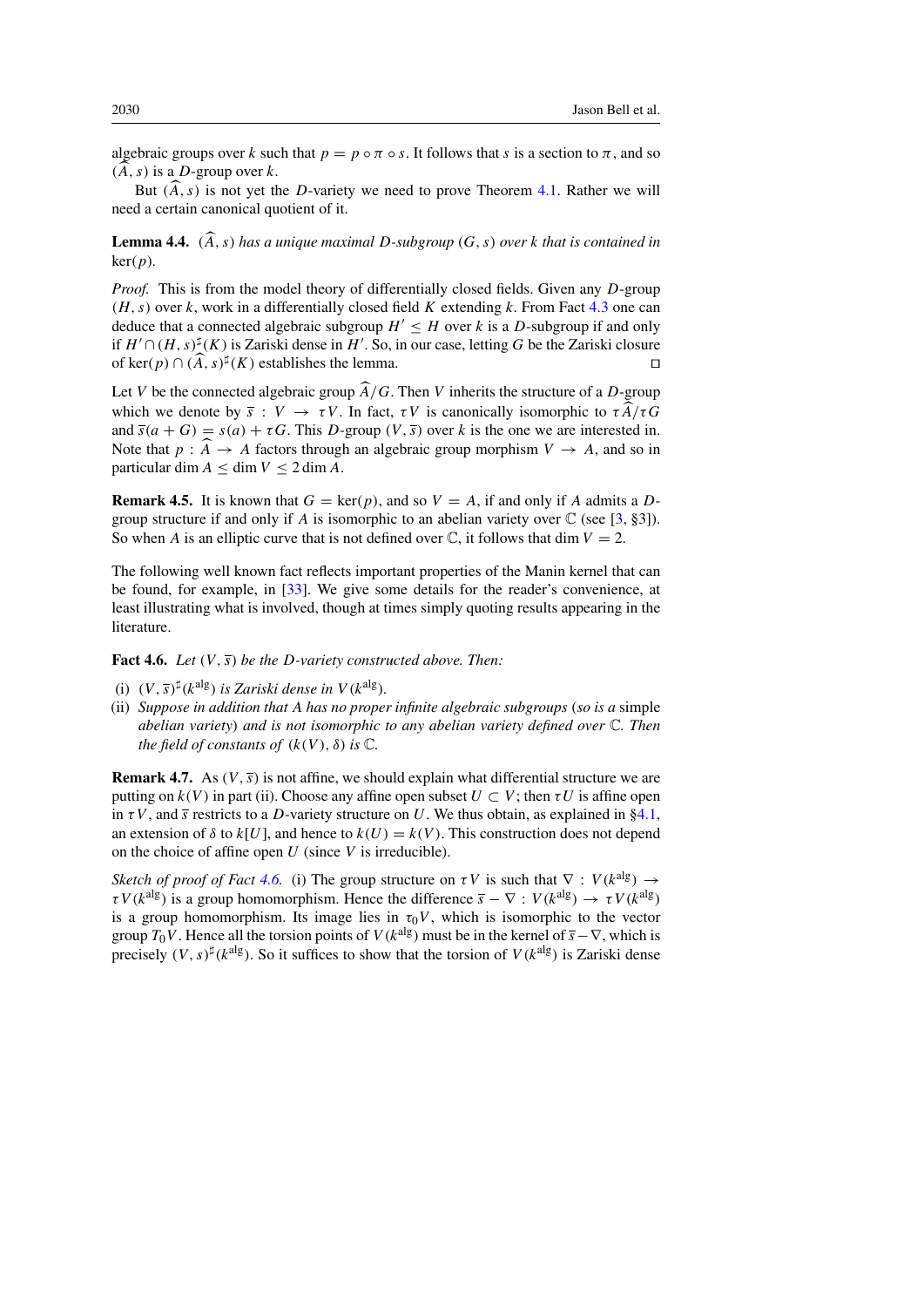in  $V(k^{\text{alg}})$ . Now the torsion in  $A(k^{\text{alg}})$  is Zariski dense, as  $A(k^{\text{alg}})$  is an abelian variety over k. Moreover, since  $\ker(p)$  is divisible (it is a vector group), every torsion point of  $A(k^{\text{alg}})$  lifts to a torsion point of  $\widehat{A}(k^{\text{alg}})$ . One of the properties of the universal vectorial extension is that no proper algebraic subgroup of A can project onto  $A$  (this is [\[33,](#page-30-10) 4.4]). So the torsion of  $\widehat{A}(k^{\text{alg}})$  must be Zariski dense in  $\widehat{A}(k^{\text{alg}})$ . But  $V = \widehat{A}/G$ , and so the torsion of  $V(k^{alg})$  is also Zariski dense in  $V(k^{alg})$ , as desired.

(ii) This part uses quite a bit more model theory than we have introduced so far, and as it is a known result, we content ourselves here with attempting only to give to the nonmodel-theorist some idea why the existence of a new differential constant in  $(k(V), \delta)$  is inconsistent with A not being defined over C.

Work over a sufficiently large differentially closed field K extending  $k(V)$  and with field of constants C. Then  $C \cap k = \mathbb{C}$ , so it suffices to show that a new differential constant in  $(k(V), \delta)$  implies that A is defined over C.

We will use model-theoretic properties of the *Manin kernel*  $A^{\sharp}$  of A; here  $A^{\sharp} \leq A(K)$ denotes the Kolchin closure of the torsion subgroup of A. It is a Zariski dense Kolchin closed subgroup of  $A(K)$ . Note that, despite the notation, the Manin kernel is not itself the "sharp" points of a D-variety. However, Proposition 3.9 of [\[3\]](#page-28-3) tells us that  $V \rightarrow A$ restricts to a  $\delta$ -rational isomorphism  $(V, \overline{s})^{\sharp}(K) \rightarrow A^{\sharp}$ .

Suppose toward a contradiction that there is  $f \in k(V) \setminus k$  with  $\delta(f) = 0$ . So  $f \in C$ , which means that as a rational function on  $V$ ,  $f$  is  $C$ -valued on Zariski generic points of V over k. It follows from Fact [4.3](#page-10-1) that *Kolchin generic* points of  $(V, \overline{s})^{\sharp}(K)$ , that is, points not contained in any proper Kolchin closed subset over k, are Zariski generic in V . Hence  $f|_{(V,s)^{\sharp}(K)}$  is a C-valued  $\delta$ -rational function on  $(V,\overline{s})^{\sharp}(K)$ . Composing with the isomorphism  $(V, \bar{s})^{\sharp}(K) \to A^{\sharp}$ , we obtain a nonconstant C-valued  $\delta$ -rational function on the Manin kernel, say  $g : A^{\sharp} \to C$ . This gives us, at least, some nontrivial relationship between A and C.

At this point one could invoke the fact that as A is a simple abelian variety not defined over C,  $A^{\sharp}$  is *locally modular strongly minimal*, and hence *orthogonal* to C, which rules out the existence of any such  $g : A^{\sharp} \to C$ . An explanation of these claims and their proofs can be found in [\[33,](#page-30-10) §5]. But this route uses the rather deep "Zilber dichotomy" for differentially closed fields, which is not really required. Instead, one can use  $g$  to more or less explicitly build an isomorphism between A and an abelian variety over C. The existence of such an isomorphism follows from the study of finite rank definable groups in differentially closed fields, carried out by Hrushovski and Sokolovic in the ´ unpublished manuscript [\[23\]](#page-29-15) and presented in various places. In brief: the simplicity of A implies *semiminimality* of  $A^{\sharp}$  (see [\[33,](#page-30-10) 5.2 and 5.3]) and then  $g : A^{\sharp} \to C$  gives rise to a surjective δ-rational group homomorphism  $\phi : A^{\sharp} \to H(C)$  with finite kernel, for some algebraic group H over C (see, for example,  $[9,$  Proposition 3.7] for a detailed construction of  $\phi$ ). A final argument, which is explained in detail in [\[33,](#page-30-10) 5.12], produces from  $\phi$  the desired isomorphism between A and an abelian variety defined over C.  $\Box$ 

## <span id="page-12-0"></span>*4.4. The proof of Theorem [4.1](#page-7-1)*

We now exhibit a complex affine differential algebra with the required properties.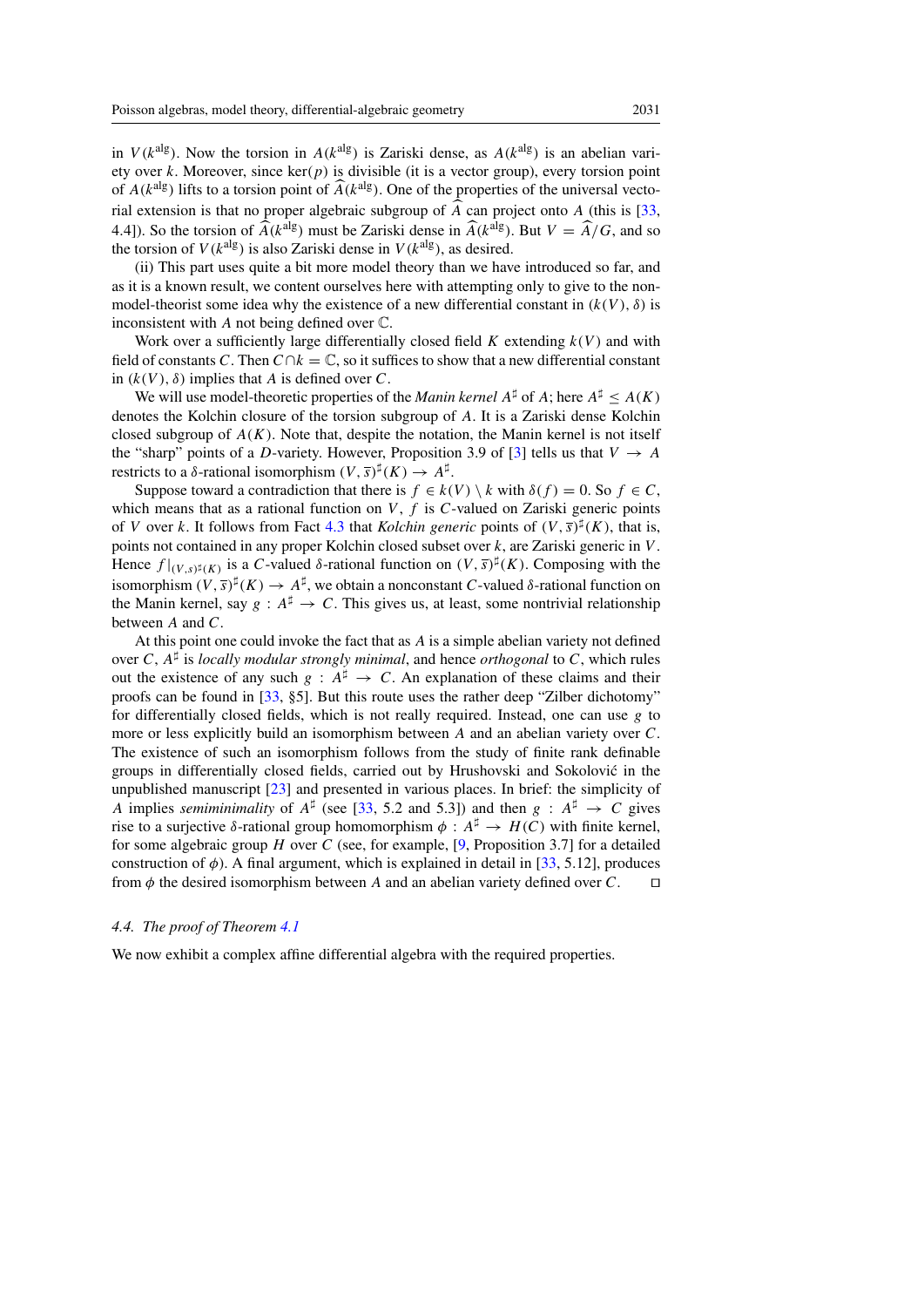Fix a positive transcendence degree function field  $k$  over  $\mathbb C$  equipped with a derivation  $\delta$  so that the constant field of  $(k, \delta)$  is  $\mathbb{C}$ . For example k may be the rational function field  $\mathbb{C}(t)$  and  $\delta = d/dt$ . Applying the construction of the previous section to a simple abelian variety over k that is not isomorphic to one defined over  $\mathbb C$  we obtain a D-variety  $(V, s)$  over k satisfying the two conclusions of Fact [4.6;](#page-11-0) namely, that  $(V, s)^{\sharp}$ (k<sup>alg</sup>) is Zariski dense in V and the constant field of the derivation induced on the rational function field of V is  $\mathbb C$ . Replacing V with an affine open subset, we may moreover assume that  $V$  is an affine  $D$ -variety.

Write  $k[V] = k[b]$  for some  $b = (b_1, \ldots, b_n)$ .

**Lemma 4.8.** *There exists a finite tuple a from k such that*  $k = \mathbb{C}(a)$  *and*  $\delta$  *restricts to a derivation on* C[a, b]*.*

*Proof.* Let  $a_1, \ldots, a_\ell \in k$  be such that  $k = \mathbb{C}(a_1, \ldots, a_\ell)$ . For each i, let  $\delta a_i =$  $P_i(a_1,\ldots,a_\ell)/Q_i(a_1,\ldots,a_\ell)$  where  $P_i$  and  $Q_i$  are polynomials over  $\mathbb C$ . In a similar vein, each  $\delta b_i$  is a polynomial in b over  $\mathbb{C}(a_1,\ldots,a_\ell)$ , so let  $R_i(a_1,\ldots,a_\ell)$  be the product of the denominators of these coefficients. Then let  $Q(a_1, \ldots, a_\ell)$  be the product of all the  $Q_i$ 's and the  $R_i$ 's. Set  $a = (a_1, \ldots, a_\ell, 1/Q(a_1, \ldots, a_\ell))$ . A straightforward calculation using the Leibniz rule shows that this  $a$  works.  $\Box$ 

Let  $R := \mathbb{C}[a, b]$ . This will witness the truth of Theorem [4.1.](#page-7-1) Part (i) of that theorem is immediate from the construction: Frac $(R) = k(V)$ , and so the constant field of (Frac $(R)$ ,  $\delta$ ) is  $\mathbb{C}$ .

Toward part (ii), let X be the  $\mathbb C$ -locus of  $(a, b)$  so that  $R = \mathbb C[X]$ . The projection  $(a, b) \mapsto a$  induces a dominant morphism  $X \to Y$ , where Y is the C-locus of a, such that the generic fibre  $X_a$  is V. The derivation on R induces a D-variety structure on X, say  $s_X : X \to TX$ . (Note that as X is defined over the constants, the prolongation is just the tangent bundle.) Since  $\delta$  on  $k[V]$  extends  $\delta$  on  $R$ ,  $s_X$  restricts to  $s$  on  $V$ .

Let  $v \in (V, s)^{\sharp}(k^{\text{alg}})$  and consider the C-locus  $Z \subset X$  of  $(a, v)$ . The fact that  $s(v) =$  $\nabla(v)$  implies that  $s_X(a, v) = \nabla(a, v) \in TZ$ . This is a Zariski closed condition, and so Z is a D-subvariety of X. Via the correspondence of  $\S 4.1$ , the ideal of Z is therefore a prime δ-ideal of R. As v is a tuple from  $k^{\text{alg}} = \mathbb{C}(a)^{\text{alg}}$ , the generic fibre  $Z_a$  of  $Z \to Y$  is zero-dimensional. In particular,  $Z \neq X$ , and so the ideal of Z is nontrivial.

But the set of such points v is Zariski dense in  $V = X_a$ , and so the union of the associated  $D$ -subvarieties  $Z$  is Zariski dense in  $X$ . Hence the intersection of their ideals must be zero. We have proven that the intersection of all nontrivial prime differential ideals of  $R$  is zero. This gives part (ii).

Finally, there is the question of the Krull dimension of  $R$ , that is, dim  $X$ . As pointed out in Remark [4.5,](#page-11-1) if we choose our abelian variety in the construction to be an elliptic curve (defined over k and not defined over  $\mathbb C$ ) then dim  $V = 2$ , and so dim  $X = \dim Y + 2$ . But dim Y, which is the transcendence degree of  $k$ , can be any positive dimension: for any n there exist transcendence degree n function fields  $k$  over  $\mathbb C$  equipped with a derivation such that  $k^{\delta} = \mathbb{C}$ . So we get examples of any Krull dimension  $\geq 3$ .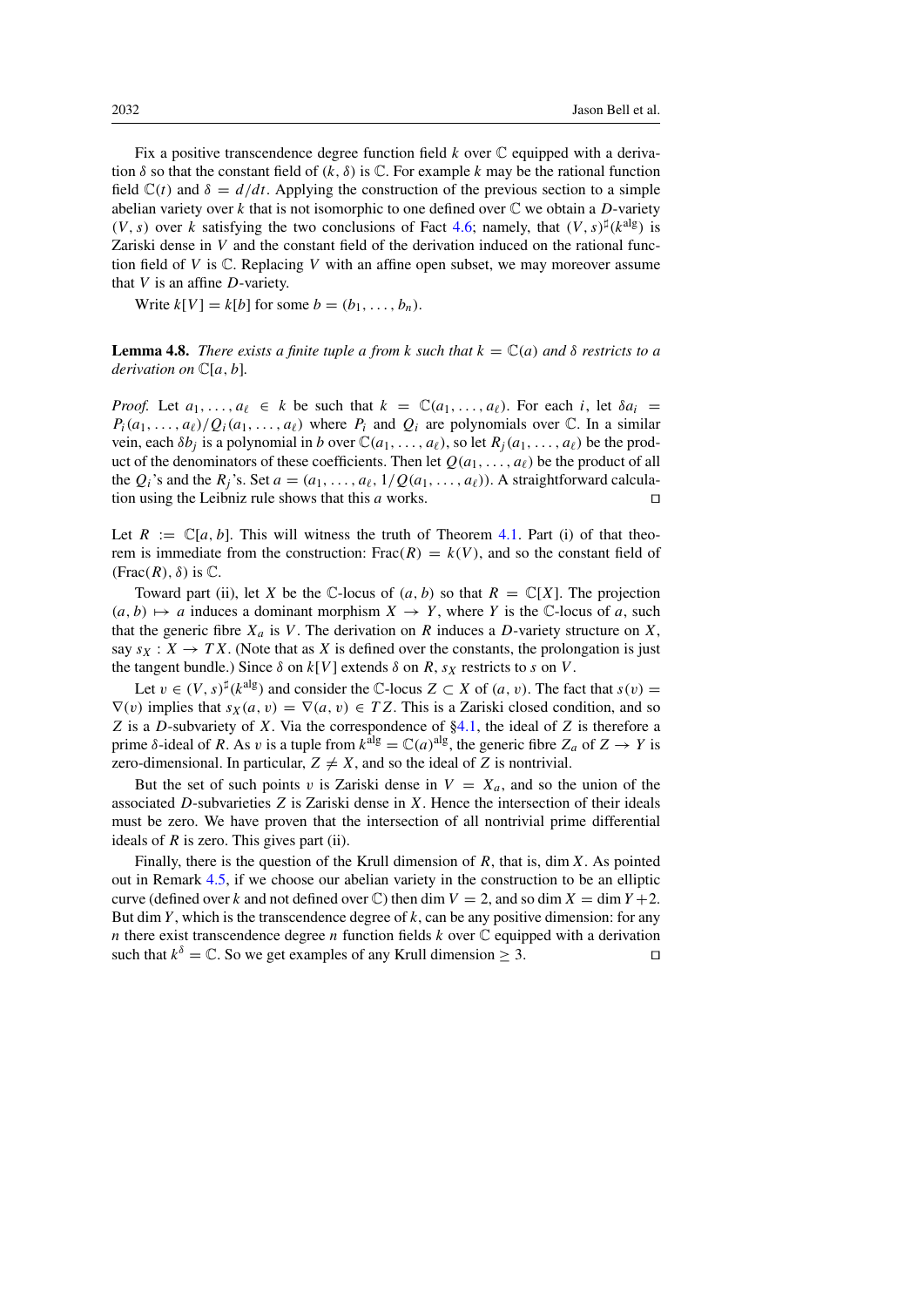#### <span id="page-14-0"></span>5. A counterexample in Poisson algebras

In this section, we use Theorem [4.1](#page-7-1) to show that for each  $d \geq 4$ , there is a Poisson algebra of Krull dimension d that does not satisfy the Poisson Dixmier–Moeglin equivalence. To do this, we need the following lemma, which gives us a way of getting a Poisson bracket from a pair of commuting derivations.

<span id="page-14-2"></span>**Lemma 5.1.** *Suppose S is a ring equipped with two commuting derivations*  $\delta_1$ ,  $\delta_2$ *, and* k *is a subfield contained in the kernel of both. Then*

$$
\{r,s\}:=\delta_1(r)\delta_2(s)-\delta_2(r)\delta_1(s)
$$

*defines a Poisson bracket over* k *on* S*.*

*Proof.* Clearly,  $\{r, r\} = 0$ . The maps  $\{r, -\}$  and  $\{-, r\} : S \to S$  are k-linear derivations since they are S-linear combinations of the k-linear derivations  $\delta_1$  and  $\delta_2$ . It only remains to check the Jacobi identity. A direct (but tedious) computation shows that

$$
\{r, \{s, t\}\} = \delta_1(r)\delta_2\delta_1(s)\delta_2(t) + \delta_1(r)\delta_1(s)\delta_2^2(t)
$$
  

$$
- \delta_1(r)\delta_2^2(s)\delta_1(t) - \delta_1(r)\delta_2(s)\delta_2\delta_1(t)
$$
  

$$
- \delta_2(r)\delta_1^2(s)\delta_2(t) - \delta_2(r)\delta_1(s)\delta_1\delta_2(t)
$$
  

$$
+ \delta_2(r)\delta_1\delta_2(s)\delta_1(t) + \delta_2(r)\delta_2(s)\delta_1^2(t).
$$

Using this and the commutativity of the derivations  $\delta_1$  and  $\delta_2$ , one can easily check that  ${r, {s, t}} + {t, {r, s}} + {s, {t, r}} = 0$ , as desired.

<span id="page-14-1"></span>Proposition 5.2. *Let* k *be a field of characteristic zero, and* R *an integral* k*-algebra endowed with a nontrivial* k*-linear derivation* δ*. Then there is a Poisson bracket* { · , · } *on* R[t] *with the following properties:*

(1) *the Poisson centre of*  $\text{Frac}(R[t])$  *is equal to the field of constants of*  $(R, \delta)$ *;* (2) *if* P *is a prime differential ideal of* R *then*  $PR[t]$  *is a Poisson prime ideal of*  $R[t]$ *.* 

*Proof.* Let  $S = R[t]$  and consider the two derivations on S given by  $\delta_1(p) := p^{\delta}$  and  $\delta_2 := d/dt$ . Here by  $p^{\delta}$  we mean the polynomial obtained by applying  $\delta$  to the coefficients. Note that  $\delta_1$  is the unique extension of  $\delta$  that sends t to zero, while  $\delta_2$  is the unique extension of the trivial derivation on  $R$  that sends  $t$  to 1. It is easily seen that  $k$  is contained in the kernel of both. These derivations commute on S since  $\delta_2$  is trivial on R and on monomials of degree  $n > 0$  we have

$$
\delta_1(\delta_2(rt^n)) = \delta_1(nrt^{n-1}) = n\delta_1(r)t^{n-1} = \delta_2(\delta_1(r)t^n) = \delta_2(\delta_1(rt^n)).
$$

Lemma [5.1](#page-14-2) then implies that

$$
\{p(t), q(t)\} := p^{\delta}(t)q'(t) - p'(t)q^{\delta}(t)
$$

is a Poisson bracket on S.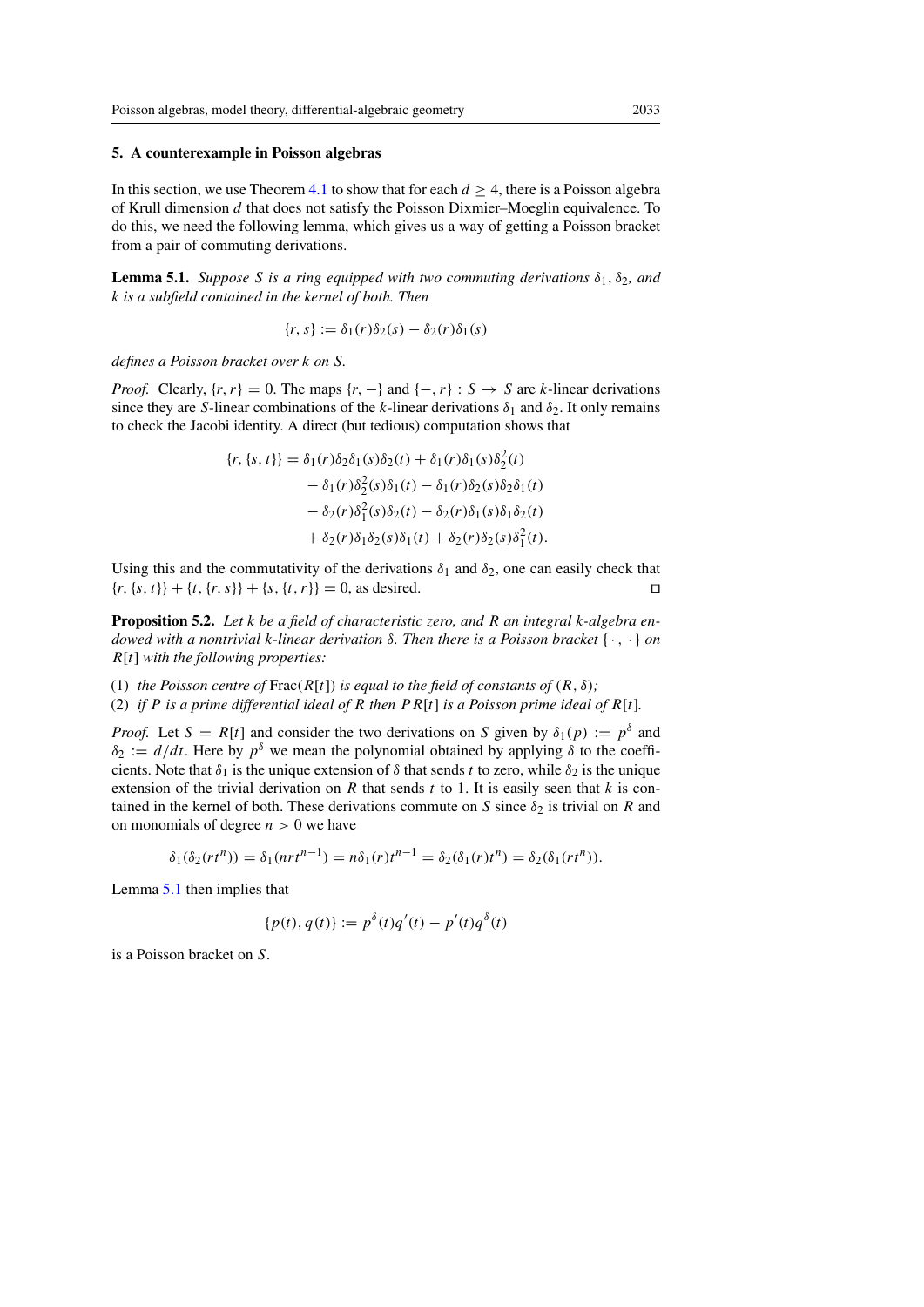Let  $q(t) \in Frac(S)$  be in the Poisson centre. Then for  $a \in R$  we must have

$$
0 = \{q(t), a\} = -\delta(a)q'(t).
$$

Since  $\delta$  is not identically zero on R, we see that  $q'(t) = 0$ . This forces  $q(t) = \alpha \in$ Frac(R). But then  $0 = {\alpha, t} = \delta(\alpha)$ , and so  $\alpha$  is in the constant field of Frac(R). Conversely, if  $f \in Frac(R)$  with  $\delta(f) = 0$  then  $\{f, q(t)\} = \delta(f)q'(t) = 0$  for all  $q(t) \in Frac(R[t])$ , and hence f is in the Poisson centre.

If P is a prime ideal of R then  $Q := PS$  is a prime ideal of S. If moreover  $\delta(P) \subseteq P$ then  $\{P, q(t)\} \subseteq q'(t)\delta(P) \subseteq Q$  for any  $q(t) \in S$ . Hence

$$
\{Q, q(t)\} \subseteq \{P, q(t)\}S + P\{S, q(t)\} \subseteq Q.
$$

It follows that  $\{Q, S\} \subseteq Q$ , and so Q is a Poisson prime ideal of S.

<span id="page-15-2"></span>**Corollary 5.3.** Let  $d \geq 4$  be a natural number. There exists a complex affine Poisson *algebra of Krull dimension* d *such that* (0) *is Poisson rational but not Poisson locally closed. In particular, the Poisson Dixmier–Moeglin equivalence fails.*

*Proof.* By Theorem [4.1,](#page-7-1) there exists a complex affine algebra R of Krull dimension  $d-1$ equipped with a derivation  $\delta$  such that that field of constants of (Frac(R),  $\delta$ ) is  $\mathbb C$  and the intersection of the nontrivial prime differential ideals of  $R$  is zero. By Proposition [5.2](#page-14-1) we see that  $R[t]$  can be endowed with a Poisson bracket such that  $(0)$  is a Poisson rational ideal and the nontrivial prime differential ideals  $P$  of  $R$  generate nontrivial Poisson prime ideals  $PR[t]$  in  $R[t]$ . These Poisson prime ideals of  $R[t]$  must then also have trivial intersection. We have thus shown that (0) is not Poisson locally closed in  $R[t]$ .

## <span id="page-15-0"></span>6. A finiteness theorem on height one differential prime ideals

In this section we will prove the following differential-algebraic theorem, which will be used in the next section to establish a weak Poisson Dixmier–Moeglin equivalence.

<span id="page-15-1"></span>Theorem 6.1. *Let* A *be an affine* C*-algebra equipped with* C*-linear derivations*  $\delta_1, \ldots, \delta_m$ . If there are infinitely many height one prime differential ideals then there *exists*  $f \in \text{Frac}(A) \setminus \mathbb{C}$  *with*  $\delta_i(f) = 0$  *for all*  $i = 1, \ldots, m$ *.* 

When  $m = 1$  this theorem is a special case of unpublished work of Hrushovski [\[21,](#page-29-17) Proposition 2.3]. It is possible that Hrushovski's method (which goes via a generalisation of a theorem of Jouanolou) extends to this setting of several (possibly noncommuting) derivations. But we will give an algebraic argument that is on the face of it significantly different. We first show that if the principal ideal  $fA$  is already a differential ideal then  $\delta(f)/f$  is highly constrained (Proposition [6.3\)](#page-16-1). We then use this, together with Bézouttype estimates (Proposition [6.8\)](#page-18-0), to deal with the case when the given height one prime differential ideals are principal (Proposition [6.10\)](#page-19-1). Finally, using Mordell–Weil–Neron– ´ Severi, we are able to reduce to that case.

<span id="page-15-3"></span>We will use the following fact from valued differential fields.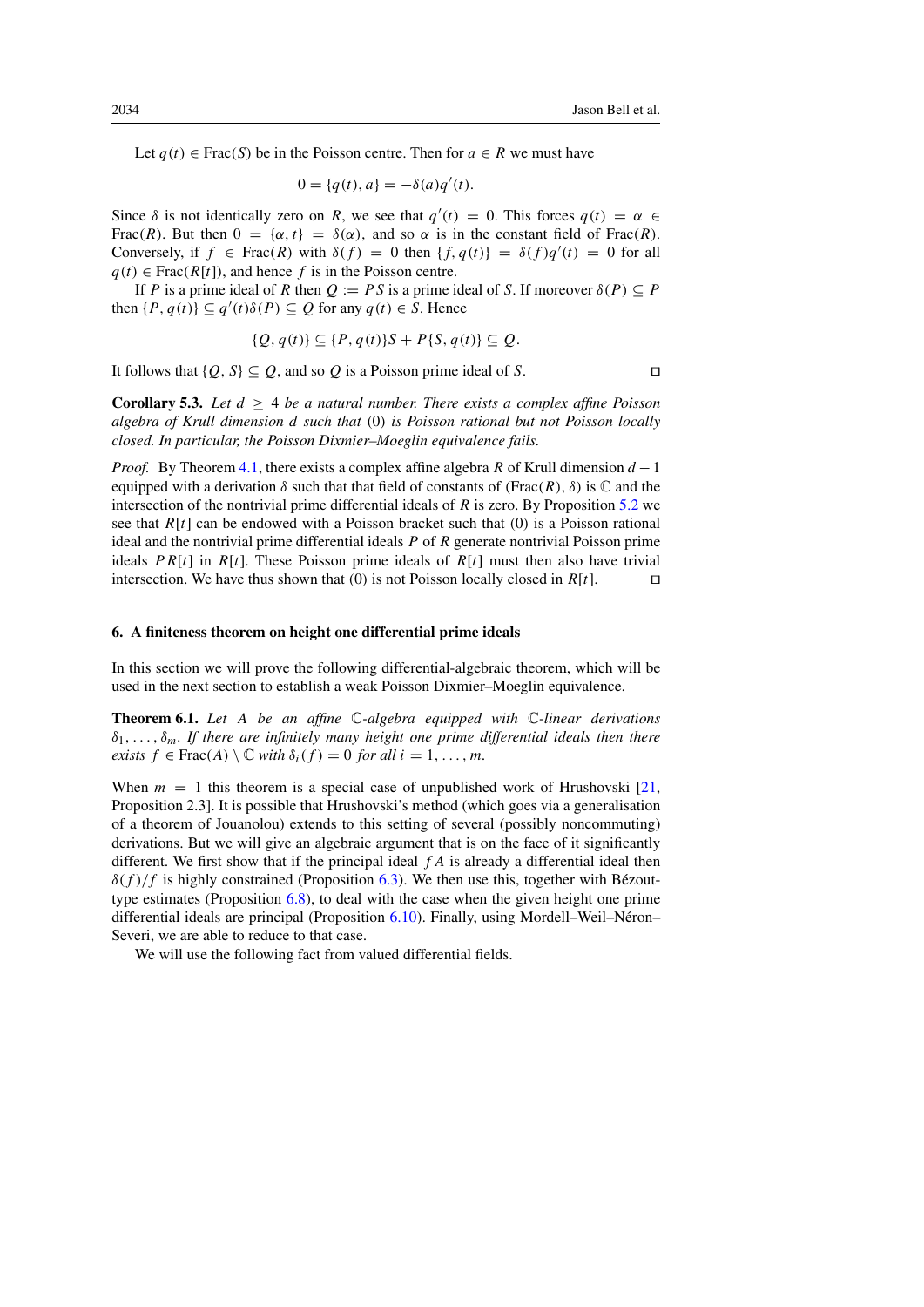**Fact 6.2** ([\[39,](#page-30-15) Corollary 5.3]<sup>1</sup>). *Suppose*  $K/k$  *is a function field of characteristic zero and transcendence degree* d*, and* v *is a rank one discrete valuation on* K *that is trivial on* k *and whose residue field is of transcendence degree* d − 1 *over* k*. Then for any* k*-linear derivation*  $\delta$  *on* K *there is a positive integer* N *such that*  $v(\delta(f)/f) > -N$  *for all nonzero*  $f \in K$ .

<span id="page-16-1"></span>Proposition 6.3. *Let* k *be a field of characteristic zero and let* A *be a finitely generated integrally closed* k*-algebra equipped with a* k*-linear derivation* δ*. Then there is a finitedimensional* k-vector subspace W of A such that whenever  $f \in A \setminus \{0\}$  has the property *that*  $\delta(f)/f \in A$  *we must have*  $\delta(f)/f \in W$ *.* 

*Proof.* We know that A is the ring of regular functions on some irreducible affine normal variety  $X$ . Moreover,  $X$  embeds as a dense open subset of a projective normal variety  $Y$ . Then  $Y \setminus X$  is a finite union of closed irreducible subsets whose dimension is strictly less than that of X. We let  $Y_1, \ldots, Y_\ell$  denote the closed irreducible subsets in  $Y \setminus X$  that are of codimension one in Y. Let  $f \in A \setminus \{0\}$  be such that  $g := \delta(f)/f \in A$ . Then g is regular on X, and so its poles are concentrated on  $Y_1, \ldots, Y_\ell$ . But by Fact [6.2,](#page-15-3) if we let  $v_i$  be the valuation on  $k(X)$  induced by  $Y_i$ , there is some natural number N independent of f such that  $v_i(g) \geq -N$  for all  $i = 1, \ldots, \ell$ . It follows that

$$
g \in W := \{ s \in k(Y) \setminus \{0\} : \text{div}(s) \ge -D \} \cup \{0\},\
$$

where D is the effective divisor  $N[Y_1]+\cdots+N[Y_\ell]$ . Since Y is a projective variety that is normal in codimension one, W is a finite-dimensional k-vector subspace of  $Frac(A)$ (see [\[17,](#page-29-18) Corollary A.3.2.7]). By assumption  $g = \delta(f)/f \in A$ , and so we may replace W by  $W \cap A$  if necessary to obtain a finite-dimensional subspace of A. W by  $W \cap A$  if necessary to obtain a finite-dimensional subspace of A.

## <span id="page-16-0"></span>*6.1. Bezout-type estimates ´*

The next step in our proof of Theorem [6.1](#page-15-1) is Proposition [6.8](#page-18-0) below, which has very little to do with differential algebra at all—it is about linear operators on an affine complex algebra. Its proof will use estimates that we derive in Lemma [6.6](#page-17-0) on the number of solutions to certain systems of polynomial equations over the complex numbers, given that the system has only finitely many solutions.

We will use the following Bézout inequality from intersection theory. It is well known, in fact, that in the statement below one can replace  $N^{d+1}$  by  $N^d$ , but we are unaware of a proper reference, and the weaker bound that we give is sufficient for our purposes.

<span id="page-16-3"></span>**Fact 6.4.** *Suppose*  $X \subseteq \mathbb{C}^d$  *is the zero set of a system of polynomial equations of degree at most* N*. Then the number of zero-dimensional irreducible components of* X *is at*  $most N^{d+1}$ .

*Proof.* We define the *degree*, deg(Y), of an irreducible Zariski closed subset Y of  $\mathbb{C}^d$  of dimension r to be the supremum of the number of points in  $Y \cap H_1 \cap \cdots \cap H_r$ , where  $H_1, \ldots, H_r$  are r affine hyperplanes such that  $Y \cap H_1 \cap \cdots \cap H_r$  is finite. In general,

<span id="page-16-2"></span> $1$  We thank Matthias Aschenbrenner for pointing us to this reference.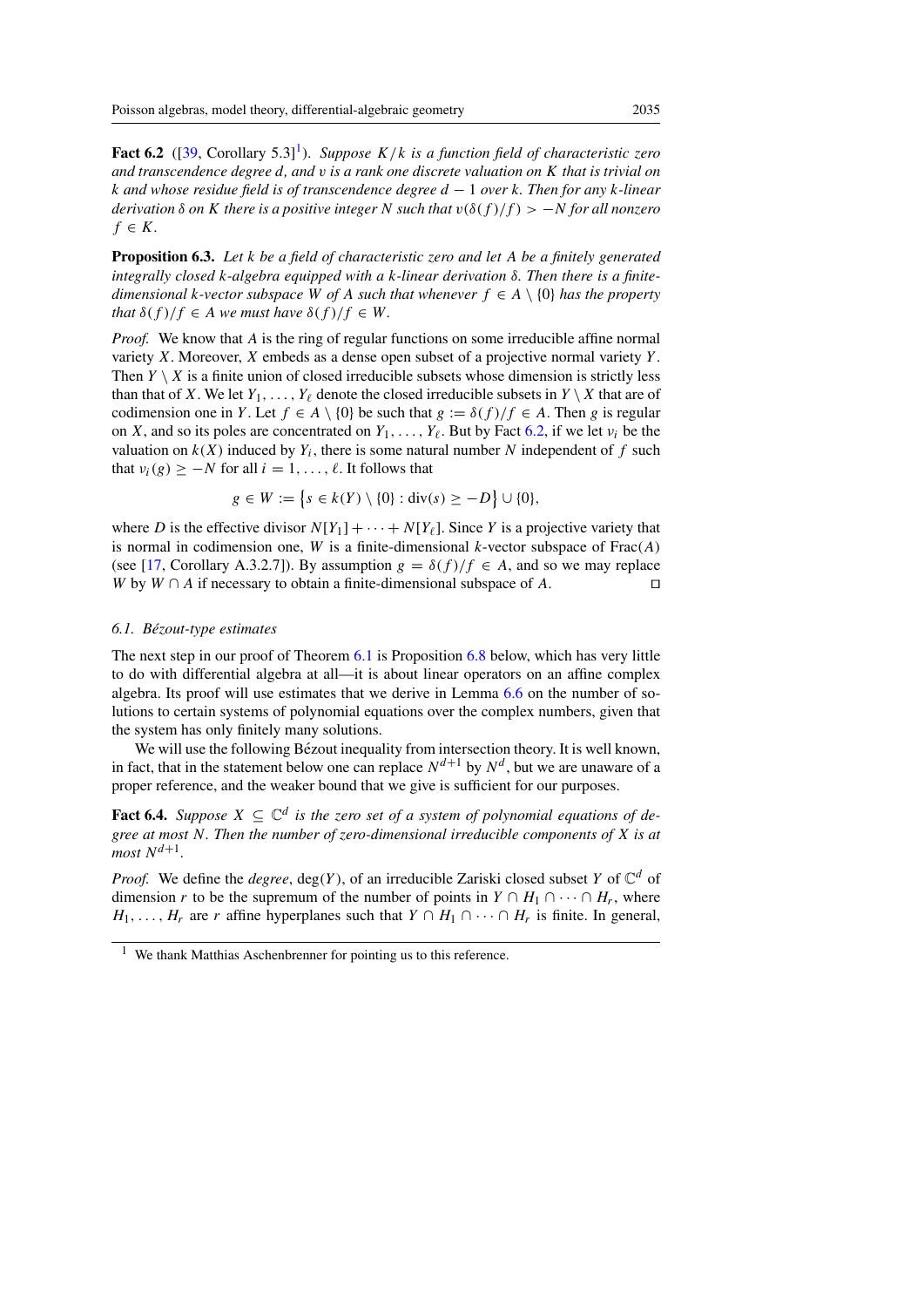the degree of a Zariski closed subset Y of  $\mathbb{C}^d$  is defined to be the sum of the degrees of the irreducible components of Y. In particular, if  $f(x_1,...,x_d) \in \mathbb{C}[x_1,...,x_d]$  has total degree D then the hypersurface  $V(f)$  has degree D, and a point has degree one. If Y and Z are Zariski closed subsets of  $\mathbb{C}^d$  then deg(Y  $\cap$  Z)  $\leq$  deg(Y)  $\cdot$  deg(Z) (see Heintz  $[16,$  Theorem 1]).

Now let  $f_1, \ldots, f_s \in \mathbb{C}[x_1, \ldots, x_d]$  be of degree at most N such that  $X =$  $V(f_1, \ldots, f_s)$ . By Kronecker's Theorem<sup>[2](#page-17-1)</sup> there are  $g_1, \ldots, g_{d+1} \in \mathbb{C}[x_1, \ldots, x_d]$  which are C-linear combinations of the  $f_i$ 's such that  $V(g_1, \ldots, g_{d+1}) = V(f_1, \ldots, f_s)$ . In particular,  $X = V(g_1) \cap \cdots \cap V(g_{d+1})$  has degree at most  $N^{d+1}$ , and so the number of zero-dimensional components of X is at most  $N^{d+1}$ . zero-dimensional components of X is at most  $N^{d+1}$ .

The following is an easy exercise on the Zariski topology of  $\mathbb{C}^d$ .

<span id="page-17-2"></span>**Lemma 6.5.** *Suppose Y and Z are Zariski closed sets in*  $\mathbb{C}^d$  *and suppose that*  $Y \setminus Z$  *is finite. Then*  $|Y \setminus Z|$  *is bounded by the number of zero-dimensional irreducible components of* Y *.*

*Proof.* We write  $Y = Y_1 \cup \cdots \cup Y_m$  with  $Y_1, \ldots, Y_m$  irreducible and  $Y_i \nsubseteq Y_j$  for  $i \neq j$ . Then

$$
Y\setminus Z=(Y_1\setminus Z)\cup\cdots\cup(Y_m\setminus Z).
$$

Since  $Y_i \cap Z$  is a Zariski closed subset of  $Y_i$ , it is either equal to  $Y_i$  or it has strictly smaller dimension than  $Y_i$ . In particular, if  $Y_i$  is positive-dimensional, then  $Y_i \setminus Z$  must be empty, since otherwise  $Y \setminus Z$  would be infinite. Thus  $|Y \setminus Z| \leq |\{i : Y_i \text{ is a point}\}|$ , and so the result follows.  $\Box$ 

<span id="page-17-0"></span>This is the main counting lemma:

**Lemma 6.6.** *Let n, d,* and *N be natural numbers and suppose that*  $X \subseteq \mathbb{C}^{n+d}$  *is the zero set of a system of polynomials of the form*

$$
\sum_{i=1}^n P_i(y_1,\ldots,y_d)x_i + Q(y_1,\ldots,y_d),
$$

*where*  $P_1, \ldots, P_n, Q \in \mathbb{C}[y_1, \ldots, y_d]$  *are polynomials of degree at most* N. If X *is finite then*  $|X| \le ((n+1)N)^{d+1}$ .

**Remark 6.7.** We will be using this lemma in a context where  $N = 1$  and d is fixed. So the point is that the bound grows only polynomially in  $n$ .

*Proof of Lemma [6.6.](#page-17-0)* Let the defining equations of X be

$$
\sum_{i=1}^{n} P_{i,j}(y_1,\ldots,y_d)x_i + Q_j(y_1,\ldots,y_d)
$$

<span id="page-17-1"></span><sup>2</sup> We could not find a very good reference for Kronecker's Theorem in this form, but it can be seen as a special case of Ritt's [\[42,](#page-30-16) Chapter VII, §17]. Michael Singer pointed this out to us in a private communication in which he has also supplied a direct proof.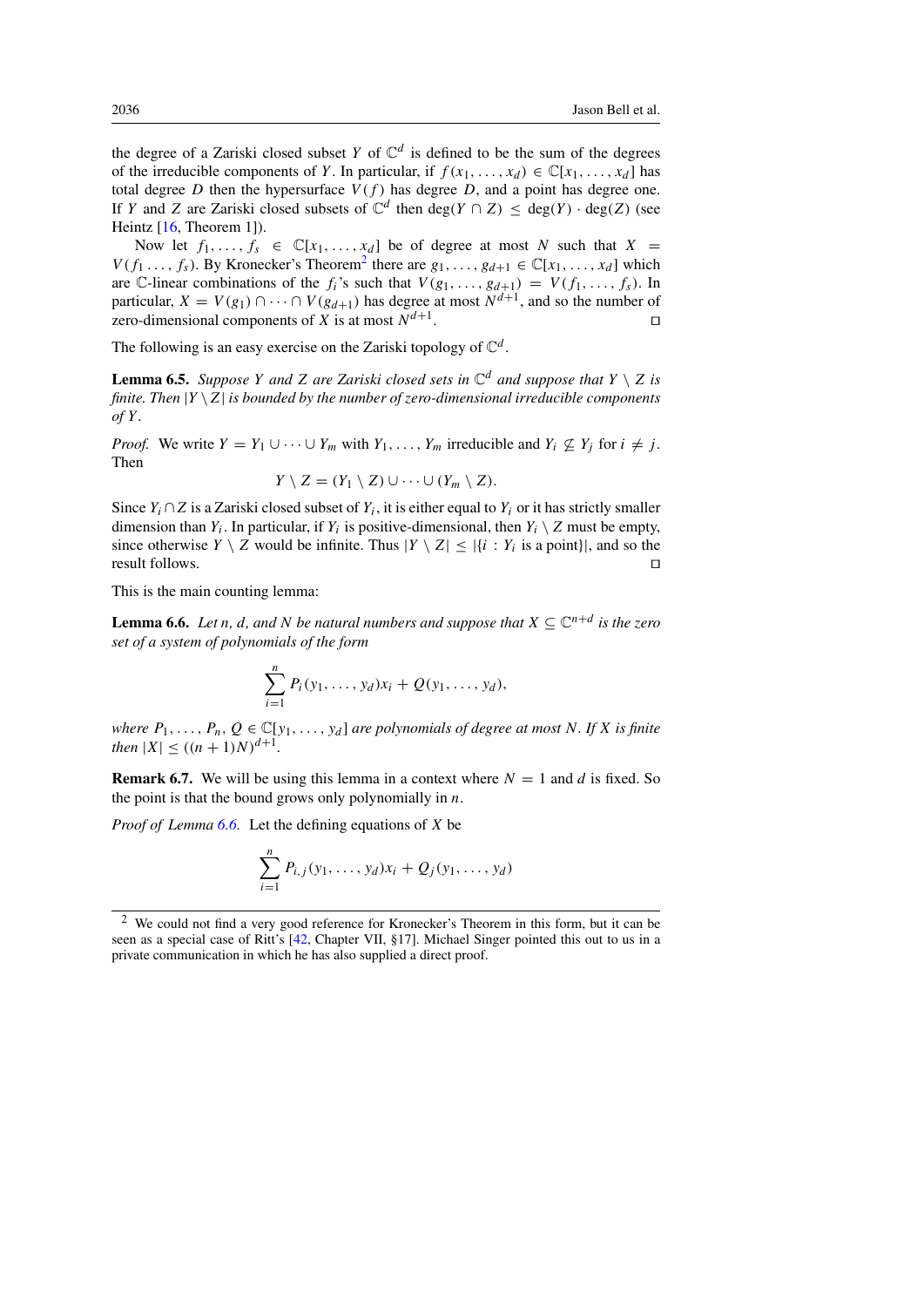for  $j = 1, \ldots, m$  and let  $\pi : \mathbb{C}^{n+d} \to \mathbb{C}^d$  be the map

$$
(x_1,\ldots,x_n,y_1,\ldots,y_d)\mapsto (y_1,\ldots,y_d).
$$

<span id="page-18-1"></span>So  $X_0 := \pi(X)$  is the set of points  $\alpha = (\alpha_1, \dots, \alpha_d) \in \mathbb{C}^d$  for which the system of equations

$$
\sum_{i=1}^{n} P_{i,j}(\alpha) x_i + Q_j(\alpha) = 0
$$
 (1)

for  $j = 1, \ldots, m$  has a solution. Now suppose X is finite. Then for  $\alpha \in X_0, \pi^{-1}(\alpha) \cap X$ must be a single point as it is a finite set defined by affine linear equations. So  $|X|=|X_0|$ , and it suffices to count the size of  $X_0$ . Moreover,  $X_0$  is precisely the set of  $\alpha$  such that [\(1\)](#page-18-1) has a unique solution.

Note that if  $n > m$  then for every  $\alpha$ , either [\(1\)](#page-18-1) has no solution or it has infinitely many solutions. So, assuming that  $X_0$  is nonempty, we may assume that  $n \leq m$ . But if  $n = m$  then off a proper Zariski closed set of  $\alpha$  in  $\mathbb{C}^d$  the system [\(1\)](#page-18-1) has a unique solution—contradicting that  $X_0$  is finite. So  $n < m$ .

Let  $A(y_1,...,y_d)$  denote the  $m \times (n + 1)$  matrix whose j-th row is

$$
[P_{1,j}(y_1,\ldots,y_d),\ \ldots\ ,P_{n,j}(y_1,\ldots,y_d),\ -Q_j(y_1,\ldots,y_d)],
$$

and let  $B(y_1, \ldots, y_d)$  denote the  $m \times n$  matrix obtained by deleting the  $(n+1)$ -st column of A. We see that  $\alpha \in X_0$  if and only if the last column of  $A(\alpha)$  is in the span of the column space of  $B(\alpha)$ ; equivalently,  $A(\alpha)$  and  $B(\alpha)$  must have the same rank, and this rank is necessarily n.

Let Y be the set of all  $\alpha$  such that every  $(n + 1) \times (n + 1)$  minor of  $A(\alpha)$  vanishes. So  $\alpha \in Y$  says that the rank of  $A(\alpha)$  is  $\leq n$ . Let Z be the set of all  $\alpha$  such that every  $n \times n$  minor of  $B(\alpha)$  vanishes. So  $\alpha \in Z$  means rank  $B(\alpha) < n$ . Hence  $X_0 = Y \setminus Z$ . Since each  $(n + 1) \times (n + 1)$  minor of  $A(y_1,...,y_d)$  has degree at most  $(n + 1)N$ , we see from Fact  $6.4$  that the number of zero-dimensional irreducible components of Y is at  $\text{most } ((n+1)N)^{d+1}$ . By Lemma [6.5,](#page-17-2)  $|X_0| \le ((n+1)N)^{d+1}$ .

We now give the main conclusion of this subsection. In order to obtain the desired estimates, we will work with products of vector spaces and so we give some notation. Given a field k and an associative k-algebra A, if V and W are k-vector subspaces of A, we define VW to be the span of all products vw with  $v \in V$  and  $w \in W$ . Since A is associative, it is easily checked that  $(VW)U = V(WU)$  for subspaces V, W, and U of A. We may thus write VWU unambiguously, and so if V is a vector space and  $n \geq 1$ , we take V<sup>n</sup> to be  $V \cdots V$  (*n* copies).

<span id="page-18-0"></span>Proposition 6.8. *Suppose* A *is an affine* C*-algebra,* L1,...,Lm *are* C*-linear operators on* A*, and* V *and* W *are finite-dimensional* C*-linear subspaces of* A*. Let* X *be the set of*  $f$  ∈ V *for which*  $L_i(f)/f$  ∈ W *for all*  $j = 1, ..., m$ *. Then the image of* X *in the projectivisation*  $\mathbb{P}(V)$  *is either uncountable or of size at most* (dim  $V$ )<sup>2+m dim W</sup>.

**Remark 6.9.** One should think here of W as fixed and V as growing. So the proposition gives a bound that grows only polynomially in dim V .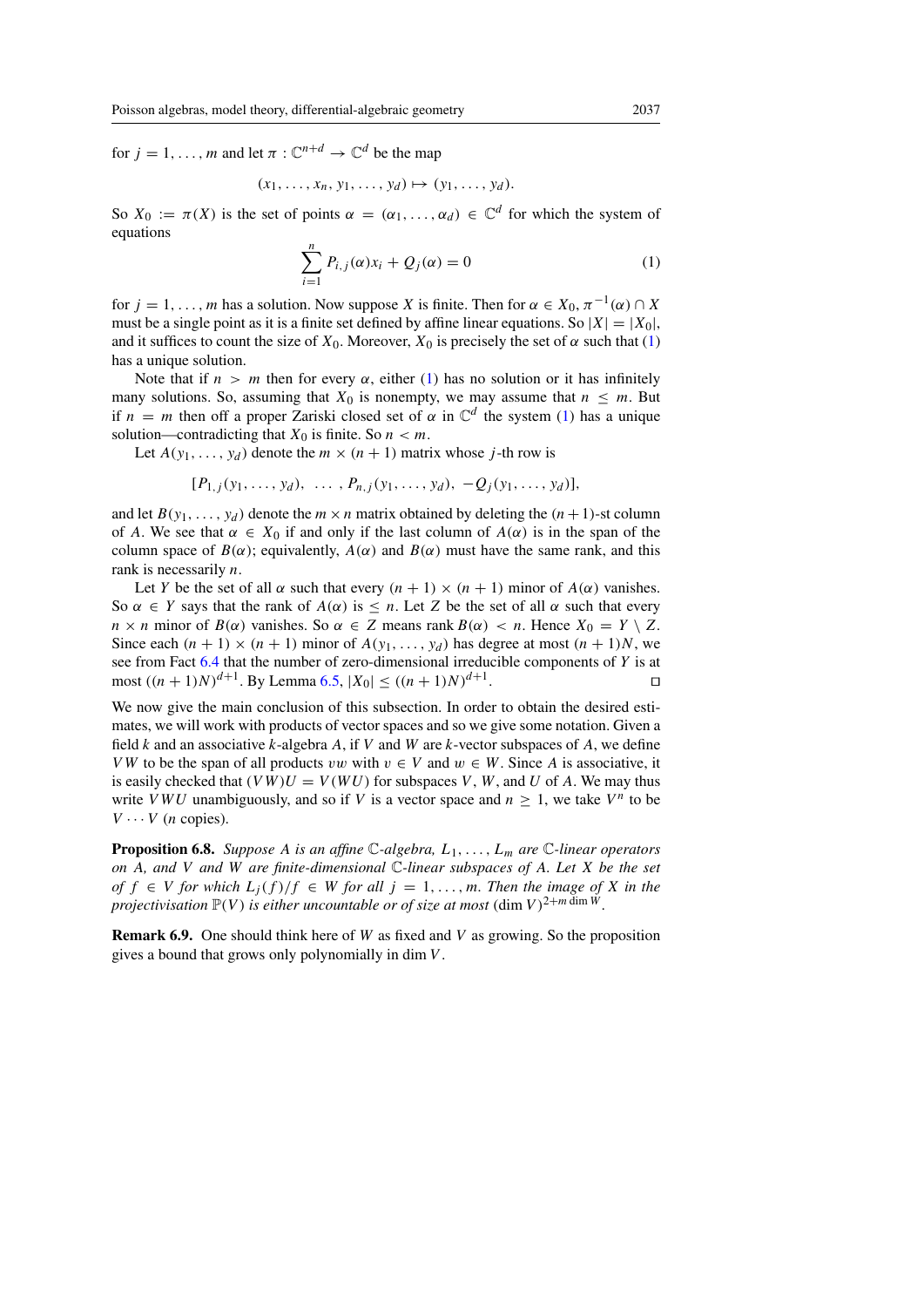*Proof of Proposition* [6.8.](#page-18-0) Let  $\{r_1, \ldots, r_n\}$  be a basis for V and let  $\{s_1, \ldots, s_d\}$  be a basis for W. We are interested in the set  $\mathcal T$  of  $(x_1,\ldots,x_n) \in \mathbb C^n$  for which there exist  $(y_{1,j}, \ldots, y_{d,j}) \in \mathbb{C}^d$ , for  $j = 1, \ldots, m$ , such that

$$
L_j\Big(\sum_{i=1}^n x_i r_i\Big) = \Big(\sum_{i=1}^n x_i r_i\Big) (y_{1,j} s_1 + \cdots + y_{d,j} s_d).
$$

Since the  $L_i$  are linear, this becomes

<span id="page-19-2"></span>
$$
\sum_{i=1}^{n} x_i L_j(r_i) = \left(\sum_{i=1}^{n} x_i r_i\right) (y_{1,j} s_1 + \dots + y_{d,j} s_d).
$$
 (2)

We point out that if  $(x_1,...,x_n)$  is in  $\mathcal T$  then so is  $(\lambda x_1,..., \lambda x_n)$  for  $\lambda$  in  $\mathbb C$ . As we are only interested in solutions in  $\mathbb{P}(\mathbb{C}^n)$ , we will let  $\mathcal{T}_q$  denote the set of elements  $(x_1, \ldots, x_n)$  in  $\mathcal T$  with  $x_q = 1$ , and we will bound the size of each  $\mathcal T_q$ .

Note that if  $(x_1, \ldots, x_n) \in \mathcal{T}_q$  for some q, then as A is an integral domain,  $\sum_{i=1}^n x_i r_i$  $\neq 0$ , and  $s_1, \ldots, s_d$  is a basis for W, we see that for  $j = 1, \ldots, m$  there is necessarily a unique solution  $(y_{1,j},...,y_{d,j}) \in \mathbb{C}^d$  such that [\(2\)](#page-19-2) holds. So the cardinality of  $\mathcal{T}_q$  is the same as the set of solutions to [\(2\)](#page-19-2) in  $\mathbb{C}^{n+md}$  with  $x_q = 1$ . It is this latter set that we count.

Let  $w_1, \ldots, w_\ell$  be a basis for span<sub>C</sub>( $V W \cup \bigcup_{j=1}^m L_j(V)$ ). We thus have expressions  $L_j(r_i) = \sum_p \alpha_{i,j,p} w_p$  and  $r_i s_k = \sum_p \beta_{i,k,p} w_p$  for  $j = 1, ..., m, i = 1, ..., n, k =$ 1,...,d. Combining these expressions with [\(2\)](#page-19-2), we see that for  $j \in \{1, ..., m\}$ , we have

$$
\sum_{i=1}^n x_i \left( \sum_p \alpha_{i,j,p} w_p \right) = \sum_{i,k} x_i y_{k,j} \left( \sum_p \beta_{i,k,p} w_p \right).
$$

In particular, if we extract the coefficient of  $w_p$ , we see that for  $j \in \{1, ..., m\}$  and  $p \in \{1, \ldots, \ell\}$ , we have  $\sum_{i=1}^n \alpha_{i,j,p} x_i = \sum_{i,k} x_i y_{k,j} \beta_{i,k,p}$ . Imposing the condition that  $x_q = 1$  we obtain the system of equations

$$
\alpha_{q,j,p} + \sum_{i \neq q} \alpha_{i,j,p} x_i - \sum_k y_{k,j} \beta_{q,k,p} - \sum_{i \neq q} \sum_k x_i y_{k,j} \beta_{i,k,p} = 0
$$

for  $j = 1, \ldots, m$  and  $p = 1, \ldots, \ell$ . This system can be described as affine linear equations in  $\{x_1, \ldots, x_n\} \setminus \{x_a\}$  whose coefficients are polynomials in  $y_{k,i}$ ,  $1 \leq k \leq d$ ,  $1 \le j \le m$ , of total degree at most one, and hence by Lemma [6.6](#page-17-0) the number of solutions is either infinite—in which case it is uncountable as it has a component of dimension bigger than or equal to one and we are working over  $\mathbb{C}$ —or at most  $n^{md+1}$ . Thus the size of the union of  $\mathcal{T}_q$  as q ranges from 1 to n is either uncountable or of size at most  $n^{md+2}$ , as desired. as desired.  $\Box$ 

## <span id="page-19-0"></span>*6.2. The case of principal ideals*

<span id="page-19-1"></span>Here we deal with the case of Theorem [6.1](#page-15-1) when there are infinitely many principal prime differential ideals.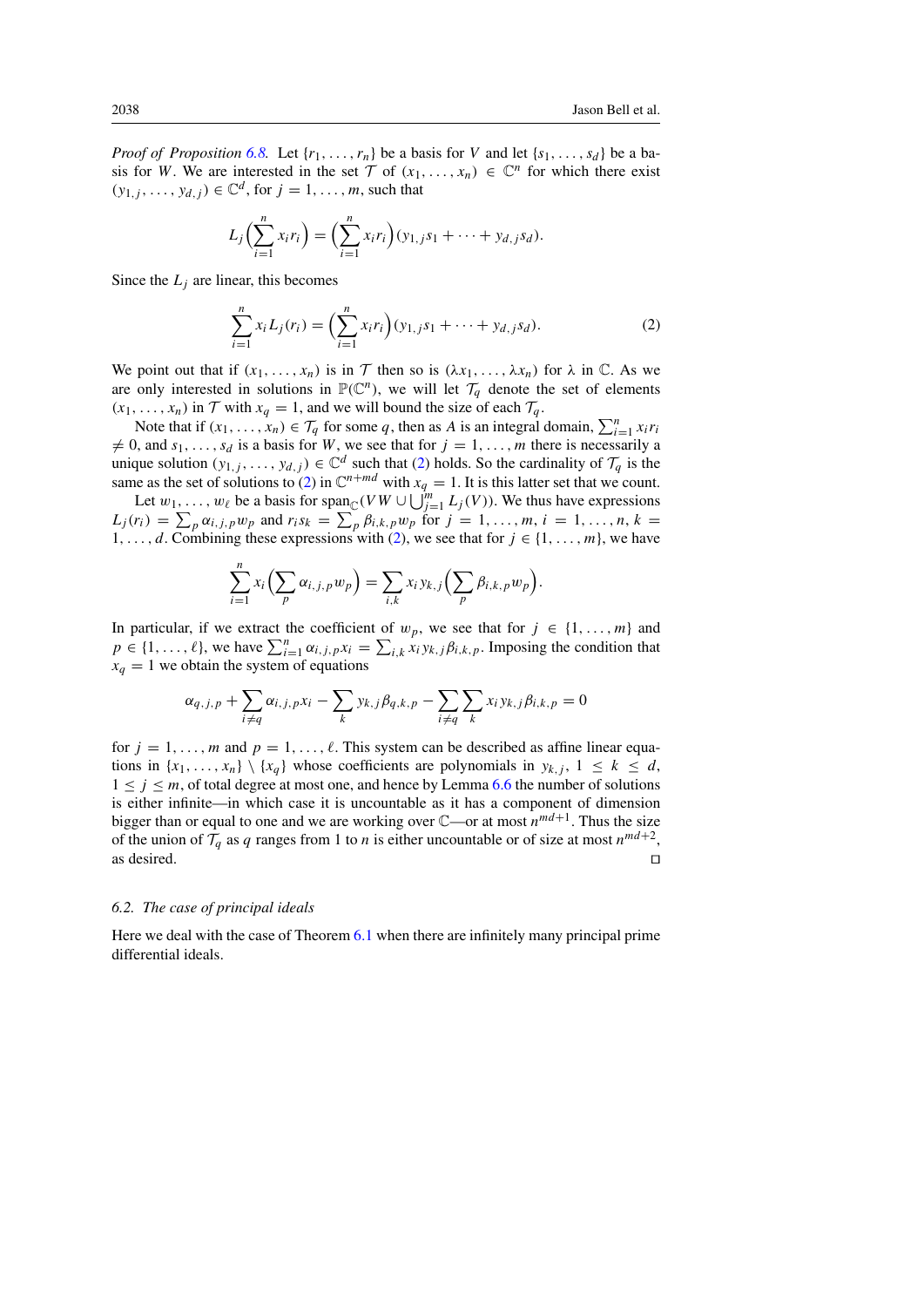Proposition 6.10. *Let* A *be an integrally closed affine* C*-algebra with* C*-linear derivations*  $\delta_1, \ldots, \delta_m$ . Suppose that there exists an infinite set of elements  $r_1, r_2, \ldots$  of A such *that*  $\delta_i(r_i)/r_i \in A$  *for*  $j = 1, \ldots, m$  *and*  $i \ge 1$  *and their images in*  $(A \setminus \{0\})/\mathbb{C}^*$  *generate a free abelian semigroup. Then the field of constants of* (Frac(A),  $\delta_1, \ldots, \delta_m$ ) *is strictly bigger than* C*.*

*Proof.* Denote the multiplicative semigroup of  $A \setminus \{0\}$  generated by  $r_1, r_2, \ldots$  by  $\mathcal T$ . As the operator  $x \mapsto \delta_i(x)/x$  transforms multiplication into addition, we see that  $\delta_i(r)/r \in A$ for all  $r \in \mathcal{T}$  and  $j \in \{1, ..., m\}$ . By Proposition [6.3](#page-16-1) there is thus a finite-dimensional subspace W of A such that  $\delta_j(r)/r \in W$  for all  $r \in \mathcal{T}$  and  $j \in \{1, \ldots, m\}$ .

Let  $q := (1 + Kdim(A))(2 + m dim(W))$ , where Kdim(A) is the Krull dimension of A. We pick a finite-dimensional vector subspace U of A that contains  $r_1, \ldots, r_{q+1}$ . We claim that for  $N$  sufficiently large the image of

$$
\mathcal{X}_N := \{r \in U^{N(q+1)} : \delta_j(r)/r \in W, \ j = 1, \ldots, m\}
$$

in  $\mathbb{P}(U^{N(q+1)})$  is uncountable. Indeed, if it were not, then by Proposition [6.8](#page-18-0) its size would be bounded by  $(\dim(U^{N(q+1)}))^{2+m \dim(W)}$ . Basic results on Gelfand–Kirillov dimension (see [\[30,](#page-30-17) Theorem 4.5(a)]) give dim( $U^{N(q+1)}$ ) <  $(N(q + 1))$ <sup>1+Kdim(A)</sup> for all N sufficiently large. Hence by choice of q we find that the size of the image of  $\mathcal{X}_N$  in  $\mathbb{P}(U^{N(q+1)})$ is eventually at most  $(N(q + 1))^q$ . On the other hand, for each  $0 \le i_1, \ldots, i_{q+1} \le N$  we have  $r_1^{i_1} \cdots r_{q+1}^{i_{q+1}} \in U^{N(q+1)} \cap \mathcal{T}$ , and by assumption these give rise to distinct elements of  $\mathcal{X}_N$  whose images in  $\mathbb{P}(U^{N(q+1)})$  are also distinct. So the size of the image of  $\mathcal{X}_N$  in  $\mathbb{P}(U^{N(q+1)})$  is at least  $(N + 1)^{q+1}$ . Comparing the degrees of these polynomials in N gives a contradiction for large N.

Thus, fixing N sufficiently large, and setting  $V := U^{N(q+1)}$  and

$$
\mathcal{X} := \{r \in V : r \neq 0, \ \delta_j(r)/r \in A, \ j = 1, \ldots, m\},\
$$

we have shown that the image of  $\mathcal X$  in  $\mathbb P(V)$  is uncountable. Let S denote the set of all ideals of the form r A where  $r \in \mathcal{X}$ . We claim that Lemma [3.1](#page-5-1) applies to *S*, giving us the sought-for differential constant  $f \in Frac(A) \setminus \mathbb{C}$ , which would complete the proof of the proposition. Indeed, condition (1), that each  $I \in S$  is differential, holds because  $I = rA$ with  $\delta_i(r)/r \in A$  for all  $j = 1, \ldots, m$ . Condition (3), that each ideal in *S* has nontrivial intersection with the finite-dimensional space V, holds by construction: each  $I \in S$  is generated by an element of V. It remains only to prove condition (2), that  $\bigcap S = (0)$ .

To see this, note that A is the ring of regular functions on some irreducible affine normal variety  $X$ , and  $X$  embeds as a dense open subset of a projective normal variety  $Y$ . Let  $Z_1, \ldots, Z_s$  denote the irreducible components of  $Y \setminus X$  of codimension one. For every  $f \in A$ , the negative part of div(f) is supported on  $\{Z_1, \ldots, Z_s\}$ . Suppose, toward a contradiction, that there is a nonzero  $a \in rA$  for all  $r \in \mathcal{X}$ . If  $\{V_1, \ldots, V_t\}$  is the support of the positive part of div(a), then the positive part of div(r) is also supported on  $\{V_1, \ldots, V_t\}$ for all  $r \in \mathcal{X}$ . So for all  $r \in \mathcal{X}$ , div(r) is supported on  $\{Z_1, \ldots, Z_s, V_1, \ldots, V_t\}$ . But there are only countably many divisors supported on this finite set. If two nonzero elements of  $\mathbb{C}(Y)$  have the same associated divisor then their ratio is regular on Y, and hence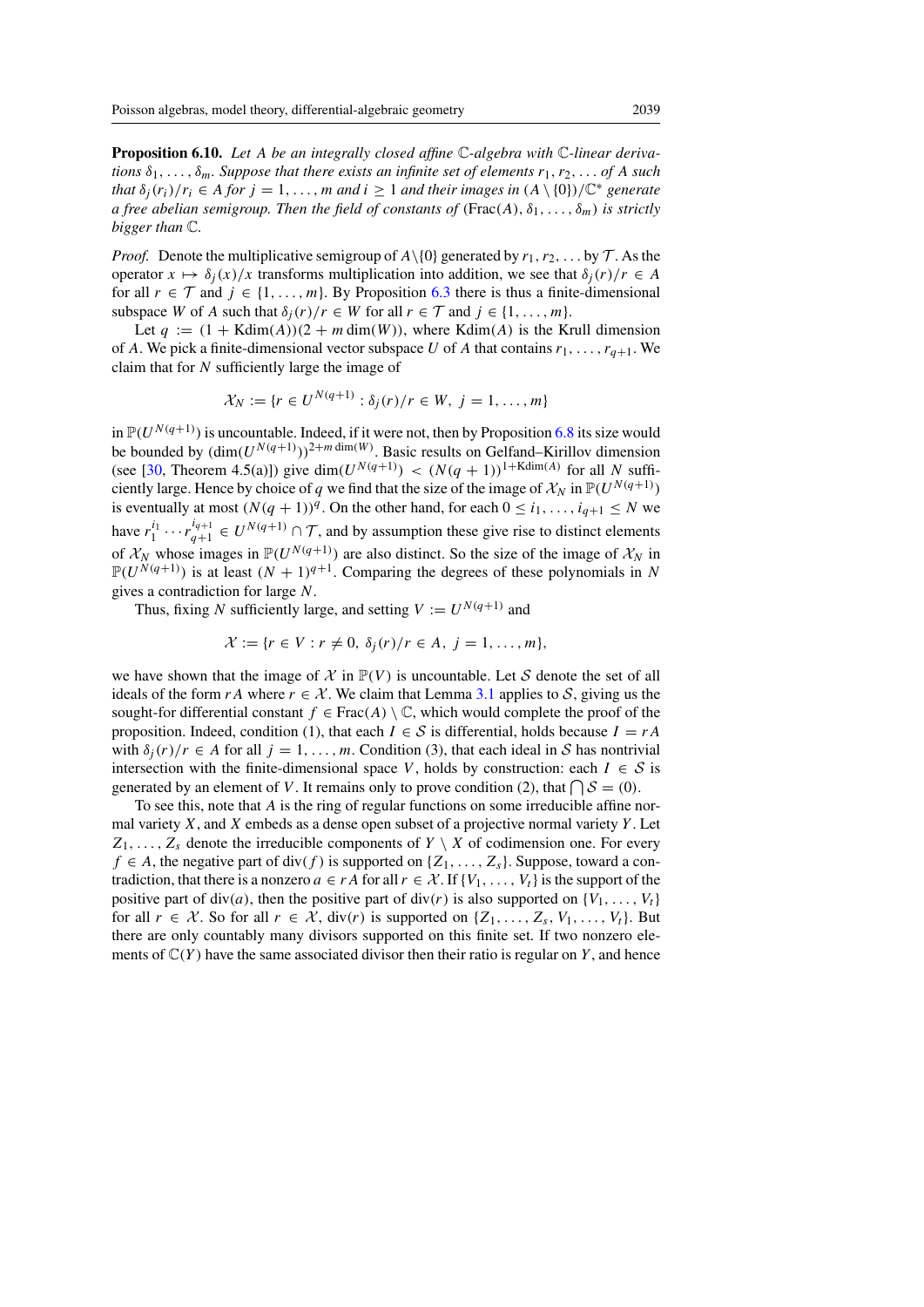necessarily in  $\mathbb{C}^*$ . It follows that the image of  $\mathcal X$  in  $\mathbb{P}(V)$  is necessarily countable, a contradiction.  $\Box$ 

## <span id="page-21-0"></span>*6.3. The proof of Theorem [6.1](#page-15-1)*

<span id="page-21-1"></span>To prove Theorem [6.1,](#page-15-1) we need a lemma that shows we can reduce to the principal case. This lemma appears to be something that should be in the literature, but we have not encountered this result before.

Lemma 6.11. *Let* k *be a finitely generated extension of* Q*, and let* A *be a finitely generated commutative* k-algebra that is a domain. Then there is a nonzero  $s \in A$  such that  $A_s := A[1/s]$  *is a unique factorization domain.* 

*Proof.* We recall that a noetherian integral domain A is a UFD if and only if  $X :=$  $Spec(A)$  is normal and  $Cl(X) = 0$  [\[15,](#page-29-20) II.6.2]. By replacing A by  $A[1/f]$  for some nonzero  $f \in A$  we may assume that A is integrally closed. Note that  $X = \text{Spec}(A)$  is quasi-projective, and hence is an open subset of an irreducible projective scheme  $Y$ . We may pass to the normalisation of Y if necessary (this does not affect X) and assume that  $X$  is an open subset of a normal projective scheme  $Y$ . Note that  $Y$  is noetherian, integral, and separated, and so  $Cl(Y)$  surjects on  $Cl(X)$  [\[15,](#page-29-20) Proposition II.6.5]. From a version of the Mordell–Weil–Néron–Severi theorem (see  $[31,$  $[31,$  Corollary 6.6.2] for details), we see that  $Cl(Y)$  is a finitely generated abelian group, and so  $Cl(X)$  must be too.

It follows that there exist height one prime ideals  $P_1, \ldots, P_r$  of A such that if P is a height one prime ideal of A then there are integers  $a_1, \ldots, a_r$  such that  $[V(P)] = \sum_{r=0}^{r} [V(P_1)]$  in  $C^1(Y)$  where for a height one prime O  $[V(O)]$  denotes the image  $\sum_{i=1}^r a_i[V(P_i)]$  in Cl(X), where for a height one prime Q, [V(Q)] denotes the image of the irreducible subscheme of X that corresponds to  $Q$  in  $Cl(X)$ . Let s be a nonzero element of  $P_1 \cap \cdots \cap P_r$ . Then the equality  $[V(P)] = \sum_{i=1}^r a_i[V(P_i)]$  implies that  $P \prod_{\{i: a_i < 0\}} P_i^{a_i} = f \prod_{\{i: a_i > 0\}} P_i^{a_i}$  for some nonzero rational function f. Passing to the localisation  $A_s$  we see that

$$
P_s = \left(P \prod_{\{i:a_i<0\}} P_i^{-a_i}\right) \otimes_A A_s = \left(f \prod_{\{i:a_i>0\}} P_i^{a_i}\right) \otimes_A A_s = (fA)_s,
$$

where we regard f A as a fractional ideal. Since  $P_s \subseteq A_s$ , we see that  $f \in A_s$ , and so  $P_s = f A_s$  is principal for each height one prime ideal P of A. It follows that all height one primes of  $A_s$  are principal, and hence  $A_s$  is a unique factorization domain.  $\square$ 

## We are finally ready to prove Theorem  $6.1$ .

*Proof of Theorem [6.1.](#page-15-1)* We have an affine C-algebra A with C-derivations  $\delta_1, \ldots, \delta_m$ , and with infinitely many height one prime differential ideals. Suppose, toward a contradiction, that the field of contants of  $(Frac(A), \delta_1, \ldots, \delta_m)$  is  $\mathbb C$ .

Note that the derivations extend uniquely by the quotient rule to any localisation  $A[1/f]$ , and since any such f can only be contained in finitely many height one primes, this localisation also has infinitely many height one prime differential ideals. Therefore, localising appropriately, we may assume that A is integrally closed.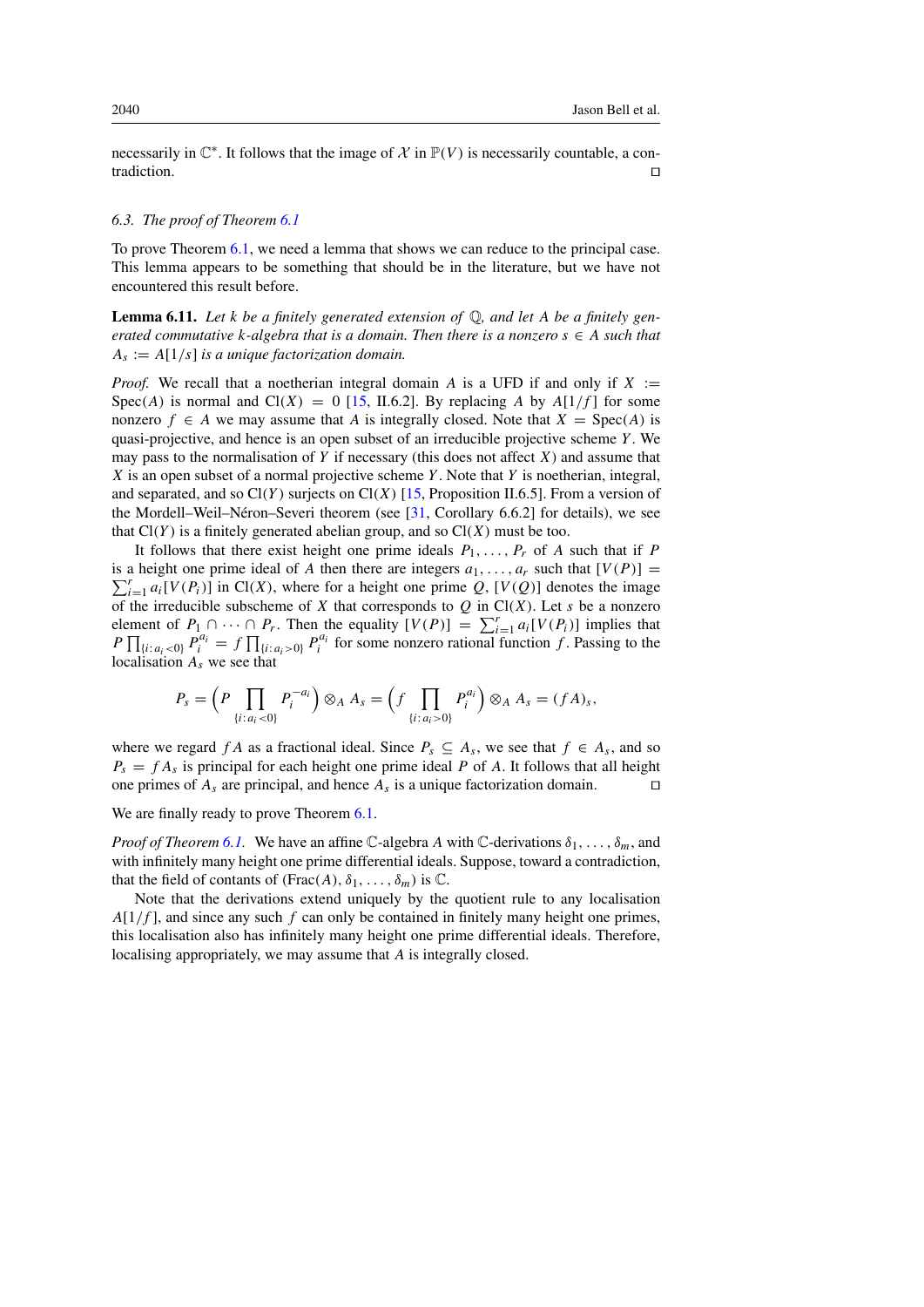Next we write A in the form  $A_0 \otimes_k \mathbb{C}$  for some finitely generated subfield k of  $\mathbb{C}$ , and an affine k-subalgebra  $A_0$  of A such that the  $\delta_j$  restrict to k-linear derivations on  $A_0$ . This can be accomplished as follows: Write A as a quotient of a polynomial ring  $A =$  $\mathbb{C}[t_1,\ldots,t_d]/I$  where  $I = \langle f_1,\ldots,f_r\rangle$ . So the  $x_i := t_i + I$  generate A as a C-algebra. For each i, j we have  $\delta_j(x_i) = q_{i,j}(x_1,\ldots,x_d)$  for some polynomials  $q_{i,j} \in \mathbb{C}[t_1,\ldots,t_d]$ . Let k denote the field generated by the coefficients of  $f_1, \ldots, f_r$  and by the coefficients of the  $q_{i,j}$ , and set  $A_0 := k[x_1,\ldots,x_d]$ .

We may assume that Frac( $A_0$ )  $\cap \mathbb{C} = k$ . Indeed, let  $K := \text{Frac}(A_0) \cap \mathbb{C}$ . Since K is a subfield of the finitely generated field  $Frac(A_0)$ , we deduce by [\[45,](#page-30-19) Theorem 11] that K is finitely generated. We can now replace k by K, and so  $A_0$  by  $K[x_1, \ldots, x_d]$ .

Next we argue that  $A_0$  has infinitely many height one prime differential ideals. This will use our assumption that the field of constants of  $Frac(A)$  is just  $\mathbb{C}$ .

We claim that if P is a nonzero prime differential ideal of A then  $P \cap A_0$  is also nonzero. To see this, we pick  $0 \neq y = \sum_{i=1}^{e} a_i \otimes \lambda_i \in P$  with  $a_1, \ldots, a_e \in A_0$  nonzero,  $\lambda_1, \ldots, \lambda_e \in \mathbb{C}$  nonzero, and e minimal. If  $e = 1$  then we have  $y \cdot \lambda_1^{-1} \in A_0 \cap P$  and there is nothing to prove. Assume  $e > 1$ . We have  $\delta_j(y) = \sum_{i=1}^e \delta_j(a_i) \otimes \lambda_i \in P$  for  $j = 1, \ldots, m$ . This gives

$$
\sum_{i=1}^e (a_i \delta_j(a_e) - a_e \delta_j(a_i)) \otimes \lambda_i = \delta_j(a_e) y - a_e \delta_j(y) \in P.
$$

Since the  $i = e$  term above is zero, the minimality of e implies that  $\delta_i(a_e)y - a_e\delta_i(y)$ must be zero. Hence  $\delta_i (ya_e^{-1}) = 0$  for all  $j = 1, \ldots, m$ . By assumption,  $y = \gamma a_e$  for some  $\gamma \in \mathbb{C}$ . So  $a_e \in P \cap A_0$ , as desired.

Suppose P is a height one prime differential ideal in A. Then  $P \cap A_0$  is a prime differential ideal in  $A_0$ . Since it is nonzero, it has height at least one. To see that  $P \cap A_0$ has height one, suppose that there is some nonzero prime ideal Q of  $A_0$  with  $Q \subseteq P \cap A_0$ . Then  $QA \cap A_0 = Q$  since A is a free  $A_0$ -module. If we now look at the set *I* of ideals *I* of A with  $QA \subseteq I \subseteq P$  such that  $I \cap A_0 = Q$ , then  $\mathcal I$  is nonempty since  $QA$  is in  $\mathcal I$ . It follows that  $I$  has a maximal element,  $J$ . Then  $J$  is a nonzero prime ideal of  $A$  that is strictly contained in P, contradicting the fact that P has height one. Hence  $P \cap A_0$  has height one.

Moreover, if  $P$  is a height one prime differential ideal in  $A$  then  $P$  is a minimal prime containing ( $P \cap A_0$ )A, so only finitely many other prime differential ideals in A can have the same intersection with  $A_0$  as P. So the infinitely many height one prime differential ideals in  $A$  give rise to infinitely many height one prime differential ideals in  $A_0$ .

By Lemma [6.11](#page-21-1) there is some nonzero  $s \in A_0$  such that  $B := A_0[1/s]$  is a UFD. As before, the infinitely many height one prime differential ideals of  $A_0$  give rise to infinitely many height one prime differential ideals of the localisation  $B$ . But as  $B$  is a UFD, these ideals are principal. We obtain an infinite set of pairwise coprime irreducible elements  $r_1, r_2,...$  of B such that  $\delta_i(r_i)/r_i \in B$  for  $j = 1,...,m$  and  $i \ge 1$ . We now note that  $B \subseteq A[1/s]$ . Furthermore, the images of the  $r_i$  necessarily generate a free abelian semigroup in  $(A[1/s]\setminus\{0\})/\mathbb{C}^*$ , since if some nontrivial product of the  $r_i$  were in  $\mathbb{C}^*$ then it would be in  $B \cap \mathbb{C}^* \subseteq \text{Frac}(A_0) \cap \mathbb{C}^* = k^*$ , which is impossible since the  $r_i$  are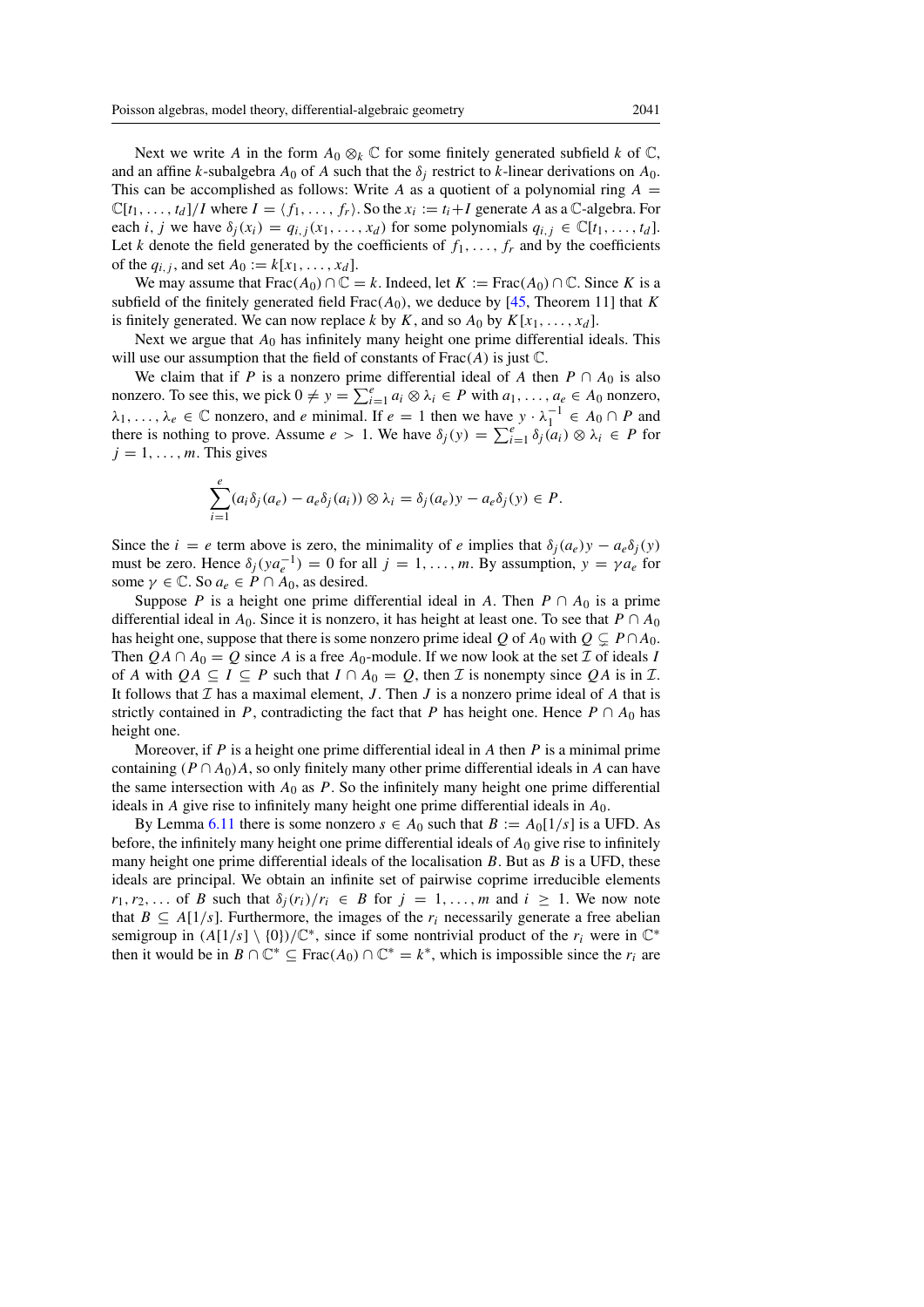pairwise coprime elements of the UFD B. Proposition [6.10](#page-19-1) now applies to  $A[1/s]$  (which is integrally closed as A is), and gives an  $f \in Frac(A[1/s]) \setminus \mathbb{C}$  such that  $\delta_i(f) = 0$  for  $j = 1, \ldots, m$ . But as Frac $(A[1/s])$  = Frac $(A)$ , this contradicts our assumption on A.  $\Box$ 

#### <span id="page-23-0"></span>7. A weak Poisson Dixmier–Moeglin equivalence

We now show that while the Poisson Dixmier–Moeglin equivalence need not hold in general, a weaker variant does hold.

<span id="page-23-1"></span>Theorem 7.1. *Let* A *be a complex affine Poisson algebra. For a Poisson prime ideal* P *of* A*, the following are equivalent:*

- (1) P *is rational;*
- (2) P *is primitive;*
- (3) *the set of Poisson prime ideals*  $Q \supseteq P$  *with*  $ht(Q) = ht(P) + 1$  *is finite.*

*Proof.* We have already shown the equivalence of (1) and (2). It remains to prove the equivalence of (1) and (3). By replacing A by  $A/P$  if necessary, we may assume that  $P = (0)$ . Note that if (1) does not hold then we have a nonconstant  $f \in Frac(A)$  in the Poisson centre. We show that (3) cannot hold: the level sets of f over  $\mathbb C$  will give rise to infinitely many height one Poisson primes. We write  $f = a/b$  with  $a, b \in A$  with  $b \neq 0$ . Let B be the localisation  $A_b$ . Then it is sufficient to show that there are infinitely many prime ideals in B of height one that are Poisson prime. For each  $\lambda \in \mathbb{C}$ , we have a Poisson ideal  $I_{\lambda} := (a/b - \lambda)B$ . Since f is nonconstant, for all but finitely many  $\lambda \in \mathbb{C}$ ,  $I_{\lambda}$  is a proper principal ideal. By Krull's principal ideal theorem, we have a finite set of height one prime ideals above  $I_{\lambda}$ , each of which is a Poisson prime ideal by Lemma [2.2.](#page-5-2) We note that if a prime ideal P contains  $I_{\alpha}$  and  $I_{\beta}$  for two distinct complex numbers  $\alpha$  and  $\beta$  then P contains  $\alpha - \beta$ , which is a contradiction. It follows that B has an infinite set of height one Poisson prime ideals, and so (3) does not hold.

Conversely, suppose that (1) holds. Let  $x_1, \ldots, x_m$  be generators for A as a C-algebra, and consider the derivations  $\delta_i(y) = \{y, x_i\}$ . The rationality of (0) means that the constant field of  $(Frac(A), \delta_1, \ldots, \delta_m)$  is  $\mathbb C$  (see statement (iv) of Section [2\)](#page-4-0). It follows by Theorem [6.1](#page-15-1) that there are only finitely many height one prime differential ideals of A. Hence there are only finitely many height one prime Poisson ideals of A, as desired.  $\Box$ 

As a corollary we will show that the Poisson–Dixmier Moeglin equivalence holds in dimension ≤ 3. But first a lemma which says that the "Poisson points and curves" are never Zariski dense.

<span id="page-23-2"></span>Lemma 7.2. *Let* A *be a complex affine Poisson algebra of Krull dimension* d *on which the Poisson bracket is not trivial. Then the intersection of the set of Poisson prime ideals of height*  $\geq d - 1$  *is not trivial.* 

*Proof.* We claim that every Poisson prime ideal of height at least  $d - 1$  must contain  ${a, b}$  for all  $a, b \in A$ . Let P be a Poisson prime of height  $> d - 1$  and suppose, towards a contradiction, that  $\{a, b\} \notin P$ . Now, since  $A/P$  has Krull dimension at most one, the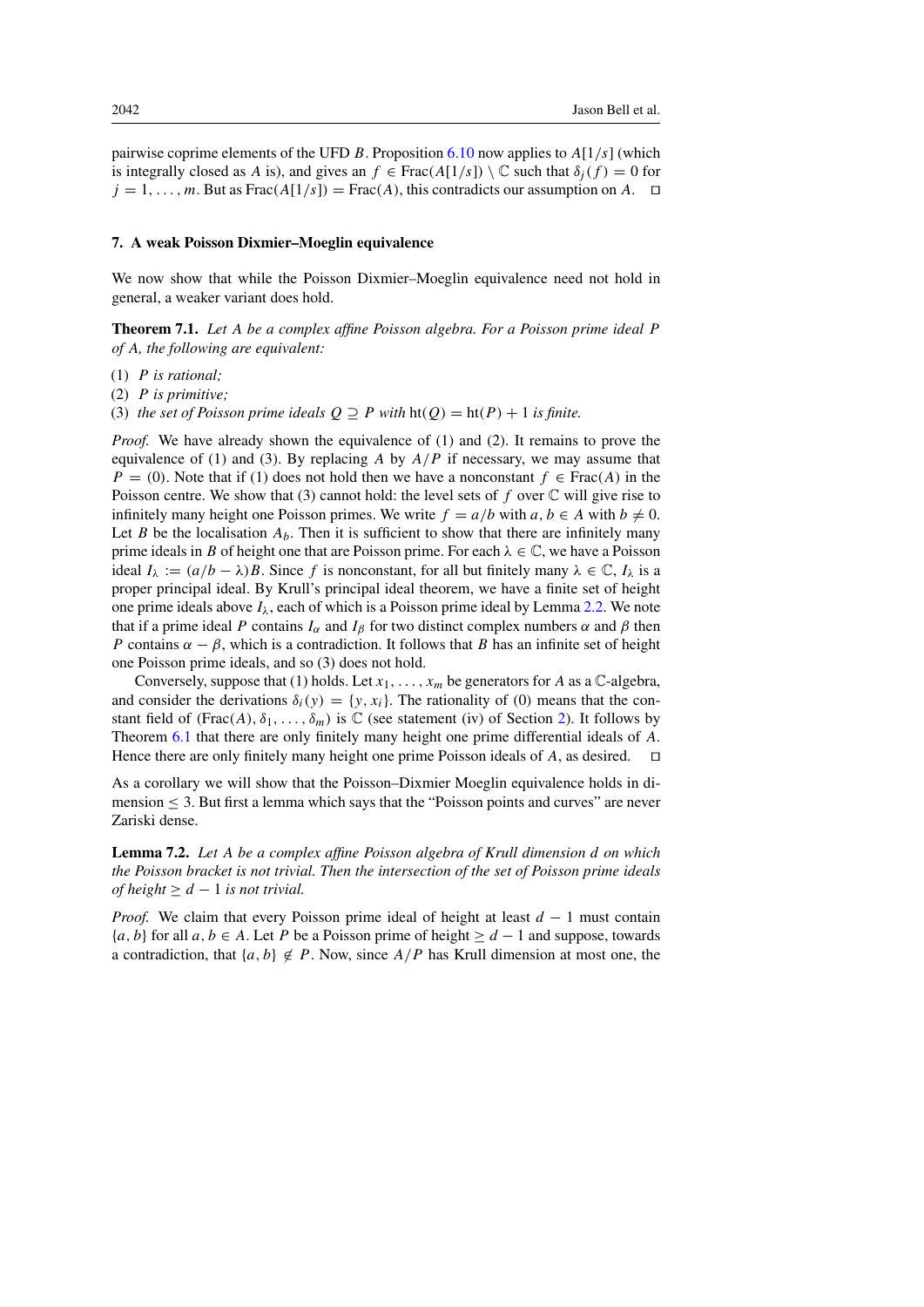morphism  $Spec(A/P) \to \mathbb{A}_{\mathbb{C}}^2$  that is dual to the ring homomorphism given by the composition  $\mathbb{C}[a, b] \hookrightarrow A \to A \check{P}$  is not dominant. That is, there is  $0 \neq f \in \mathbb{C}[x, y]$  such that  $f(a, b) \in P$ . We now claim that there is some nonzero polynomial  $h(x)$  such that  $h(a) \in P$ . To see this, observe that if  $f(x, y)$  is a polynomial in x then there is nothing to prove; otherwise, it has nonconstant partial derivative with respect to y. Applying the derivation  $\{a, -\}$  gives  $\frac{\partial f}{\partial y}(a, b)$   $\{a, b\} \in P$ . Since  $\{a, b\} \notin P$ , we see that  $\frac{\partial f}{\partial y}(a, b) \in P$ . Iterating if necessary, we then see that there is a nonzero polynomial  $h(x) \in \mathbb{C}[x]$  such that  $h(a) \in P$ , as claimed. Now  $h(x)$  cannot be constant, since it is nonzero and  $h(a) \in P$ and P is proper. Therefore  $h(x)$  splits into linear factors. Since P is a prime ideal, we see that there is some  $\lambda \in \mathbb{C}$  such that  $a - \lambda \in P$ . But now we apply the operator  $\{-, b\}$  to deduce that  $\{a, b\} \in P$ , a contradiction. Thus every Poisson prime of height  $\geq d-1$  contains  $\{a, b\}$  for all  $a, b \in A$ . Since the Poisson bracket is not trivial, the result follows.  $\Box$ 

<span id="page-24-1"></span>**Theorem 7.3.** Let A be a complex affine Poisson algebra of Krull dimension  $\leq$  3. Then *the Poisson Dixmier–Moeglin equivalence holds for* A*.*

*Proof.* In light of [\[40,](#page-30-6) 1.7(i), 1.10] and Theorem [3.2,](#page-6-0) it is sufficient to show that if P is a Poisson rational prime ideal of A then P is Poisson locally closed. By replacing A by  $A/P$  if necessary, we may assume that  $P = (0)$ . By Theorem [7.1,](#page-23-1) there are finitely many height one prime ideals of A that are Poisson prime ideals. By Lemma [7.2,](#page-23-2) the intersection of prime ideals of height  $\geq 2$  of A that are Poisson prime ideals is nonzero. It follows that the intersection of all nonzero Poisson prime ideals of A is nonzero, and hence (0) is Poisson locally closed, as desired.  $\Box$ 

#### <span id="page-24-0"></span>8. Arbitrary base fields of characteristic zero

So far we have restricted our attention to  $\mathbb{C}$ -algebras. It is natural to ask whether our results, both positive and negative, extend to arbitrary base fields. In this section we will show that everything except the fact that rationality implies primitivity, namely Theorem [3.2,](#page-6-0) more or less automatically extends to arbitrary characteristic zero fields.

First a word about positive characteristic. Note that if A is a finitely generated commutative Poisson algebra over a field of characteristic  $p > 0$ , then  $a^p$  is in the Poisson centre for every  $a \in A$ , and in particular it can be shown that for a prime Poisson ideal P of A, the notions of Poisson primitive, Poisson rational, and Poisson locally closed are all equivalent to the algebra  $A/P$  being a finite extension of the base field. Thus we restrict our attention to base fields of characteristic zero.

Let us consider first the construction of Poisson algebras in which (0) is rational but not locally closed. This was done in Sections [4](#page-7-0) and [5.](#page-14-0) The only use of the complex numbers in Theorem [4.1](#page-7-1) was that they form an algebraically closed field. Starting, therefore, with an arbitrary field k of characteristic zero, we obtain, over  $L = k<sup>alg</sup>$ , an affine L-algebra R equipped with an L-linear derivation  $\delta$  such that the field of constants of Frac( $R$ ) is L and the intersection of all nontrivial prime differential ideals of R is zero. Now, as in the proof of Theorem [6.1,](#page-15-1) we can write  $R = R_0 \otimes_F L$  where F is a finite extension of k and R<sub>0</sub> is a differential affine F-subalgebra of R such that Frac(R<sub>0</sub>)∩L = F.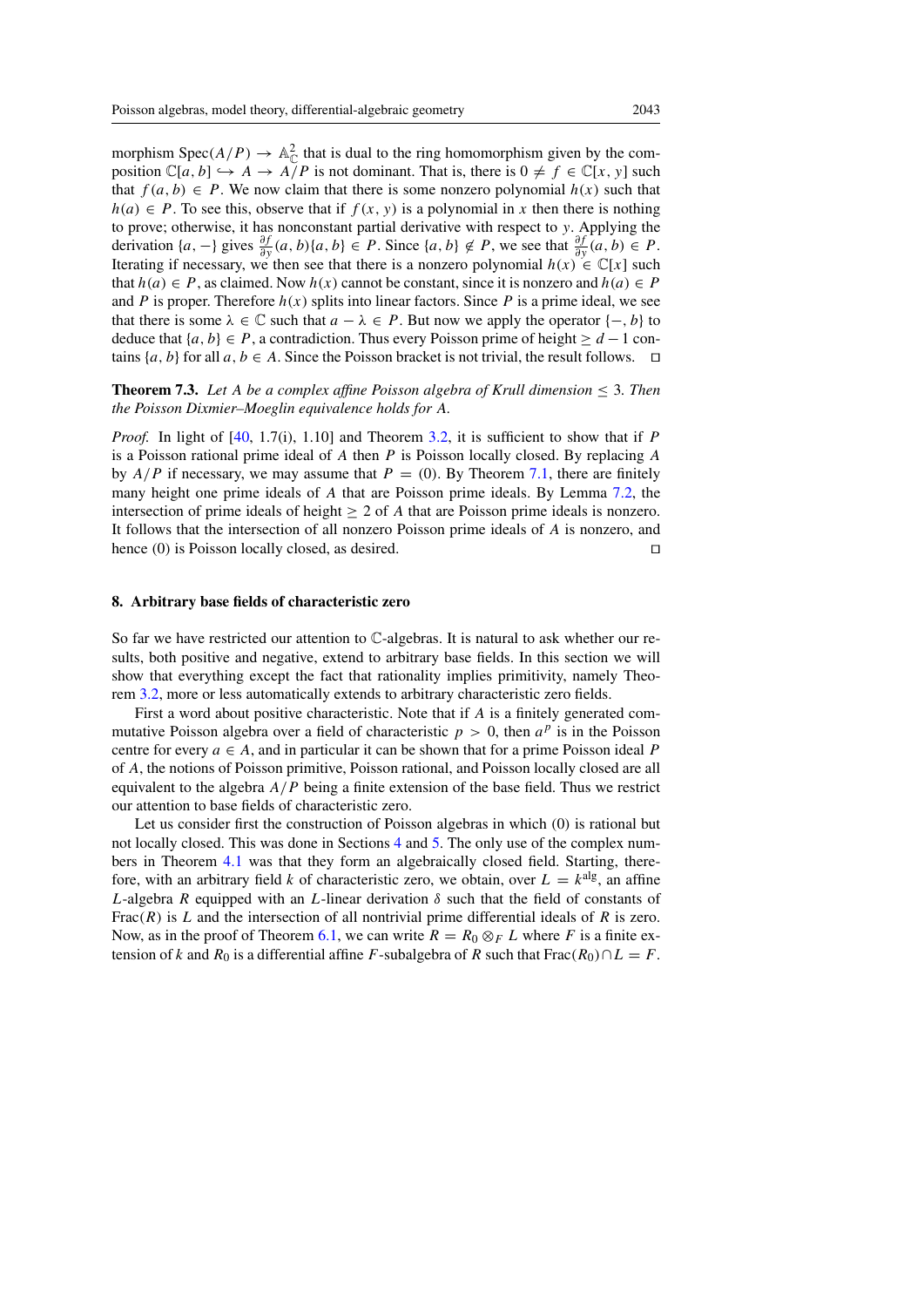So the constant field of Frac( $R_0$ ) is L, and hence algebraic over k. Since the intersection of a prime differential ideal in R with  $R_0$  is prime and differential in  $R_0$ , we infer that the intersection of all prime differential ideals of  $R_0$  is also trivial. We can view  $R_0$  as an affine k-algebra, and that changes neither the fact about the constants of  $Frac(R_0)$ , nor the fact about the intersection of the prime differential ideals of  $R_0$ . Apply Proposition [5.2](#page-14-1) to the k-algebra  $R_0$  to see that  $R_0[t]$  can be endowed with a Poisson bracket such that (0) is not locally closed and the Poisson centre of  $Frac(R_0[t])$  is equal to the constant field of  $R_0$  which is algebraic over k. That is, (0) is rational in  $R_0[t]$ . We have thus proved the following generalisation of Corollary [5.3:](#page-15-2)

**Theorem 8.1.** Let *k* be a field of characteristic zero and  $d \geq 4$  be a natural number. *Then there exists an affine Poisson* k*-algebra of Krull dimension* d *such that* (0) *is Poisson rational but not Poisson locally closed.*

Next we consider the positive statements, that is, Theorem [7.1.](#page-23-1) First of all, the proof given there that if a Poisson prime ideal  $P$  is contained in only finitely many Poisson prime ideals of height ht(P) + 1 then P is rational, works verbatim over an arbitrary field of characteristic zero. The proof of the converse, on the other hand, uses both the uncountability and algebraic closedness of C, because these are used in the proof of Proposition [6.10.](#page-19-1) To deal with this, we require the following lemma, which shows that we can extend scalars and assume that the base field is algebraically closed and uncountable. We note that given a Poisson bracket  $\{-, -\}$  on a k-algebra A, there is a natural extension of  $\{-, -\}$  to a Poisson bracket  $\{-,-\}_F$  on  $B = A \otimes_k F$  where F is a field extension of k. This is done by defining  $\{a \otimes \alpha, b \otimes \beta\} = \{a, b\} \otimes \alpha\beta$  for  $\alpha, \beta \in F$  and then extending via linearity. We call the Poisson bracket  $\{-,-\}_F$  the *natural extension* of  $\{-,-\}$  to B.

<span id="page-25-0"></span>Lemma 8.2. *Let* k *be a field of characteristic zero and let* A *be an affine* k*-algebra equipped with a Poisson bracket*  $\{-,-\}$ *. Suppose that*  $k^{alg} \cap Frac(A) = k$  *and* (0) *is a Poisson rational ideal of* A*. Then for any algebraically closed field extension* F *of* k*, the* F-algebra  $B := A \otimes_k F$  *is again a domain with* (0) *a Poisson rational ideal with respect to the natural extension of*  $\{-,-\}$  *to* B.

*Proof.* Since  $k^{alg} \cap Frac(A) = k$ , the F-algebra  $B = A \otimes_k F$  is again a domain. The Poisson bracket on A extends to a Poisson bracket  $\{-, -\}_F$  on B and we claim that (0) is a Poisson rational ideal of  $B$ . Toward a contradiction, suppose that there exists  $b/c \in Frac(B) \setminus F$  that is in the Poisson centre, with  $b, c \in B$ , and c nonzero.

We first show that we can witness this counterexample with a finite extension of  $k$ rather than F. There is a finitely generated k-subalgebra R of F such that  $b, c \in A \otimes_k R$ . Let  $a_1, \ldots, a_n \in A$  and  $r_1, \ldots, r_n, s_1, \ldots, s_n \in R$ , some of which are possibly zero, be such that  $b = \sum_{i=1}^{n} a_i \otimes r_i$  and  $c = \sum_{i=1}^{n} a_i \otimes s_i$ . Since  $b \notin Fc$ , there exist  $i, j \in$  $\{1,\ldots,n\}$  such that the  $2\times 2$  matrix  $\begin{pmatrix} r_i & r_j \\ s_i & s_j \end{pmatrix}$  has nonzero determinant. We let  $\Delta \in R$  denote this nonzero determinant. Since the Jacobson radical of  $R$  is zero, there is some maximal ideal I of R such that  $\Delta c \notin A \otimes_k I$ . Then we have a surjection  $A \otimes_k R \to A \otimes_k L$  where  $L = R/I$  is a finite extension of k, and since  $k^{alg} \cap Frac(A) = k$ ,  $A \otimes_k L$  is a domain with  $k^{\text{alg}} \cap \text{Frac}(A \otimes_k L) = L$ . By construction,  $u := (b + J)(c + J)^{-1}$  is in the Poisson centre of Frac( $A \otimes_k L$ ), and is not in L since  $\Delta \notin I$ .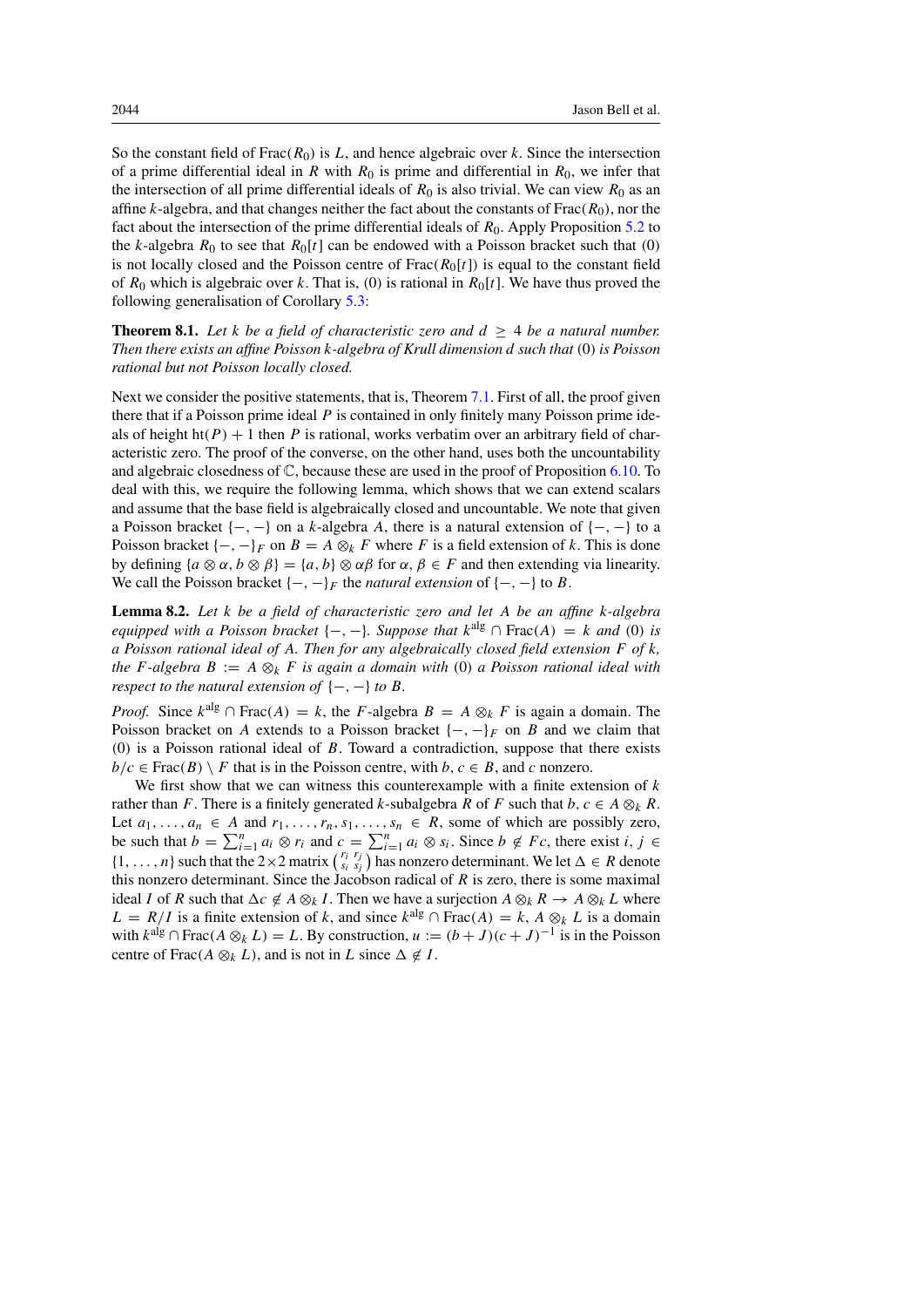Now let  $\{s_1,\ldots,s_m\} \subseteq L$  be a basis for L over k, and hence a basis for  $A \otimes_k L$  as a finite and free A-module. Then since Frac( $A \otimes_k L$ ) = Frac( $A \otimes_k L$ , we have  $u = \sum f_i s_i$ with  $f_i \in Frac(A)$ . As  $u \notin L$ , there exists some  $f_{i_0}$  that is not in k. Now for any  $x \in A$ we have  $0 = \{u, x\} = \sum \{f_i, x\} s_i$ , and since the  $s_i$  form a basis, we see that each  $\{f_i, x\}$ is 0. So all the  $f_i$  are in the Poisson centre of Frac(A), and  $f_{i_0} \notin k$ , contradicting the fact that  $Frac(A)$  has Poisson centre k.

Now suppose that A is an affine k-algebra equipped with a Poisson bracket. Then  $k^{alg} \cap$ Frac(A) is an algebraic extension K of k. In particular, we may replace k by K and replace A by the K-subalgebra of  $Frac(A)$  generated by K and A if necessary, and the resulting algebra will still have the property that (0) is Poisson rational. We may now take an uncountable algebraically closed extension  $F$  of  $k$  and invoke Lemma [8.2](#page-25-0) to show that the F-algebra  $B := A \otimes_k F$  has the property that (0) is Poisson rational. By Theorem [7.1,](#page-23-1) B has only finitely many height one prime ideals that are Poisson prime ideals. We point out that it follows that A can only have finitely many height one prime Poisson ideals. Indeed, let  $\{P_1, \ldots, P_s\}$  be the set of height one prime ideals of B that are Poisson. By the "going-down" property for flat extensions,  $Q_i := P_i \cap A$  must have height at most one in A. So it suffices to show that every height one prime Poisson ideal  $Q$  of A is contained in some  $P_i$ ; it will then have to be one of the nonzero  $Q_i$  that occurs on this list. If Q is a height one prime Poisson ideal of  $A$  then the fact that  $B$  is a free  $A$ -module implies that  $(A/Q) \otimes_k F$  embeds in  $B/QB$ . In particular, by Noether normalisation,  $B/QB$  contains a polynomial ring over F in  $d = Kdim(B) - 1$  variables, where Kdim(B) denotes the Krull dimension of B, and hence has Krull dimension exactly Kdim(B) – 1. Since  $OB$ is a Poisson ideal, there is a height one prime ideal  $Q'$  in B that contains  $QB$ , which is necessarily a Poisson prime ideal by Lemma [2.2.](#page-5-2) Thus every height one prime Poisson ideal of A is contained in some height one prime Poisson ideal of B, as desired.

We have thus proved:

Theorem 8.3. *Let* k *be a field of characteristic zero and* A *an affine Poisson* k*-algebra. Then a Poisson prime ideal* P *of* A *is rational if and only if the set of Poisson prime ideals*  $Q \supseteq P$  *with*  $ht(Q) = ht(P) + 1$  *is finite.* 

There only remains the issue of rationality implying primitivity (Theorem [3.2\)](#page-6-0). Our proof here again uses, in an essential way, the fact that  $\mathbb C$  is uncountable. We note, however, that the proof works in general for any uncountable field (see the remarks following the proof of Theorem [3.2\)](#page-6-0). We are therefore left with the following open question:

**Question 8.4.** Suppose  $k$  is a countable field of characteristic zero and  $A$  an affine Poisson  $k$ -algebra. Does rationality of a prime Poisson ideal  $P$  imply that  $P$  is primitive?

## <span id="page-26-0"></span>9. The classical Dixmier–Moeglin equivalence

The counterexamples produced in this paper also yield counterexamples to the classical (noncommutative) Dixmier–Moeglin equivalence discussed in the introduction. To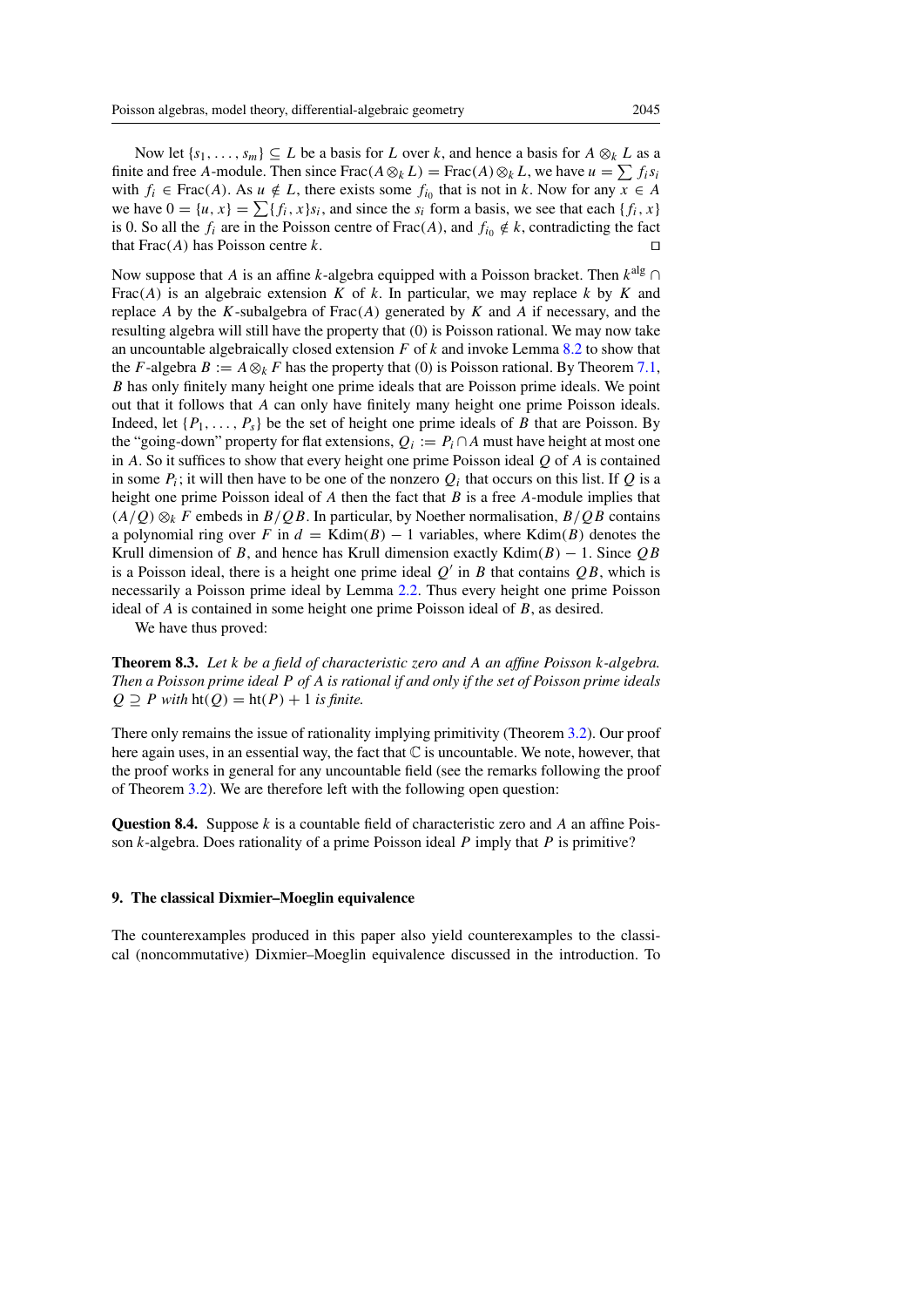explain this connection, we recall that given an associative ring  $R$  equipped with a derivation  $\delta$ , one can form an associative *skew polynomial ring*  $R[x; \delta]$ , an overring of R that is a free left R-module with basis { $x^n : n \ge 0$ } and with the property that  $xr = rx + \delta(r)$ for all  $r \in R$ . Many ring-theoretic properties of R are inherited by  $R[x; \delta]$ ; for example, if R is a domain then so is  $R[x; \delta]$  (see [\[36,](#page-30-2) Theorem 1.2.9(i)]), and if R is left or right noetherian then so is  $R[x; \delta]$  (see [\[36,](#page-30-2) Theorem 1.2.9(iv)]). Although this skew polynomial construction can be done for any associative ring  $R$ , we restrict our attention to  $R$ commutative. The ideal structure of  $R[x: \delta]$  is intimately connected to the structure of  $\delta$ ideals in R; indeed, if I is a  $\delta$ -ideal of R then IR[x;  $\delta$ ] is easily checked to be a two-sided ideal of  $R[x; \delta]$ . Using basic facts such as these, as well as some known results about  $R[x; \delta]$ , we show in Theorem [9.1](#page-27-0) below that if  $(R, \delta)$  is as in Theorem [4.1](#page-7-1) then the skew polynomial ring  $R[x; \delta]$  does not satisfy the Dixmier–Moeglin equivalence.

One interesting feature of the ring R[x; δ] is that it has finite *Gelfand–Kirillov dimension* whenever  $R$  is a finitely generated commutative algebra over a field  $k$ . We recall that Gelfand–Kirillov dimension (GK-dimension, for short) is a noncommutative analogue of Krull dimension, which is defined as follows. Given a field  $k$  and a finitely generated k-algebra A, a k-vector subspace  $V \subseteq A$  is called a *generating subspace* if it is finitedimensional, contains 1, and generates  $\vec{A}$  as a k-algebra. If this is the case we have

$$
V \subseteq V^2 \subseteq V^3 \subseteq \dots \subseteq \bigcup_{n \ge 1} V^n = A
$$

where  $V^n$  denotes the subspace generated by all products  $v_1 \cdots v_n$  with  $v_i \in V$ . The *Gelfand–Kirillov dimension* of A is then defined to be

$$
GKdim(A) := \limsup_{n \to \infty} \frac{\log(\dim(V^n))}{\log n}.
$$

This quantity is independent of the choice of generating subspace [\[30,](#page-30-17) Lemma 1.1]. In practice, algebras often have a generating subspace V for which dim( $V^n$ ) ~ Cn<sup>d</sup> for some positive constant C and some  $d \geq 0$ ; in this case d is the GK-dimension. For a finitely generated commutative k-algebra, the Gelfand–Kirillov dimension and the Krull dimension coincide [\[30,](#page-30-17) Theorem 4.5].

Noetherian noncommutative algebras failing the classical Dixmier–Moeglin equivalence seem to be rare. There are very few examples of such algebras in the literature apart from those of Irving and Lorenz mentioned in the introduction, and these are of infinite GK-dimension. To the best of our knowledge, the following result gives the first counterexamples in finite GK-dimension.

<span id="page-27-0"></span>**Theorem 9.1.** *With*  $(R, \delta)$  *as in Theorem [4.1](#page-7-1), the skew polynomial ring*  $R[x; \delta]$  *is a noetherian ring of finite* GK*-dimension for which the Dixmier–Moeglin equivalence does not hold. In particular,* (0) *is a primitive* (*and hence rational*) *prime ideal of* R[x; δ] *that is not locally closed in the Zariski topology. Moreover, for any natural number*  $n > 4$ *there exists an example with GK-dimension* n*.*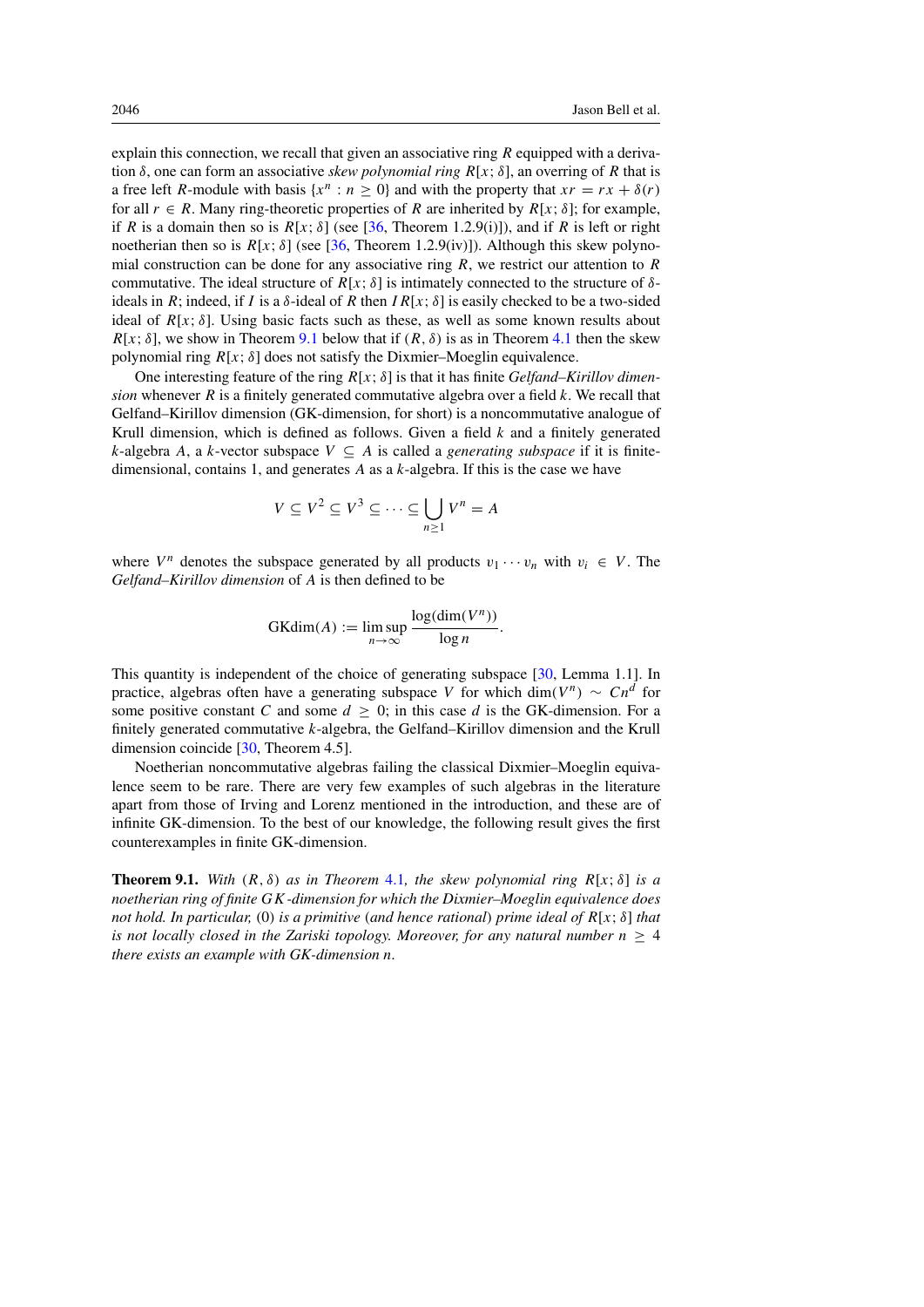*Proof.* What Theorem [4.1](#page-7-1) gives us is a complex affine algebra R equipped with a derivation  $\delta$  such that the field of constants of (Frac(R),  $\delta$ ) is  $\mathbb{C}$ , and the intersection of all nontrivial prime δ-ideals of R is zero. Given a nonzero prime δ-ideal P, the ring  $Q :=$  $PR[x; \delta]$  is a two-sided ideal of  $R[x; \delta]$ . The canonical morphism induces an isomorphism  $R[x; \delta]/Q \cong (R/P)[x; \delta']$ , where  $\delta'$  is the derivation on  $R/P$  induced by  $\delta$ . Since  $R/P$  is an integral domain, so is  $(R/P)[x; \delta']$ , and hence Q is a nonzero prime ideal of  $R[x; \delta]$ . Now, if a is in the intersection of all Q's obtained in this manner, then as a can be uniquely written as  $r_n x^n + \cdots + r_0$  for some  $n \geq 0$  and  $r_0, \ldots, r_n \in R$ , one sees that all the  $r_i$  must be contained in the intersection of all nontrivial prime  $\delta$ -ideals of R, which we know to be trivial. It follows that the intersection of all nontrivial prime ideals of  $R[x; \delta]$  is trivial, and hence (0) is not locally closed in Spec( $R[x; \delta]$ ).

The fact that the field of constants of (Frac(R),  $\delta$ ) is  $\mathbb C$  implies that in the commutative algebra  $R[z]$  with Poisson bracket given by  $\{r, s\} = 0$  for  $r, s \in R$  and  $\{r, z\} = \delta(r)$ , the prime ideal (0) is Poisson rational, and hence Poisson primitive by Theorem [3.2.](#page-6-0) By a result of Jordan [\[26,](#page-29-21) Theorem 4.2] it follows that (0) is δ*-primitive* in R, that is, there is some maximal ideal of R that does not contain a nonzero  $\delta$ -ideal of R. A result due to Goodearl–Warfield [\[14,](#page-29-22) Corollary 3.2] now shows that (0) is primitive in  $R[x; \delta]$ .

Finally, if R is of Krull dimension m then the GK-dimension of R is also  $m$  [\[30,](#page-30-17) Theorem 4.5]. Hence the GK-dimension of  $R[x; \delta]$  is  $m + 1$  (see [\[30,](#page-30-17) Proposition 3.5]). So  $R[x; \delta]$  is indeed a noetherian and finite-GK-dimensional counterexample to the Dix-mier–Moeglin equivalence. Since Theorem [4.1](#page-7-1) gives us such an R of Krull dimension  $m$ for any  $m \geq 3$ , we obtain an example with any integer GK-dimension greater than or equal to 4, as claimed. equal to 4, as claimed.

It would be interesting to obtain additional counterexamples. More precisely, noting that the Poisson algebra  $R[t]$  of Corollary [5.3](#page-15-2) is the semiclassical limit of  $R[x; \delta]$  (in the filtered/graded sense  $[11, 2.4]$  $[11, 2.4]$ , it is natural to ask:

Question 9.2. Do the Poisson algebras of Corollary [5.3](#page-15-2) admit other formal or algebraic deformations which do not satisfy the classical Dixmier–Moeglin equivalence?

*Acknowledgments.* We would like to thank Zoe Chatzidakis, Martin Bays, James Freitag, Dave ´ Marker, Colin Ingalls, Ronnie Nagloo, and Michael Singer for conversations that were useful in the writing of this paper. The last two authors would also like to thank MSRI for its generous hospitality during the very stimulating "Model Theory, Arithmetic Geometry and Number Theory" programme of spring 2014, where part of this work was done.

#### <span id="page-28-0"></span>References

- <span id="page-28-2"></span>[1] Abrams, G., Bell, J. P., Rangaswamy, K. M.: The Dixmier–Moeglin equivalence for Leavitt path algebras. Algebras Represent. Theory 15, 407-425 (2012) [Zbl 1250.16012](http://www.zentralblatt-math.org/zmath/en/advanced/?q=an:1250.16012&format=complete) [MR 2912465](http://www.ams.org/mathscinet-getitem?mr=2912465)
- <span id="page-28-1"></span>[2] Bell, J., Rogalski, D., Sierra, S. J.: The Dixmier–Moeglin equivalence for twisted homogeneous coordinate rings. Israel J. Math. 180, 461–507 (2010) [Zbl 1250.16012](http://www.zentralblatt-math.org/zmath/en/advanced/?q=an:1250.16012&format=complete) [MR 2735073](http://www.ams.org/mathscinet-getitem?mr=2735073)
- <span id="page-28-3"></span>[3] Bertrand, D., Pillay, A.: A Lindemann–Weierstrass theorem for semi-abelian varieties over function fields. J. Amer. Math. Soc. 23, 491–533 (2010) [Zbl 1276.12003](http://www.zentralblatt-math.org/zmath/en/advanced/?q=an:1276.12003&format=complete) [MR 2601041](http://www.ams.org/mathscinet-getitem?mr=2601041)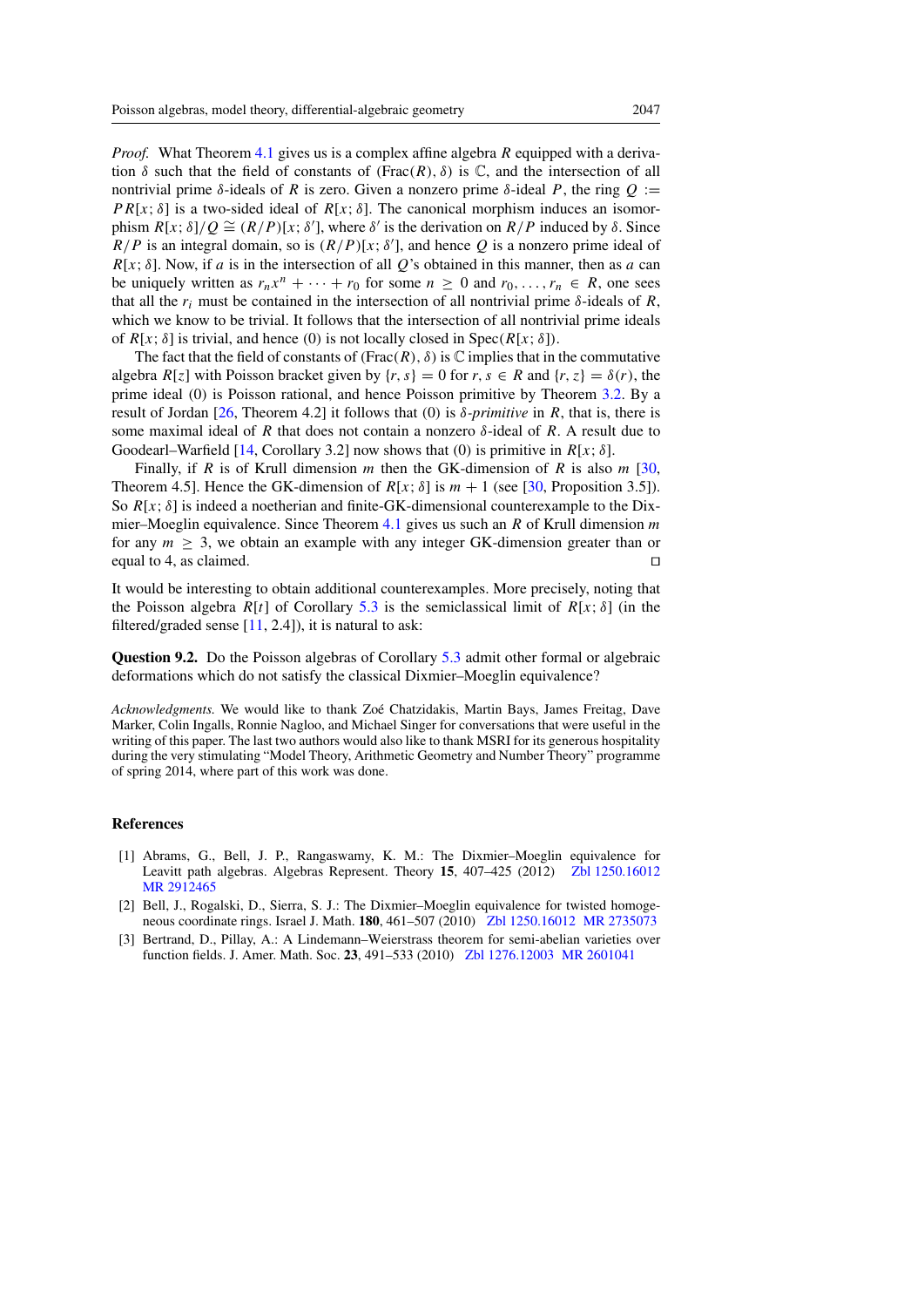- <span id="page-29-7"></span>[4] Brown, K. A., Goodearl, K. R.: Lectures on Algebraic Quantum Groups. Adv. Courses Math. CRM Barcelona, Birkhauser, Basel (2002) ¨ [Zbl 1027.17010](http://www.zentralblatt-math.org/zmath/en/advanced/?q=an:1027.17010&format=complete) [MR 1898492](http://www.ams.org/mathscinet-getitem?mr=1898492)
- <span id="page-29-8"></span>[5] Brown, K. A., Gordon, I.: Poisson orders, symplectic reflection algebras and representation theory. J. Reine Angew. Math. 559, 193–216 (2003) [Zbl 1025.17007](http://www.zentralblatt-math.org/zmath/en/advanced/?q=an:1025.17007&format=complete) [MR 1989650](http://www.ams.org/mathscinet-getitem?mr=1989650)
- <span id="page-29-14"></span>[6] Buium, A.: Differential Algebraic Groups of Finite Dimension. Lecture Notes in Math. 1506, Springer, Berlin (1992) [Zbl 0756.14028](http://www.zentralblatt-math.org/zmath/en/advanced/?q=an:0756.14028&format=complete) [MR 1176753](http://www.ams.org/mathscinet-getitem?mr=1176753)
- <span id="page-29-0"></span>[7] Dixmier, J.: Idéaux primitifs dans les algèbres enveloppantes. J. Algebra  $48$ , 96–112 (1977) [Zbl 0366.17007](http://www.zentralblatt-math.org/zmath/en/advanced/?q=an:0366.17007&format=complete) [MR 0447360](http://www.ams.org/mathscinet-getitem?mr=0447360)
- <span id="page-29-13"></span>[8] Dixmier, J.: Enveloping Algebras. Grad. Stud. Math. 11, Amer. Math. Soc., Providence, RI (1996). Revised reprint of the 1977 translation [Zbl 0867.17001](http://www.zentralblatt-math.org/zmath/en/advanced/?q=an:0867.17001&format=complete) [MR 1393197](http://www.ams.org/mathscinet-getitem?mr=1393197)
- <span id="page-29-16"></span>[9] Eagle, C.: The Mordell–Lang theorem from the Zilber dichotomy. Univ. of Waterloo Master's Thesis, [www.math.uwaterloo.ca/rmoosa/eaglethesis.pdf](http://www.math.uwaterloo.ca/rmoosa/eaglethesis.pdf) (2010)
- <span id="page-29-10"></span>[10] Goodearl, K. R.: A Dixmier–Moeglin equivalence for Poisson algebras with torus actions. In: Algebra and its Applications, Contemp. Math. 419, Amer. Math. Soc., Providence, RI, 131–154 (2006) [Zbl 1147.17017](http://www.zentralblatt-math.org/zmath/en/advanced/?q=an:1147.17017&format=complete) [MR 2279114](http://www.ams.org/mathscinet-getitem?mr=2279114)
- <span id="page-29-9"></span>[11] Goodearl, K. R.: Semiclassical limits of quantized coordinate rings. In: Advances in Ring The-ory, Trends Math., Birkhäuser/Springer Basel AG, Basel, 165-204 (2010) [Zbl 1202.16027](http://www.zentralblatt-math.org/zmath/en/advanced/?q=an:1202.16027&format=complete) [MR 2664671](http://www.ams.org/mathscinet-getitem?mr=2664671)
- <span id="page-29-11"></span>[12] Goodearl, K. R., Launois, S.: The Dixmier–Moeglin equivalence and a Gel'fand–Kirillov problem for Poisson polynomial algebras. Bull. Soc. Math. France 139, 1–39 (2011) [Zbl 1226.17016](http://www.zentralblatt-math.org/zmath/en/advanced/?q=an:1226.17016&format=complete) [MR 2815026](http://www.ams.org/mathscinet-getitem?mr=2815026)
- <span id="page-29-6"></span>[13] Goodearl, K. R., Letzter, E. S.: The Dixmier–Moeglin equivalence in quantum coordinate rings and quantized Weyl algebras. Trans. Amer. Math. Soc. 352, 1381–1403 (2000) [Zbl 0978.16040](http://www.zentralblatt-math.org/zmath/en/advanced/?q=an:0978.16040&format=complete) [MR 1615971](http://www.ams.org/mathscinet-getitem?mr=1615971)
- <span id="page-29-22"></span>[14] Goodearl, K. R., Warfield, R. B., Jr.: Primitivity in differential operator rings. Math. Z. 180, 503–523 (1982) [Zbl 0495.16002](http://www.zentralblatt-math.org/zmath/en/advanced/?q=an:0495.16002&format=complete) [MR 0667005](http://www.ams.org/mathscinet-getitem?mr=0667005)
- <span id="page-29-20"></span>[15] Hartshorne, R.: Algebraic Geometry. Grad. Texts in Math. 52, Springer, New York (1977) [Zbl 0367.14001](http://www.zentralblatt-math.org/zmath/en/advanced/?q=an:0367.14001&format=complete) [MR 0463157](http://www.ams.org/mathscinet-getitem?mr=0463157)
- <span id="page-29-19"></span>[16] Heintz, J: Definability and fast quantifier elimination in algebraically closed fields. Theoret. Comput. Sci. 24, 239–277 (1983) [Zbl 0546.03017](http://www.zentralblatt-math.org/zmath/en/advanced/?q=an:0546.03017&format=complete) [MR 0821213](http://www.ams.org/mathscinet-getitem?mr=0821213)
- <span id="page-29-18"></span>[17] Hindry, M., Silverman, J. H.: Diophantine Geometry. Grad. Texts in Math. 201, Springer, New York (2000) [Zbl 0948.11023](http://www.zentralblatt-math.org/zmath/en/advanced/?q=an:0948.11023&format=complete) [MR 1745599](http://www.ams.org/mathscinet-getitem?mr=1745599)
- <span id="page-29-3"></span>[18] Hodges, T. J., Levasseur, T.: Primitive ideals of C<sup>q</sup> [SL(3)]. Comm. Math. Phys. 156, 581–605 (1993) [Zbl 0801.17012](http://www.zentralblatt-math.org/zmath/en/advanced/?q=an:0801.17012&format=complete) [MR 1240587](http://www.ams.org/mathscinet-getitem?mr=1240587)
- <span id="page-29-4"></span>[19] Hodges, T. J., Levasseur, T.: Primitive ideals of  $C_q[SL(n)]$ . J. Algebra 168, 455–468 (1994) [Zbl 0814.17012](http://www.zentralblatt-math.org/zmath/en/advanced/?q=an:0814.17012&format=complete) [MR 1292775](http://www.ams.org/mathscinet-getitem?mr=1292775)
- <span id="page-29-5"></span>[20] Hodges, T. J., Levasseur, T., Toro, M.: Algebraic structure of multiparameter quantum groups. Adv. Math. 126, 52–92 (1997) [Zbl 0878.17009](http://www.zentralblatt-math.org/zmath/en/advanced/?q=an:0878.17009&format=complete) [MR 1440253](http://www.ams.org/mathscinet-getitem?mr=1440253)
- <span id="page-29-17"></span>[21] Hrushovski, E.: A generalization of a theorem of Jouanolou's. Unpublished (1995)
- <span id="page-29-12"></span>[22] Hrushovski, E.: The Mordell–Lang conjecture for function fields. J. Amer. Math. Soc. 9, 667– 690 (1996) [Zbl 0864.03026](http://www.zentralblatt-math.org/zmath/en/advanced/?q=an:0864.03026&format=complete) [MR 1333294](http://www.ams.org/mathscinet-getitem?mr=1333294)
- <span id="page-29-15"></span>[23] Hrushovski, E., Sokolović, Z.: Minimal types in differentially closed fields. Preprint (1992)
- <span id="page-29-2"></span>[24] Irving, R. S.: Noetherian algebras and Nullstellensatz. In: Séminaire d'Algèbre Paul Dubreil 31ème année (Paris, 1977–1978), Lecture Notes in Math. 740, Springer, Berlin, 80–87 (1979) [Zbl 0423.16003](http://www.zentralblatt-math.org/zmath/en/advanced/?q=an:0423.16003&format=complete) [MR 0563496](http://www.ams.org/mathscinet-getitem?mr=0563496)
- <span id="page-29-1"></span>[25] Irving, R. S., Small, L. W.: On the characterization of primitive ideals in enveloping algebras. Math. Z. 173, 217–221 (1980) [Zbl 0437.17002](http://www.zentralblatt-math.org/zmath/en/advanced/?q=an:0437.17002&format=complete) [MR 0592369](http://www.ams.org/mathscinet-getitem?mr=0592369)
- <span id="page-29-21"></span>[26] Jordan, D. A.: Ore extensions and Poisson algebras. Glasgow Math. J. 56, 355–368 (2014) [Zbl 06296564](http://www.zentralblatt-math.org/zmath/en/advanced/?q=an:06296564&format=complete) [MR 3187902](http://www.ams.org/mathscinet-getitem?mr=3187902)